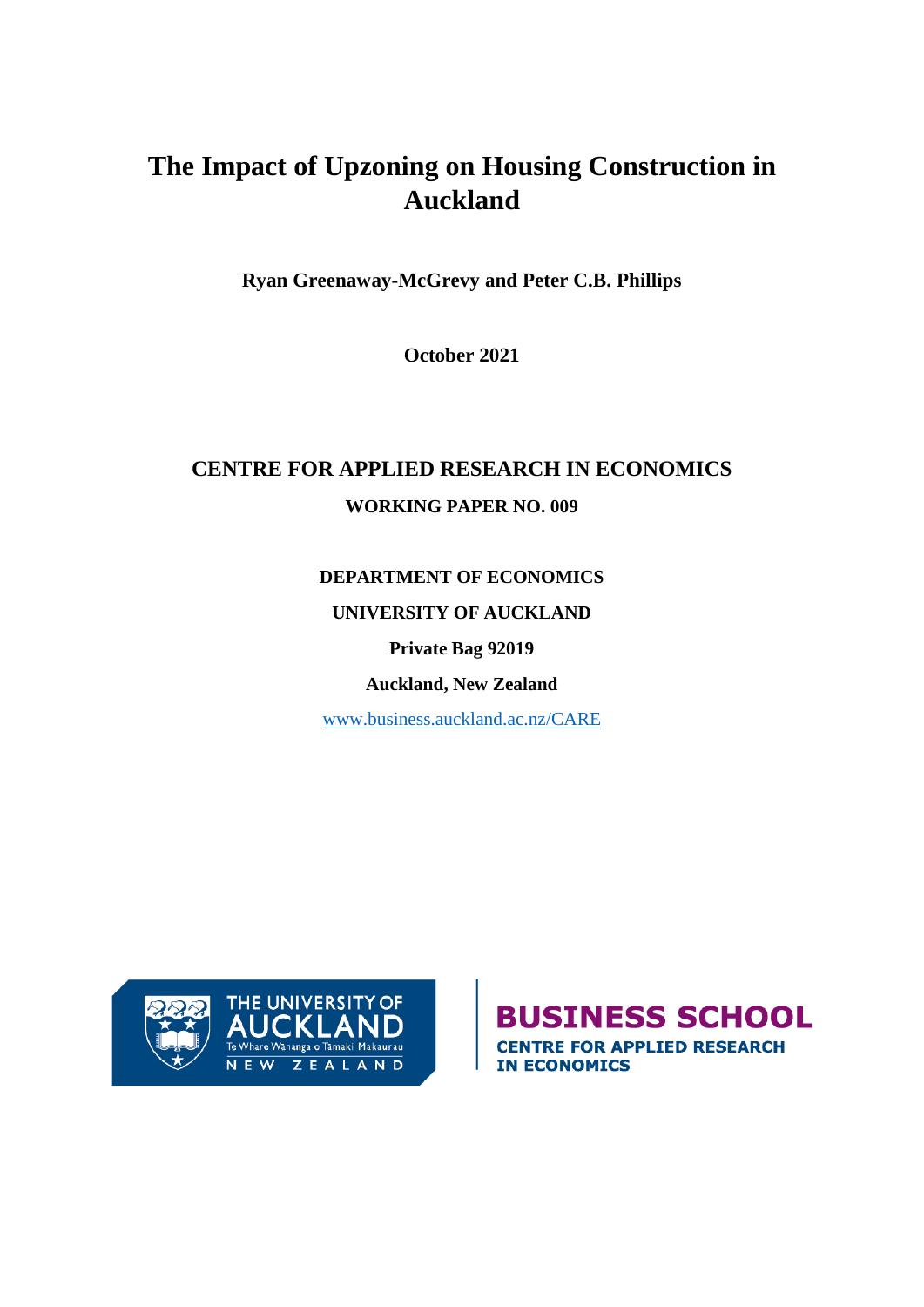## The Impact of Upzoning on Housing Construction in Auckland

Ryan Greenaway-McGrevy<sup>†</sup> Peter C. B. Phillips<sup>‡</sup>

October 2021

#### Abstract

In 2016 the city of Auckland in New Zealand upzoned approximately three quarters of its core suburban area to promote and facilitate construction of more intensive housing. We use a quasi-experimental approach to analyze the impact of upzoning on house construction over the four years subsequent to the policy change. Our analysis permits potential shifts in construction from non-upzoned to upzoned areas (negative spillovers) that would, if unaccounted for, lead to an overestimation of treatment effects. These spillovers are accommodated through a partial identification approach to the estimation of treatment effects that extrapolates pre-treatment trends in the control group of non-upzoned areas to define a set of counterfactual outcomes. The counterfactual set permits local departures from linearity to permit nonlinear trends. We find that treatment effects remain statistically significant even under implausibly large counterfactual sets that include five times the consents implied by the extrapolated pre-treatment trend. To produce a spillover-robust estimate of the additional construction enabled by the policy, we collapse the counterfactual set to the extrapolated trend, finding that the policy generated an additional 19,725 consents by 2020. This impact is equivalent to  $3.78\%$  in the city's dwelling stock, and effectively doubles the rate of housing construction prior to the policy change.

Keywords: Upzoning, Land Use Regulations, Redevelopment, Housing Construction.

JEL Classification Codes: R14, R31, R52

We thank Auckland City Council for providing the dataset on building consents. This research was funded by the Royal Society of New Zealand under Marsden Fund Grant UOA2013.

<sup>&</sup>lt;sup>†</sup>University of Auckland. Corresponding author. Postal address: The University of Auckland, Private Bag 92019 Auckland 1142, New Zealand. Email: r.mcgrevy@auckland.ac.nz.

<sup>&</sup>lt;sup>‡</sup>Yale University, University of Auckland, Singapore Management University, and University of Southampton. Email: peter.phillips@yale.edu.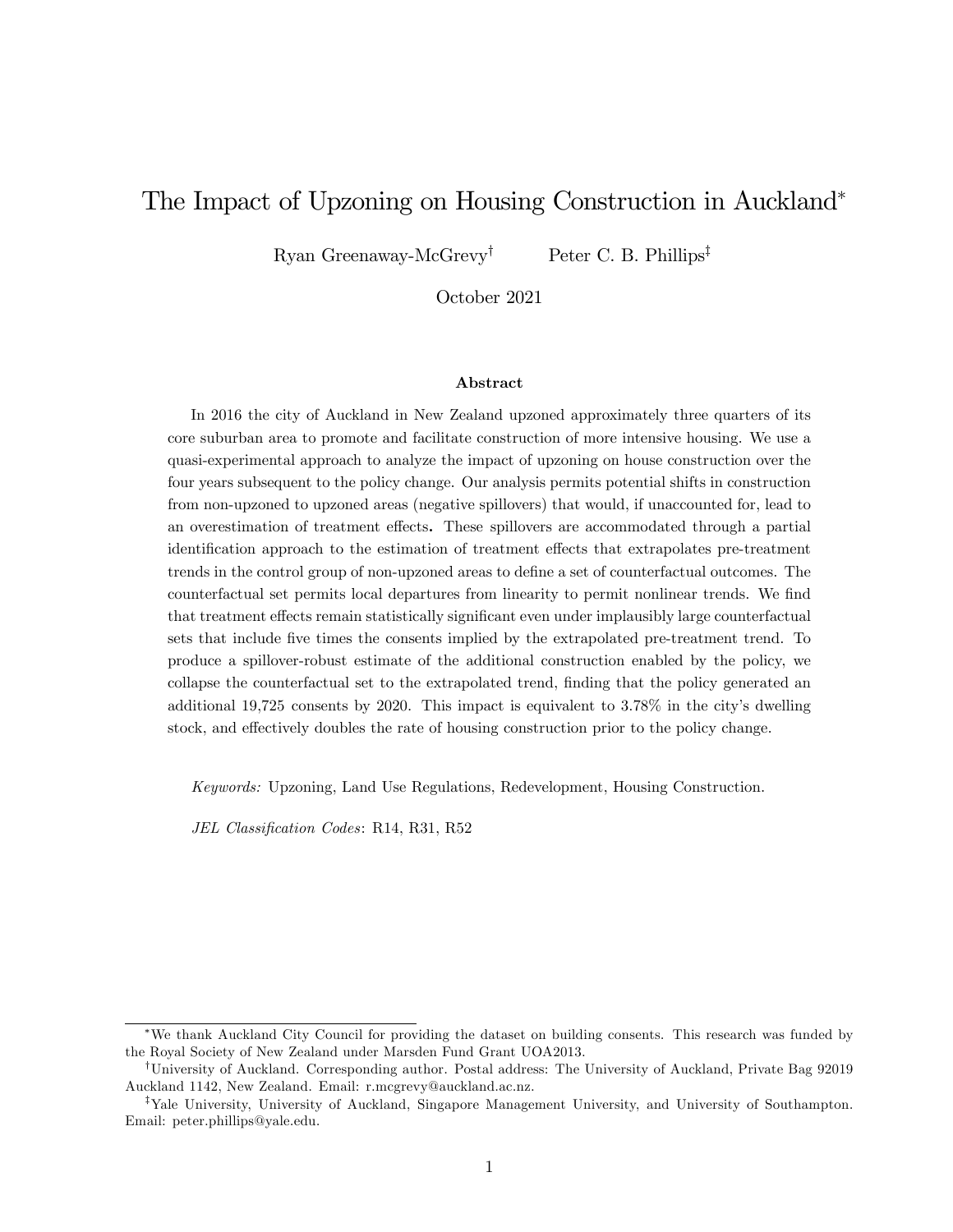## 1 Introduction

Housing has become prohibitively expensive in many of the world's major cities, precipitating serious and widespread housing affordability crises in those cities (Wetzein, 2019). A growing coalition of researchers argue that part of the solution is to 'upzone' the cities by relaxing land use regulations (LURs) to permit construction of more intensive housing, such as townhouses, terraced housing and apartment buildings (Glaeser and Gyourko, 2003; Freeman and Schuetz 2017; Manville et al., 2020). Policymakers have begun to listen to these supply side solutions and, in response, several metropolitan and gubernatorial authorities have pursued upzoning strategies in recent years (NPR, 2019).

These policy reforms are underpinned by the argument that LURs increase house prices by restricting housing supply (Thorson, 1997; Mayer and Sommerville, 2000; Quigley and Raphael, 2005; Ihlandfelt, 2007; Saiz, 2010; Dalton and Zabel, 2011; Khan et al., 2013; Jackson, 2016). Relaxing those regulations through upzoning, it is argued, enables new more intensive development, thereby increasing housing supply and restoring affordability. These arguments are not universally accepted and many commentators remain sceptical of the capacity for these market-led policies to deliver affordable and inclusive housing. Instead it is suggested that government intervention is needed to tackle the problem by direct intervention through means such as state-led construction (Favilukis et al., 2020; Wetzein, 2019), the repurposing of public space (Wetzein, 2019; Freemark, 2020), and policies that limit foreign and domestic demand (Wetzein, 2019).

Understanding of the manifold impact of upzoning in cities is presently limited by an acute lack of empirical research on the subject (Schill, 2005; Freeman and Schuetz, 2017; Freemark, 2019). Only a handful of studies have offered empirical evidence of the effects of a relaxation of LURs (Atkinson-Palombo, 2010; Freemark, 2019) and these have concentrated on small-scale policy changes involving transit-oriented rezoning, not the sweeping policy reforms currently being implemented in US cities. The limited empirical work that is available has findings that often contravene anticipated outcomes. For example, Freemark (2019) found that transit-oriented upzoning in Chicago increased prices of existing apartments and failed to encourage construction, calling into question the fundamental premise of upzoning (Rodríguez-Pose and Storper, 2020). More recently, Limb and Murray (2021) concluded that rezoning in Brisbane, Australia, generated no significant increase in housing construction.

The lack of empirical evidence on the effects of large-scale upzoning is largely due to the fact that, until very recently, no city has systematically upzoned large shares of land as a mechanism to promote affordability (Freeman and Schuetz, 2017). In 2016, however, the city of Auckland implemented large-scale upzoning regulations under the Auckland Unitary Plan (AUP). Motivated by housing affordability concerns (Auckland Unitary Plan Independent Hearings Panel, 2016), city governance trebled the dwellings that could be built in the city and removed single dwelling restrictions on three-quarters of suburban land (Greenaway-McGrevy et al., 2021). Prior to this policy implementation LURs were a significant impediment to supply (Lees, 2019; Nunns, 2021).

The present paper examines the impact of upzoning in Auckland on housing construction. A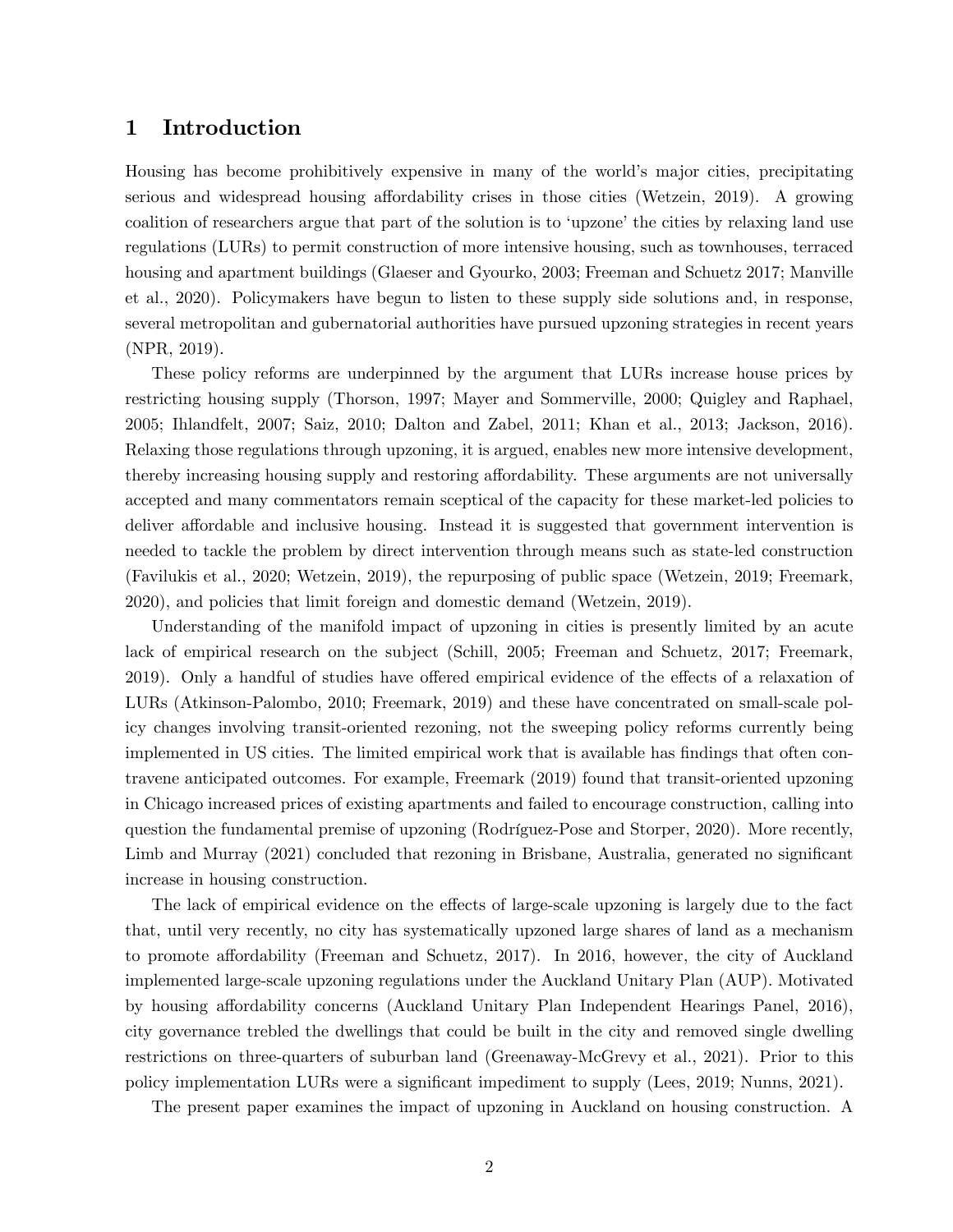quasi-experimental framework is adopted that exploits geographic variation in the incidence of upzoning to estimate causal effects through the comparison of outcomes in upzoned areas with outcomes in non-upzoned areas. Our dataset consists of geocoded building consents that are embodied in planning maps that detail the incidence and intensity of upzoning. Because the empirical design exploits temporal changes in zoning rules via a policy intervention, it has the capacity to mitigate many of the concerns stemming from the endogeneity of regulations that afflict studies which rely only on spatial variation in LURs (Gyourko and Molloy, 2015). The approach is concordant with other work where changes in the geographic variation in zoning has been used in quasi-experimental designs to examine casual impacts (Chakraborty, 2014; Cunningham, 2007; Khan et al., 200; Thorson, 1997; Zhou at al., 2008).

Our empirical strategy pays particular attention to the possibility of negative spillover effects that can lead to upward bias in estimated treatment effects. One potential consequence of upzoning is that it can reallocate construction from non-upzoned areas to upzoned areas  $-$  particularly from city fringes to the urban core of the city, as predicted under the Alonso-Muth-Mills model of city development. For example, Bertaud and Bruenecker (2005) show that a relaxation of height restrictions increases dwelling density closer to downtown, and reduces it further from downtown. This means that a simple comparison of outcomes in treatment and control groups can generate a confounding overstatement of the treatment effect. To address this problem, we adapt the set identification approach suggested by Rambachan and Roth  $(2020,$  hereafter  $fRR'$ ) for remediating violations of the standard parallel trends (or "pre-trends") assumption that is required under the difference-in-differences (DID) framework. RR extrapolate pre-treatment trends to generate a set of counterfactual outcomes in the treatment group. In the present paper we repurpose this strategy by using pre-treatment trends in the control group to extrapolate a set of counterfactual outcomes that are used to bound the magnitude of the spillover effect. The intuition underpinning both the RR strategy and our strategy is the idea that observed trends immediately prior to the policy intervention are informative of the counterfactual scenario. Adapting the RR method to our application yields a confidence set of treatment effects that is robust to spillover effects and amenable to inference.

The empirical findings using this methodology in the study of upzoning in Auckland city reveal strong statistical evidence that upzoning increased housing construction. Our preferred model specification shows a statistically significant increase in consents even under counterfactual sets that span more than five times the extrapolated linear trend in the control group. For example, a counterfactual linear trend Ötted to pre-treatment observations in the control group implies that  $1,152$  additional dwellings would have been built in non-upzoned areas in  $2020 - 60$  four years after the policy intervention. We find that the estimated treatment effect for 2020 remains statistically significant even when we permit an additional 5,952 dwellings in the counterfactual set of outcomes. Put differently, counterfactual scenarios that imply more than a five-fold increase in consents over the pre-treatment trend would be needed in order for the estimated treatment effects to become statistically insignificant. There is no concurrent policy change in the narrative record that could plausibly generate such a substantive increase in construction.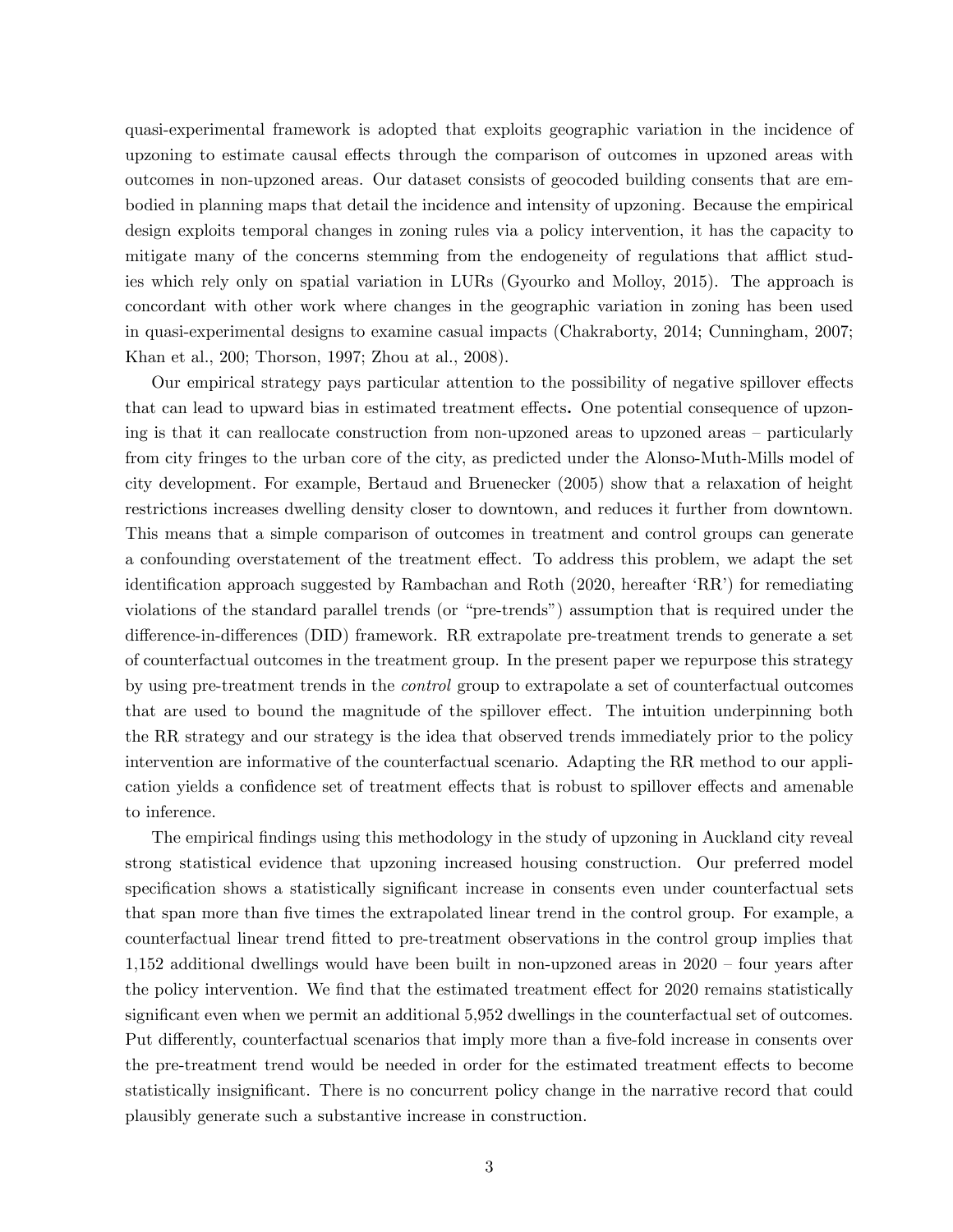We also use the extrapolated counterfactual trend in control areas to generate a spillover-robust estimate of the number of additional dwellings enabled through upzoning. To do so, we restrict the counterfactual set to the extrapolated linear trend, so that the set collapses to a point. This approach implies that 19,725 additional dwellings were consented over the four years following upzoning, corresponding to approximately 3.72% of the dwelling stock of the Auckland region.<sup>1</sup>

Our results have implications for ongoing debates about the efficacy of upzoning. In particular, the findings support the view that large-scale upzoning can encourage construction. This is particularly important in the light of recent work by Freemark (2019) and Limb and Murray (2021), who find that upzoning had minimal impact on housing construction in Chicago and Brisbane, respectively. Further work examining potential mediating factors that enabled increased construction will hopefully help explain why the policy was more effective in Auckland, and assist policymakers in tailoring rezoning and housing policies to facilitate construction elsewhere.

The remainder of the paper is organized as follows. Section two provides the background institutional context and timeline of the key events in the city of Auckland and section three describes the dataset used in our empirical work. Section four presents the empirical DID model. Section five describes and applies our methodology for dealing with potential spillover effects, and presents spillover-robust estimates of treatment effects. Section six concludes.

## 2 Institutional Background

This section provides some background demographic and administrative features of Auckland city with information concerning relevant policies and processes preceding the relaxation of land use regulations under the Auckland Unitary Plan.

Auckland is the largest city in New Zealand with a population of approximately 1.5 million within the greater metropolitan region (as of 2017). Since 2010, the entire metropolitan area, as well as several towns, populated islands, and a large amount of the rural land beyond the fringes of its outermost suburbs, has been under the jursidiction of a single local government, the Auckland Council. Centred on a long isthmus of land between two harbours, this jurisdiction extends over  $4,894 \text{ km}^2$  of land area.

In March 2013, the Auckland Council announced the 'draft' version of the Auckland Unitary Plan. The draft version of the plan went through several rounds of consultations, reviews and revisions before the final version became operational on 15 November 2016. Each version of the AUP contained new LURs that would potentially change restrictions on the extent of site development, depending on the site location. In most areas these LURS were relaxed in order to enable residential intensification and greater population density, including multi-family housing such as terraced housing and apartments. These proposed changes could be viewed online, so that any interested member of the public could observe the specific LURs proposed for a given parcel of land. This meant that it was relatively simple for developers to observe the new land use regulations and to

<sup>1</sup>Unfortunately we do not have precise measures of dwellings demolished when properties are redeveloped. This is because demolition permits are only required for buildings that are less than three storeys.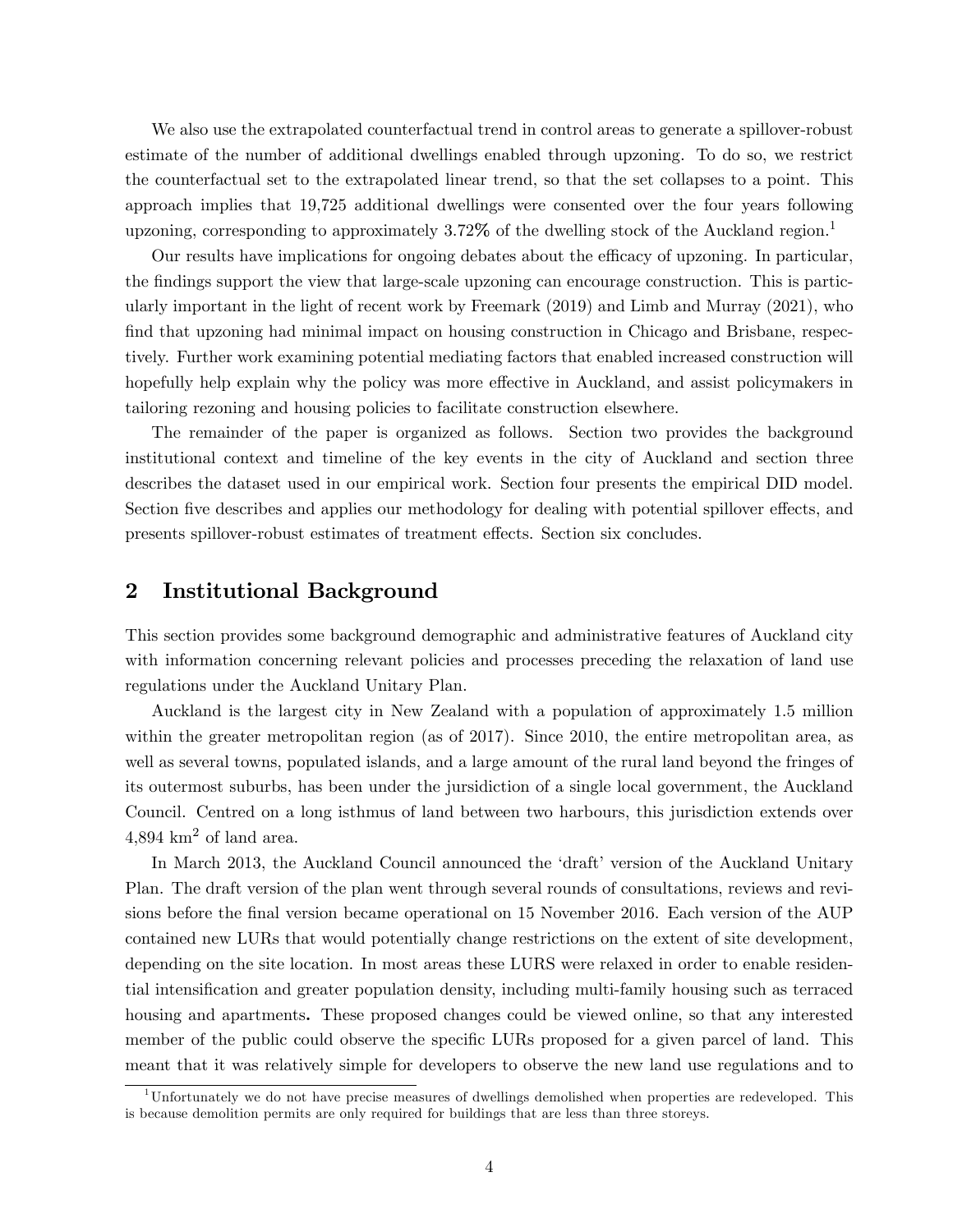commence planning prior to the policy becoming operational.

The amount of development permitted on a given site is restricted by the residential planning zone in which the site is located. In this study we focus on four zones, listed in declining levels of permissible site development: Terrace Housing and Apartments (THA); Mixed Housing Urban (MHU); Mixed Housing Suburban (MHS); and Single House (SH). Thus THA permits the most site development, and SH permits the least. Table 1 summarizes the various LURs for each of the four residential zones considered. These regulations include site coverage ratios, minimum lot sizes for new subdivisions, and height restrictions, among others. For example, between five to seven storeys and a maximum site coverage ratio of 50% is permitted in THA, whereas only 2 storeys and a coverage ratio of 35% is permitted in SH.

#### [Insert Table 1 here]

Figure 2 below depicts the geographic distribution of the four zones across the city. Evidently MHS covers the most area, closely followed by MHU. SH is predominantly located either very close to the Auckland city CBD or at the outskirts of the city. THA covers the least amount of area.

Our empirical design treats the introduction of the AUP as a quasi-natural experiment. The SH zone is used as the control, while the MHS, MHU and THA zones are used as the treatment groups. Most of our analysis will be based on aggregating these three zones into a single treatment group. However, towards the conclusion of our empirical work we focus on each zone separately.

## 3 Dataset

Our dataset is based on annual building permits issued for new dwellings by the Auckland City Council from  $2010$  to  $2020$ .<sup>2</sup> The permits include the number of dwellings consented. Each observation includes the longitude and latitude of the parcel, which have been used to map each permit to its corresponding zone under the Unitary Plan.<sup>3</sup>

We use local board areas as suburbs of Auckland, including territorial authority subdivisions. Figure 1 illustrates the local areas. Local areas are obtained by the intersection of the 2016 Community Board Areas and Territorial Authority subdivisions. In addition, we delineate regional areas for Kumeu-Riverhead-Waiamauku and Titirangi by amalgamating statistical areas in these suburbs.<sup>4</sup>

The four residential zones we use in our sample (SH, MHS, MHU and THA) comprise the vast majority of residential land in Auckland. Figure 2 depicts the geographic distribution of the zones. For clarity we zoom in on the central urban core of Auckland. Within what we refer to

 $2$ Permits for extensions to existing dwellings are not included in our analysis.

<sup>&</sup>lt;sup>3</sup>A small proportion of coordinates are located marginally outside of parcels on roads. These observations are omitted. We anticipate repairing these observations in future iterations of the paper.

<sup>&</sup>lt;sup>4</sup>We use 2018 Statistical Area 2 units.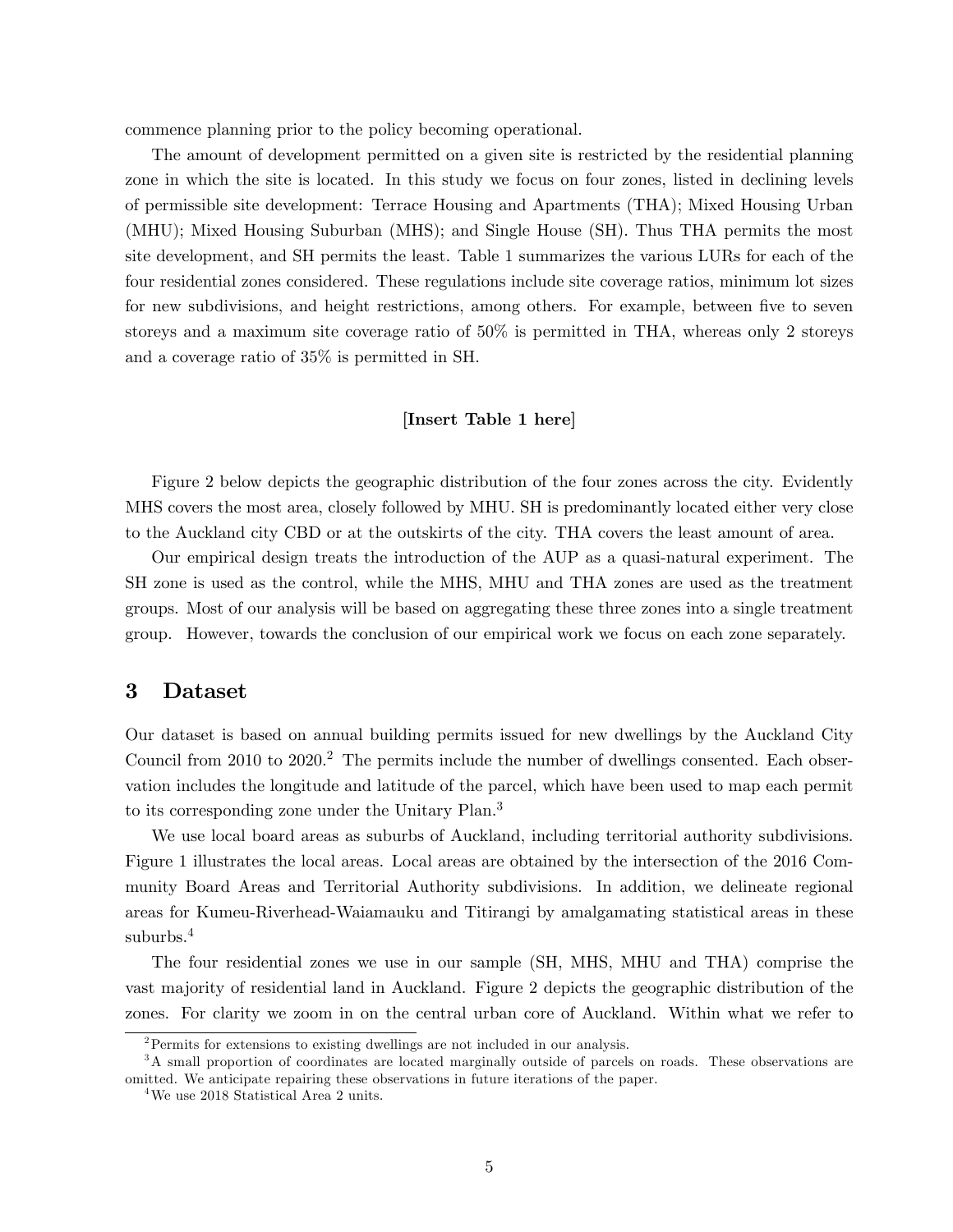as the suburban core of Auckland (the yellow area in Figure 1), the THA, MHU and MHS zones collectively comprise 77.6% of residential land.

#### [Insert Figure 1 here]

#### [Insert Figure 2 here]

Consents issued under special housing area (SpHA) authority are omitted from our sample. These designated areas came with incentives for developers to provide affordable housing by offering accelerated consenting processing, and would be considered an 'inclusionary zoning' policy in the United States. The Unitary Plan superseded the development incentives once it came into effect. We exclude permits issued within special housing areas prior to 2017 since this policy intervention preceded upzoning. After Öltering out consents issued under SpHAs and zones that fall outside of the four primary zones of interest, the set of local areas included shrinks to 32. (The Waiheke Island area has no SH, MHS, MHU or THA zoning.)

Figure 3 exhibits the aggregate dwellings consented in non-upzoned areas (SH) compared to upzoned areas (THA, MHU and MHS) over the 2010 to 2020 period. We also decompose permits into attached and detached dwellings. There is a clear increase in the number of dwellings consented in upzoned areas after the policy is implemented from 2016 onwards. The number of attached dwellings consented per year in upzoned areas increases from under 1,000 in 2016 to near 8,000 by  $2020$  – more a sevenfold increase. Over the same period, detached housing increases from just over 2,000 consents per year to just over 6,000, representing an approximate threefold increase. By 2019, there were more attached dwellings being consented than detached, consistent with the upzoning goal of incentivising more capital intensive structures. In addition, there is an interesting fall in detached dwelling consents between 2019 and 2020.

Prior to treatment, consents in subsequently upzoned areas consistently exceeded consents in non-upzoned areas by between 1400 to 1900 consents annually. This difference remains remarkably consistent even as consents in non-upzoned areas more than doubled between 2011 and 2015. These patterns are consistent with modelling permits in levels in the DID framework, since it implies an absolute difference in the level of the two series under the counterfactual (Kahn-Lang and Lang, 2020).

#### [Insert Figure 3 here]

There is a notable decrease in the number of dwellings consented in the non-upzoned areas after 2015. Consents follow a steady upwards trend until 2015. Thereafter there is a discrete shift as consents trend downwards. This break in trend is statistically significant (refer to the Appendix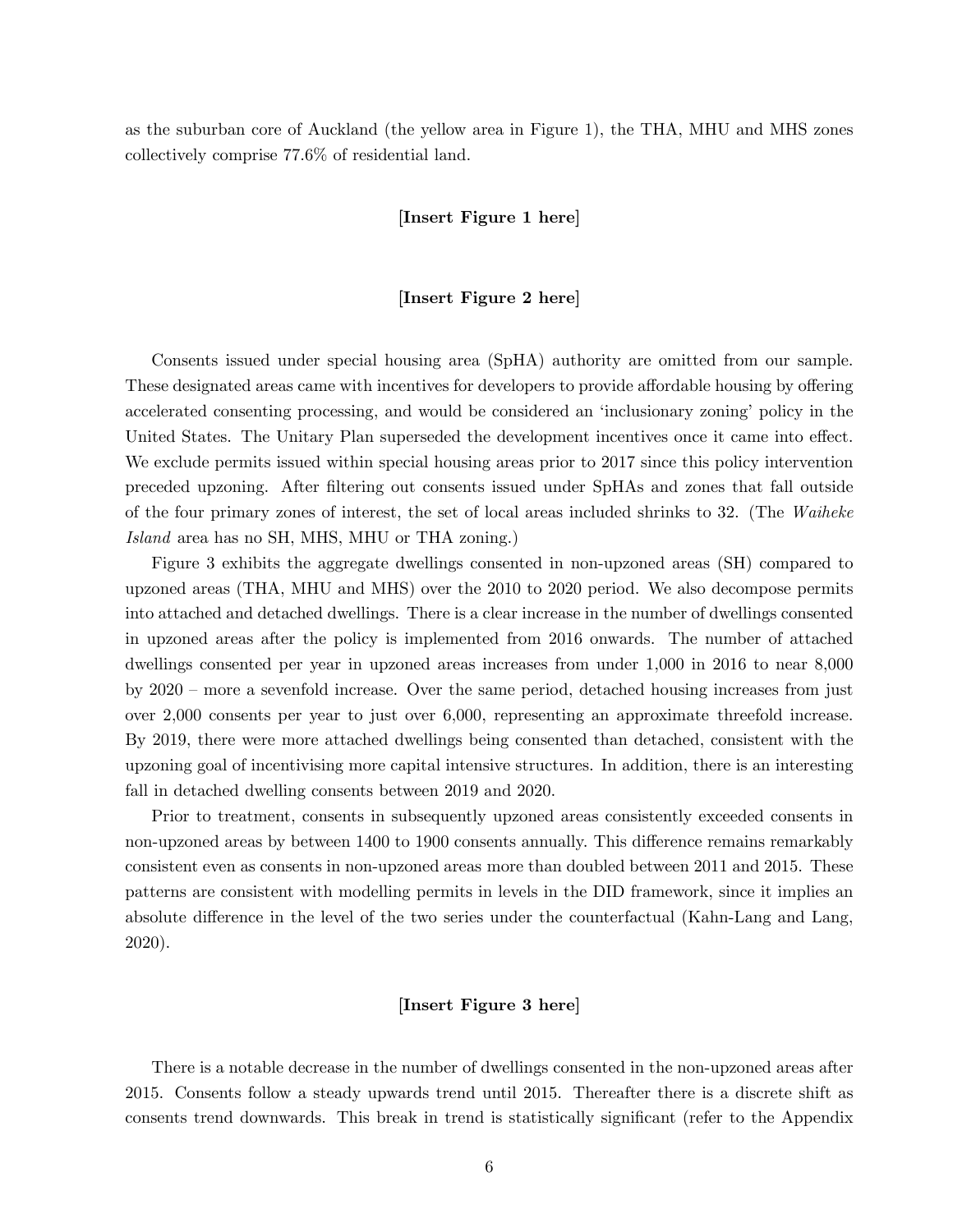for details). This outcome is consistent with a negative spillover effect, as construction that would otherwise have occurred in non-upzoned areas may have been relocated to upzoned areas as a result of the treatment. The outcome is mainly driven by a decline in detached dwellings, which lends further support to the negative spillover interpretation of the switch in trend from 2015.

Economic theories of urban development suggest that these spillover effects will be more apparent in locations distant from the city centre. The canonical Alonso-Muth-Mills (AMM) spatial equilibrium model of the monocentric city predicts that a relaxation of LURs will shift future construction from the outskirts of the city to the centre (Bertaud and Brueckner, 2005). To explore whether this is the case in Auckland, Figure 4 divides the sample into core and non-core areas of Auckland (see Figure 1 above for the geographic delineation of the core and non-core areas). Consistent with this prediction, the reduction in consents in non-upzoned areas (relative to the pre-treatment trend) from 2015 onwards appears to be driven more by a fall outside of the urban core. Consents in non-upzoned areas outside the core experienced rapid growth prior to 2015, increasing from 407 in 2010 to 1288 in 2015, thereafter declining to a local nadir of 780 consents in 2019. Consents in non-upzoned areas inside the core are comparatively flatter, although there is a mild increase above trend in 2014 and 2015. Consents increased from 429 in 2010 to 759 in 2015, thereafter declining back to 446 consents in 2016. In 2020, 482 consents were granted. Although the data suggest that the negative spillover effects are stronger outside of the urban core, our empirical strategy for addressing spillovers is not based on this prediction of the AMM model.

#### [Insert Figure 4 here]

Figure 5 breaks down the upzoned areas into the three constituent AUP zones. Despite having more restrictive constraints than MHU and THA, it is unsurprising that MHS accounts for most of the increase in consenting activity because it covers the most geographic area.

#### [Insert Figure 5 here]

### 4 Empirical Model and Results

Construction activity in the different residential zones is assembled by mapping individual construction permit data to residential zones using the longitude and latitude of the building site. Let  $c_{i,j,t}$  denote the (log) number of dwellings built in zone j in suburb  $i = 1, \ldots, n$  in period  $t = -\underline{T}, \ldots, 0, \ldots, \overline{T}$ , where  $\underline{T}$  denotes the number of time series observations prior to the treatment, and  $\overline{T}$  denotes the number of time series observations post-treatment. Treatment occurs in period  $t = 0$ . We use  $j = 0$  to indicate the control group (i.e, consents in non-upzoned areas) and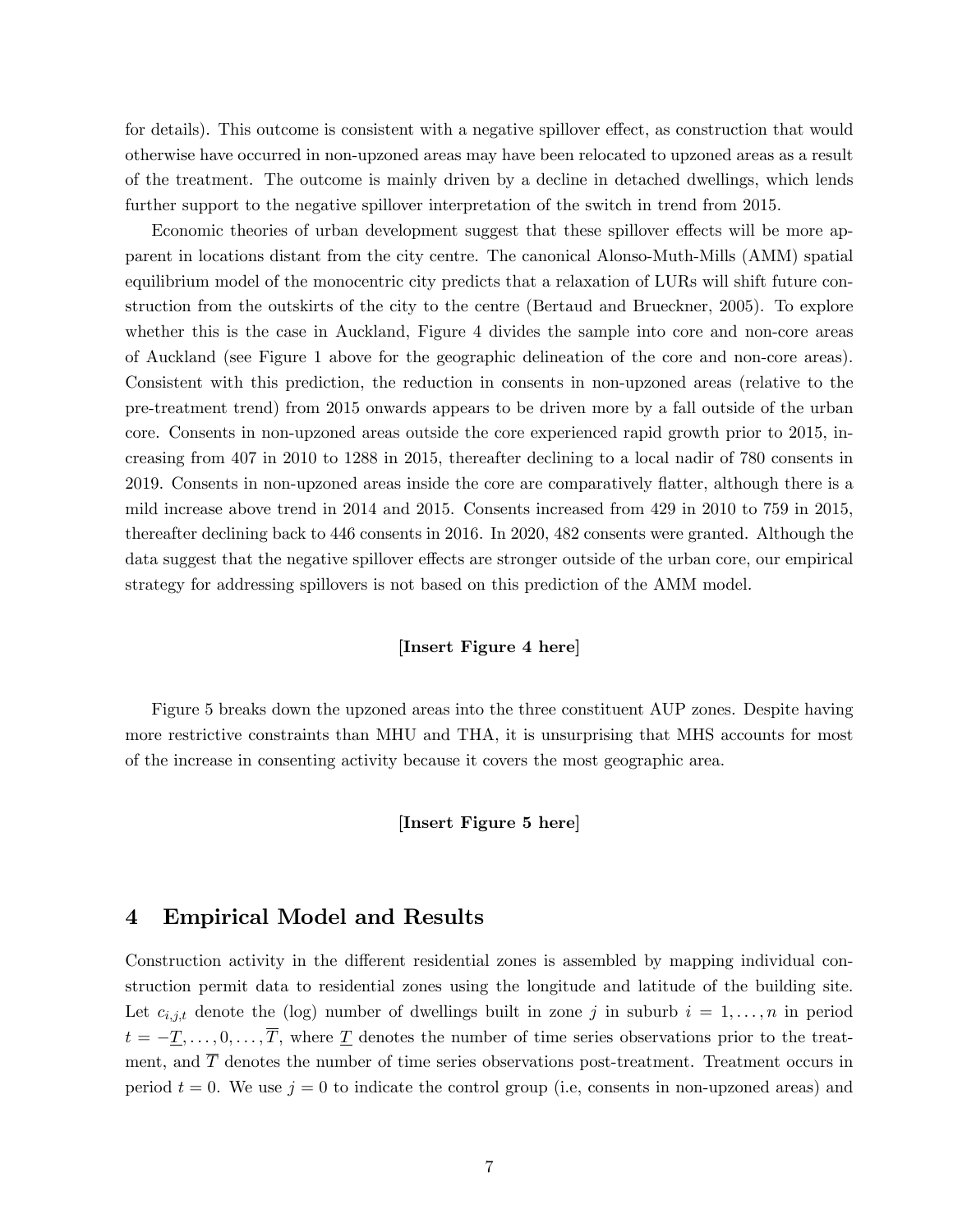$j = 1$  to signify the treatment group (consents in upzoned areas). The causal impact of upzoning is then estimated using a multi-period difference-in-differences (DID) specification of the form

$$
c_{i,j,t} = \alpha_{i,j} + \sum_{s=-\underline{T}, s \neq 0}^{\overline{T}} \phi_s \mathbf{1}_{s=t} + \sum_{s=-\underline{T}, s \neq 0}^{\overline{T}} \beta_s \mathbf{1}_{s=t,j=1} + \varepsilon_{i,j,t}
$$
(1)

where  $\alpha_{i,j}$  are suburb-zone fixed effects,  $\phi_s$  are time s specific fixed effects, and  $\mathbf{1}_{s=t}$  are indicators for each time period except the period of implementation, which occurs at  $t = 0$ .  $\mathbf{1}_{s=t,j=1}$  are indicators for each time period (except the period of policy implementation) interacted with the treatment effect indicator. Thus  $\{\beta_s\}_{s=1}^T$  represent the treatment effects over time of upzoning. The empirical estimates of these parameters capture the increase in construction activity in treatment areas relative to the control areas in each period after the upzoning is implemented. Following convention, estimates of  $\{\beta_s\}_{s=-\underline{T}}^{-1}$  will be used to assess whether any potential confounding pretreatment trends are evident. The time specific fixed effects  $\phi_s$  capture common variation in consents across different zones and suburbs that is due to macroeconomic or city-wide shocks and policy changes.

Dwelling consents are modelled in levels. As discussed above, levels seem more appropriate given the observed pre-treatment trends in upzoned and non-upzoned areas, which differ over time by a near constant amount until the AUP is implemented. An additional benefit of modelling outcomes in levels is that it allows us to define counterfactual sets in terms of model parameters. By definition, spillovers are measured in levels. For example, consider a spillover that generates  $\epsilon \in \mathbb{R}^+$  fewer consents in non-upzoned areas – and  $\epsilon$  more consents in upzoned areas – in the first treatment period. The corrected treatment effect would be  $\hat{\beta}_1 - \epsilon$  and the corrected period effect would be  $\hat{\phi}_1 + \epsilon$ . This direct mapping is lost or transformed if consents are instead modelled in logs or another non-linear transformation.

#### 4.1 Selection of the Treatment Date

Throughout this study 2015 is used as the final year prior to treatment (i.e. the treatment date). There are three main reasons for this selection.

First, as discussed in Section 2, the AUP became operational in November 2016, meaning that the final month and a half of 2016 fall under the new regulations. Using 2015 as the treatment date ensures that any differential increase in consents between upzoned and non-upzoned areas over this final month and a half of 2016 are correctly identified as a treatment effect.

Second, this date yields a more conservative estimate of the treatment effect if  $(a)$  negative spillovers from non-upzoned to upzoned areas are present, and (b) developers begin to respond to new regulations prior to those regulations coming into effect. Policy interventions can begin to manifest prior to the policy change if agents are notified of the policy change in advance. This is possible in the case of the Unitary Plan because the first version of the plan with clear notification of the intent for dwelling intensification was released in 2013, more than three years before the final version became operational (see Section 2 above). Negative spillovers can manifest as a decrease in dwelling consents in non-upzoned areas prior to 2016 if developers delay and shift planned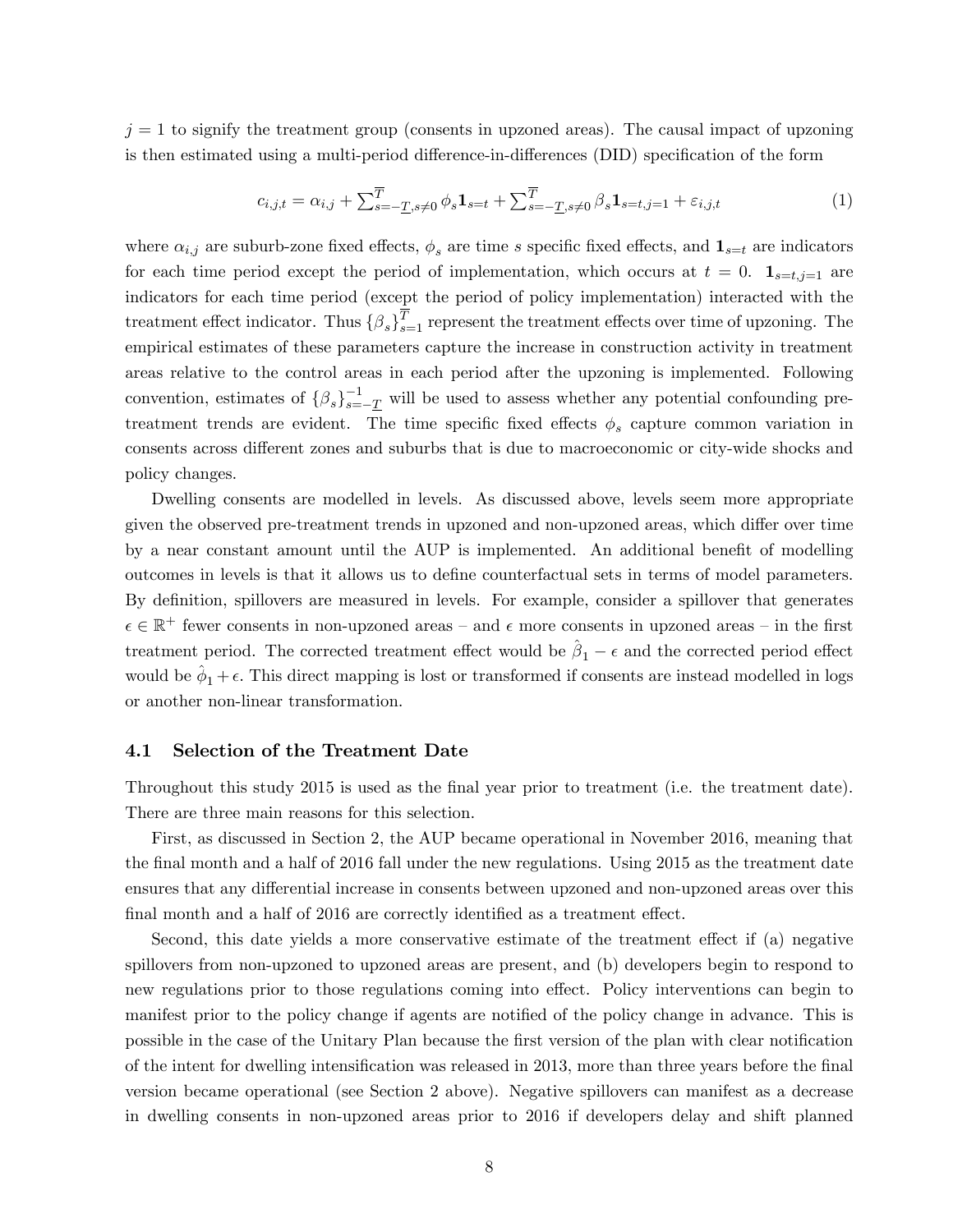construction to upzoned areas. The observed trend in consents in non-upzoned areas depicted in Figure 3 is consistent with a negative spillover effect beginning prior to the policy change. In fact, consents trend upwards until reaching a peak in 2015, a year before the policy change in late 2016, before trending downwards to a nadir in 2019.

Third, the most appropriate alternative selection of the treatment date is 2016. Using this date instead of 2015 results in larger estimated treatment effects because consents in non-upzoned areas are lower in 2016 than 2015. This is also the case for the set identified treatment effects, since the extrapolated linear trend that provides the basis for the counterfactual sets is flatter when the treatment date does not coincide with the peak in the control group. The result is a smaller spillover effect in the counterfactual set, and thus a larger treatment effect in the identified set, compared to that obtained with 2015 as the treatment date.

#### 4.2 Results

Figure 6 shows the estimates of the coefficients alongside 95% confidence intervals (standard errors are clustered by suburb). Recall that we set the treatment to occur in 2016 since only the final month and a half of 2016 falls under the AUP. The top panel of the Figure displays results for all dwellings, while the middle and bottom panels display results for detached and attached dwellings, respectively.

Evidently there is no apparent trend in the estimated treatment effects prior to the treatment date in any of the three samples. We proceed under the assumption that there is no confounding variable generating a difference in consents between treatment and control areas prior to policy implementation. In other words, the parallel trends assumption appears to hold. After upzoning the estimated treatment effects are increasing over time. In 2020, five years after the policy was introduced, some 298.3 additional dwellings are built, on average, in upzoned areas compared to non-upzoned areas in each of the 32 local areas. (This would correspond to an additional 9,547  $= (298.3 \times 32)$  dwellings across the city.) These are mostly attached dwellings. The estimated treatment effect for 2020 is 203.4 for attached dwellings and 95.0 for detached dwellings.

#### [Insert Figure 6 here]

## 5 Spillover Effects

As discussed earlier, it is possible that the implementation of upzoning reallocated construction to upzoned areas that would have otherwise occurred in non-upzoned areas. This negative spillover effect would lead to an overstatement of the treatment effect, since some of the construction in upzoned areas would have occurred in non-upzoned areas under the counterfactual scenario.

The time series plots of dwelling consents in Figure 3 appear to be consistent with a spillover effect. There is a mild upward trend in dwellings built in non-upzoned areas until 2015, one year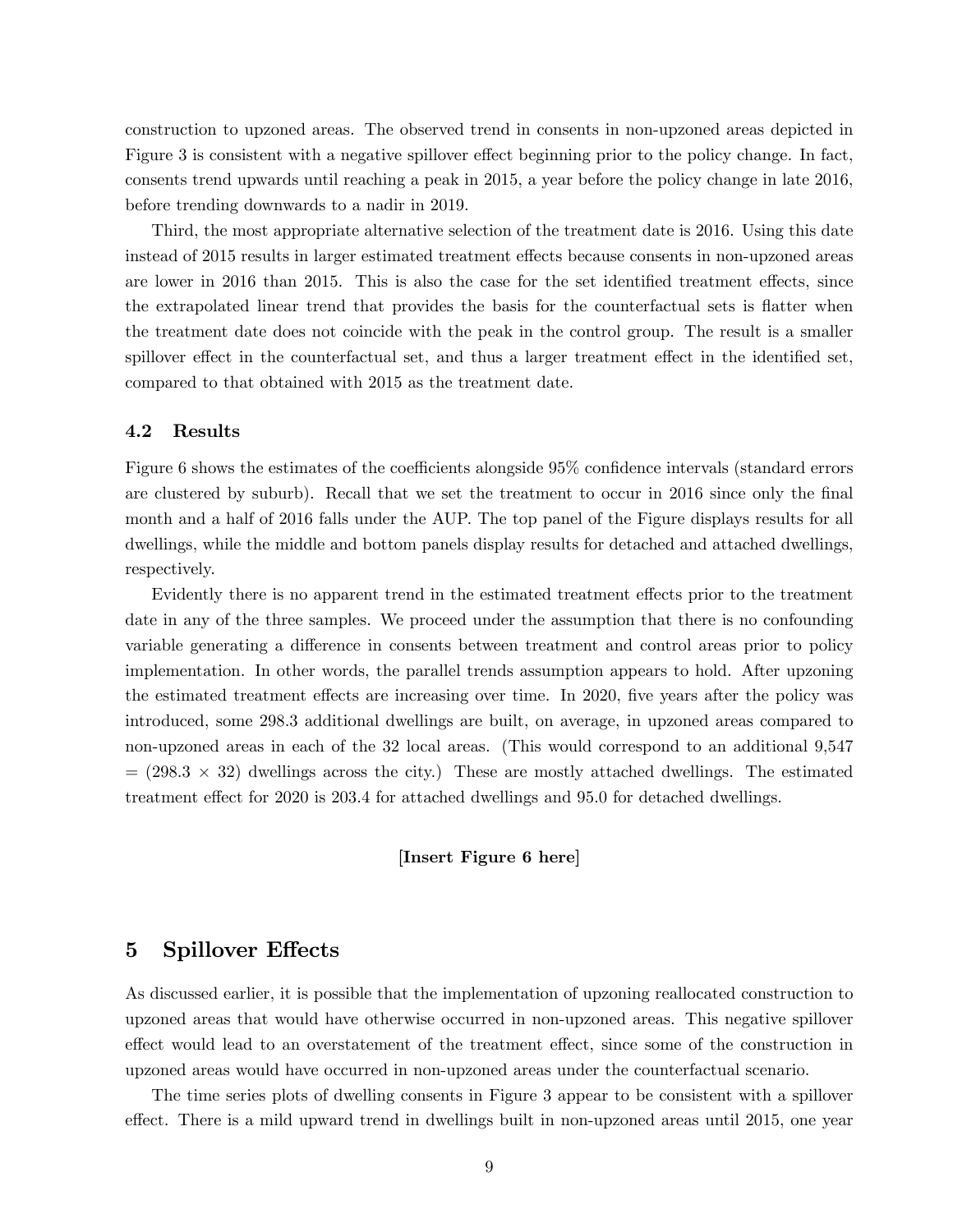prior to policy implementation. Thereafter, there is a mild decrease until 2019. These trends are evident in the estimated period effects, which are depicted in Figure 7. The initial upward trend is most evident in the detached dwellings sample.

#### [Insert Figure 7 here]

#### 5.1 Set Identification of Treatment Effects under Spillovers

To account for spillover effects we adopt a confidence set identification approach using recent methods proposed in Rambachan and Roth (2020). We specify a set of plausible treatment effects based on observed pre-treatment trends in the control group. We then test whether the estimated treatment effects are significantly different from the set of counterfactuals.

Figure 8 plots outcomes (dwelling consents) in the control group (i.e.,  $\{\hat{\phi}_s\}$ ). The coefficient is normalized to zero in the treatment period (i.e.  $\phi_0 = 0$ ). There is an upward trend through to the year prior to the treatment period but thereafter the trend is flat. This pattern is consistent with the trends illustrated for the control group in Figure 3. It is also consistent with a negative spillover effect that shifted construction from non-upzoned to upzoned areas as a result of the policy.

Pre-treatment trends are frequently used to infer information about the counterfactual in DID frameworks. For example, RR propose extrapolating pre-treatment trends in estimated treatment effects to make inferences about counterfactual outcomes. We propose extrapolating trends in outcomes in the control group (i.e., the estimated period fixed effects) to learn about the counterfactual. Extrapolating a linear trend fitted over the first period (2010) to the treatment date (2015) into the treatment period yields 36.0 additional dwellings permitted in the control group in the final period of observation (2020) relative to the treatment date. However, we actually observe 7.0 fewer consents (since  $\hat{\phi}_{\overline{T}} = -17.9$ ) in the control group. Using the extrapolated trend as the counterfactual implies that the treatment effect in the final period is overstated by  $53.9 (= 36.0 +$ 17.9) dwellings, or approximately 1725 dwellings across  $n = 32$  local areas.

#### [Insert Figure 8 here]

It is desirable to permit some margin for error when using pre-treatment trends to extrapolate a counterfactual scenario. This permits local deviations to potential nonlinearities in the trends. The approach suggested by Rambachan and Roth (2020) is to adopt a set of counterfactuals around the extrapolated trend. For example, in Figure 8, the space in between the dot-dashed pink lines permits a set of counterfactual scenarios in the control group, such that there is a margin of error of 50 dwellings in the Önal period of the analysis (2020). This means that the counterfactual for 2020 lies anywhere between 86.0 (= 36.0 + 50) and  $-14.0$  (= 36.0 - 50) dwellings built relative to the treatment period.

The technicalities of the set identification approach are now formalized.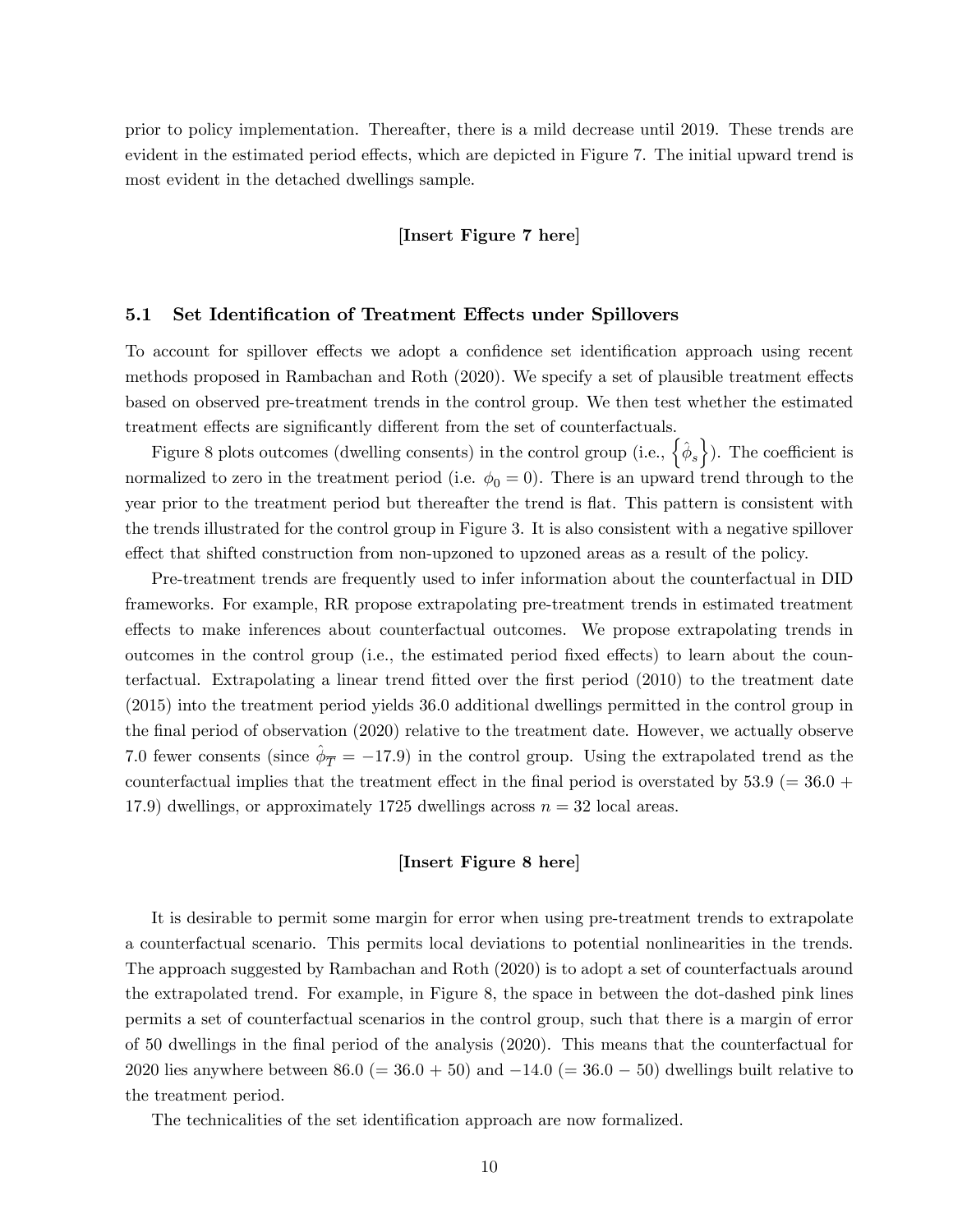#### 5.1.1 Set Identification of Treatment Effects

Let  $\beta = (\beta'_{pre}, \beta'_{post})'$ , where  $\beta_{pre} = (\beta_{\mathcal{I}_{\mathcal{I}}}, \dots, \beta_{-1})'$  and  $\beta_{post} = (\beta_1, \dots, \beta_{\overline{T}})'$ . Following RR, we partition  $\beta_{post} = \delta_{post} + \tau_{post}$ , where  $\tau_{post}$  is the true treatment effect, and  $\delta_{post}$  is the difference between the treatment and control groups under the counterfactual scenario. The quantities  $\delta_{post}$ and  $\tau_{post}$  are unobserved and unidentified. In the absence of spillover effects,  $\delta_{post} = 0$ .

**Example 1.** Suppose that  $\overline{T} = 1$  (one post-treatment period) and that upzoning only reallocated construction from control to treatment areas. Then  $\beta_1 = \delta_1$  and  $\tau_1 = 0$ .

RR use  $\beta_{pre}$  to generate a set of possible counterfactual outcomes when the parallel trends assumption  $(\beta_{pre} = 0)$  does not hold. For example, in the three period DID case, they discuss setting  $\delta_1 = -\beta_{-1} \pm M$  for some  $M \in \mathbb{R}^+$ . The intuition is that observed pre-treatment trends in the treatment group relative to the control group are informative of post-treatment trends under the counterfactual. The case where  $M = 0$  imposes a linear extrapolation, which is highly restrictive. Permitting general  $M \in \mathbb{R}^+$  allows for nonlinear patterns within a set of counterfactual scenarios.

In our application we want to account for negative spillovers that cause the estimated treatment effects to overstate the true treatment effects. To do so, we need to place bounds on the size of the spillover effect. In this regard, pre-trends in the treatment effect  $\beta_{pre}$  are uninformative.<sup>5</sup> Instead, we propose using pre-treatment trends in control group outcomes to bound the counterfactual outcomes in the treatment group relative to the control group. We therefore similarly define and partition  $\phi = (\phi'_{pre}, \phi'_{post})'$ , where  $\phi_{pre} = (\phi_{-\underline{T}}, \dots, \phi_{-1})'$  and  $\phi_{post} = (\phi_1, \dots, \phi_{\overline{T}})'$ .

**Example 2.** Suppose that  $\overline{T} = \underline{T} = 1$  (so that we have three periods) and that  $\phi_{-1} < 0$  (outcomes in the control group trend upwards prior to the treatment) and  $\phi_1 < 0$  (outcomes in the control group trend downwards after the treatment). If control group outcomes remained on trend under the counterfactual, negative spillovers account for the observed downward deviation from trend after the policy is implemented. Then  $\delta_1 = -\phi_{-1} - \phi_1$  and  $\tau_1 = \beta_1 + \phi_{-1} + \phi_1$ . In practice, we permit deviations from the linear trend assumption, such that  $\delta_1 = -\phi_{-1} - \phi_1 \pm M$  for some  $M \in \mathbb{R}^+$ .

Once the set of counterfactuals is articulated, we can rely on the inferential architecture supplied by Rambachan and Roth (2020). In our application we select counterfactual sets that are convex and centrosymmetric, which ensures that fixed length confidence intervals (FLCI) are consistent. We provide an overview of the method for completeness. The remainder of this section is based on section 3.1 of RR.

Let  $\theta = l' \tau_{post}$  be a linear combination of the treatment parameters of interest, where  $l \in \mathbb{R}^{T}$ . For example, if we are interested in the treatment effect in the final period,  $l = (0, \ldots, 0, 1)'$ . Next, let  $\hat{\lambda}_n$  be a relevant m–subvector of  $\hat{\Lambda}_n = \left(\hat{\phi}'_n, \hat{\beta}'_n\right)$  $\int'$ , where  $\hat{\lambda}_n \sim \mathcal{N}(\lambda, \Sigma_n)$ . That is, there exists a full column rank  $(\underline{T} + \overline{T}) \times m$  selection matrix **J** such that  $\hat{\lambda}_n = \mathbf{J}' \hat{\Lambda}_n$ . The choice of  $\hat{\lambda}_n$  depends

 $<sup>5</sup>$  However, our approach to modelling counterfactual scenarios based on pre-treatment trends in the control group</sup> could easily be extended to incorporate trends in both the treatment and the control group. Under such a scenario,  $\beta_{pre}$  is informative and would be used to bound  $\delta_{post}$ .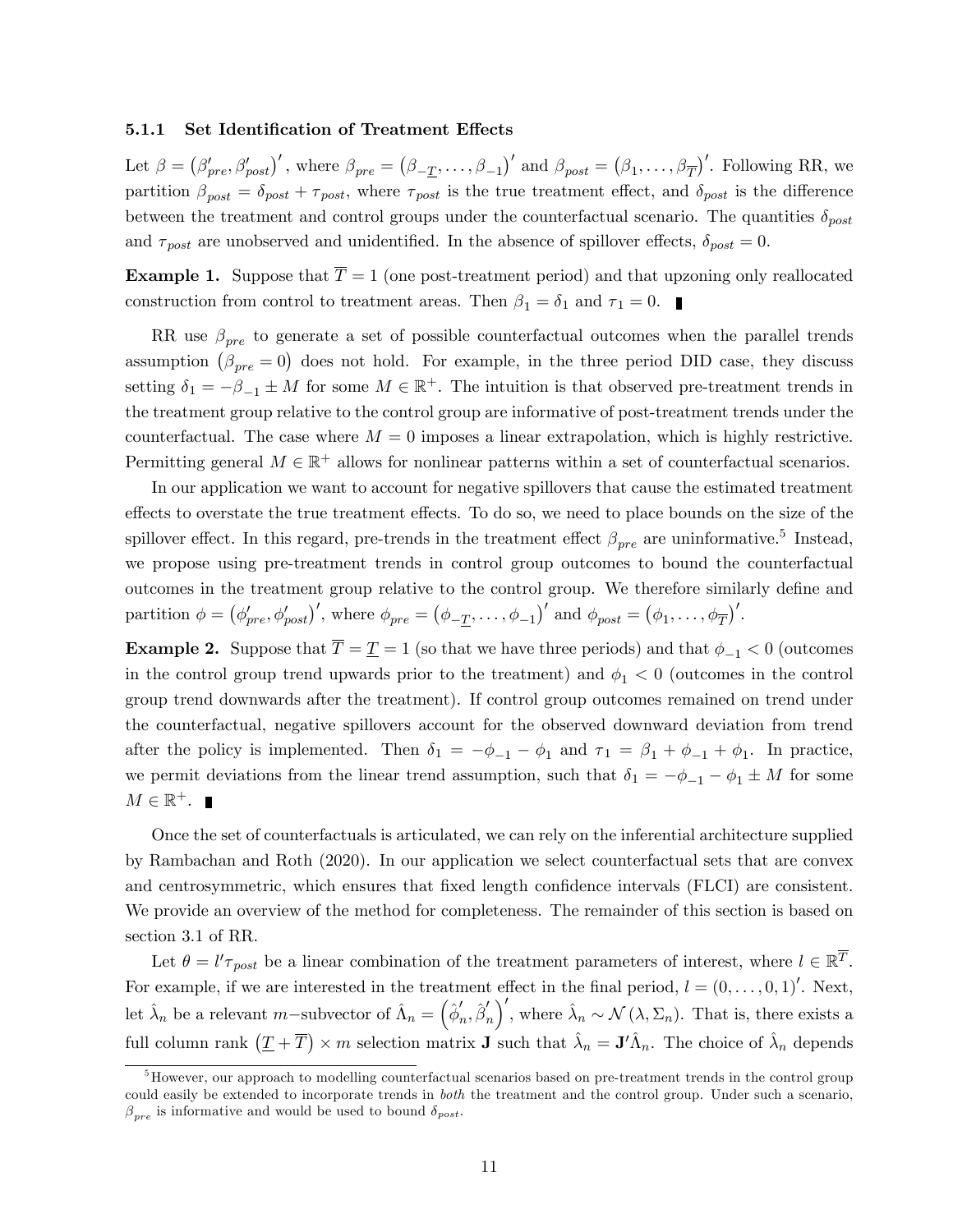on both the parameter of interest  $\theta$  and the counterfactual set – a specific example is given below. We similarly define  $\lambda = \mathbf{J}'\Lambda$ , where  $\Lambda = (\phi', \beta')'$  can be decomposed as follows

$$
\Lambda = \left[ \begin{array}{c} \phi_{pre} \\ \phi_{post} \\ \beta_{pre} \\ \beta_{post} \end{array} \right] = \left[ \begin{array}{c} \phi_{pre} \\ \phi_{post} \\ \beta_{pre} \\ \delta_{post} \end{array} \right] + \left[ \begin{array}{c} 0 \\ 0 \\ 0 \\ \tau_{post} \end{array} \right] =: \delta + \tau.
$$

The decomposition above accords with that given for  $\beta$  in (2) of RR. We simply extend their framework to include  $\phi$  in the parameter space of interest.

We consider FLCIs based on affine estimators of  $\theta$  of the general form

$$
\mathcal{C}_{\alpha,n}(a,v,\chi) = \left(a + v'\hat{\lambda}_n\right) \pm \chi,
$$

where  $\alpha$  and  $\chi$  are scalars,  $v \in \mathbb{R}^m$ , and  $\alpha \in (0, 0.5]$  denotes a significance level. We choose  $a$  and  $v$  to minimize

$$
\chi_{n}(a,v;\alpha) = \sigma_{v,n} \cdot c v_{\alpha} (\bar{b}(a,v) / \sigma_{v,n}),
$$

where  $\sigma_{v,n} = \sqrt{v' \Sigma_n v}$ ,  $cv_\alpha(\cdot)$  denotes the  $1-\alpha$  quantile of the folded normal distribution with unit variance,  $|\mathcal{N}(\cdot, 1)|$ . The quantity  $\bar{b}(a, v)$  denotes the worst-case bias of the affine estimator for a given  $a$  and  $v$ , namely

$$
\bar{b}(a,v) := \sup_{\delta \in \Delta, \tau_{post} \in \mathbb{R}^T} \left| a + v' \left( \mathbf{J}' \delta + \mathbf{J}' \tau \right) - l' \tau_{post} \right|,
$$
\n(2)

where  $\Delta$  denotes the set of permissible values of  $\delta$  articulated under the counterfactual.

To showcase the method, we take  $\theta = \tau_{\overline{T}}$  (where interest is focused on the final treatment effect) and define the set of counterfactuals based on the observed trend in the treatment group between  $t = T$  and  $t = 0$  as

$$
\Delta_{\bar{T}} = \left\{ \delta_{\overline{T}} : \delta_{\overline{T}} \in \left( -\hat{\phi}_{-\underline{T}} \cdot \frac{\overline{T}}{\underline{T}} - \hat{\phi}_{-\underline{T}} - M, -\hat{\phi}_{-\underline{T}} \cdot \frac{\overline{T}}{\underline{T}} - \hat{\phi}_{-\underline{T}} + M \right) \right\},\tag{3}
$$

where  $-\hat{\phi}_{-\underline{T}} \times \frac{\overline{T}}{\underline{T}}$  $\overline{T}$  is the counterfactual trend in the final period T. Thus  $\lambda = (\phi_{-\underline{T}}, \phi_{\underline{T}}, \beta_{\overline{T}})$  is the subvector of parameters of interest. Using the estimates of  $\hat{\phi}_{-\underline{T}} = -36.0$  and  $\hat{\phi}_{\underline{T}} = -17.9$  from our empirical application means  $\Delta_{\bar{T}}$ , as defined in (3), permits  $\delta_{\overline{T}} \in (36 + 17.9 - 50, 36 + 17.9 + 50) =$  $(3.9, 103.9)$ . Figure 8 depicts the corresponding set of counterfactual values of  $\phi_{\bar{T}}$  when  $M = 50$ , leading to the interval  $(36-50,36+50)$ . The affine estimator is then defined on  $\hat{\lambda}_n = (\hat{\phi}_{-\underline{T}}, \hat{\phi}_{\underline{T}}, \hat{\beta}_{\overline{T}})$  $\big),$ and (2) can be more succinctly expressed as

$$
\bar{b}(a,v):=\sup_{\delta_{\overline{T}}\in\Delta_{\overline{T}},\tau_{\overline{T}}\in\mathbb{R}}\left|a+v'\left(\left[\begin{array}{c} \hat{\phi}_{-\underline{T}}\\ \phi_{\underline{T}}\\ \delta_{\overline{T}} \end{array}\right]+ \left[\begin{array}{c} 0\\ \phi_{\underline{T}}\\ \tau_{\overline{T}} \end{array}\right]\right)-\tau_{\overline{T}}\right|.
$$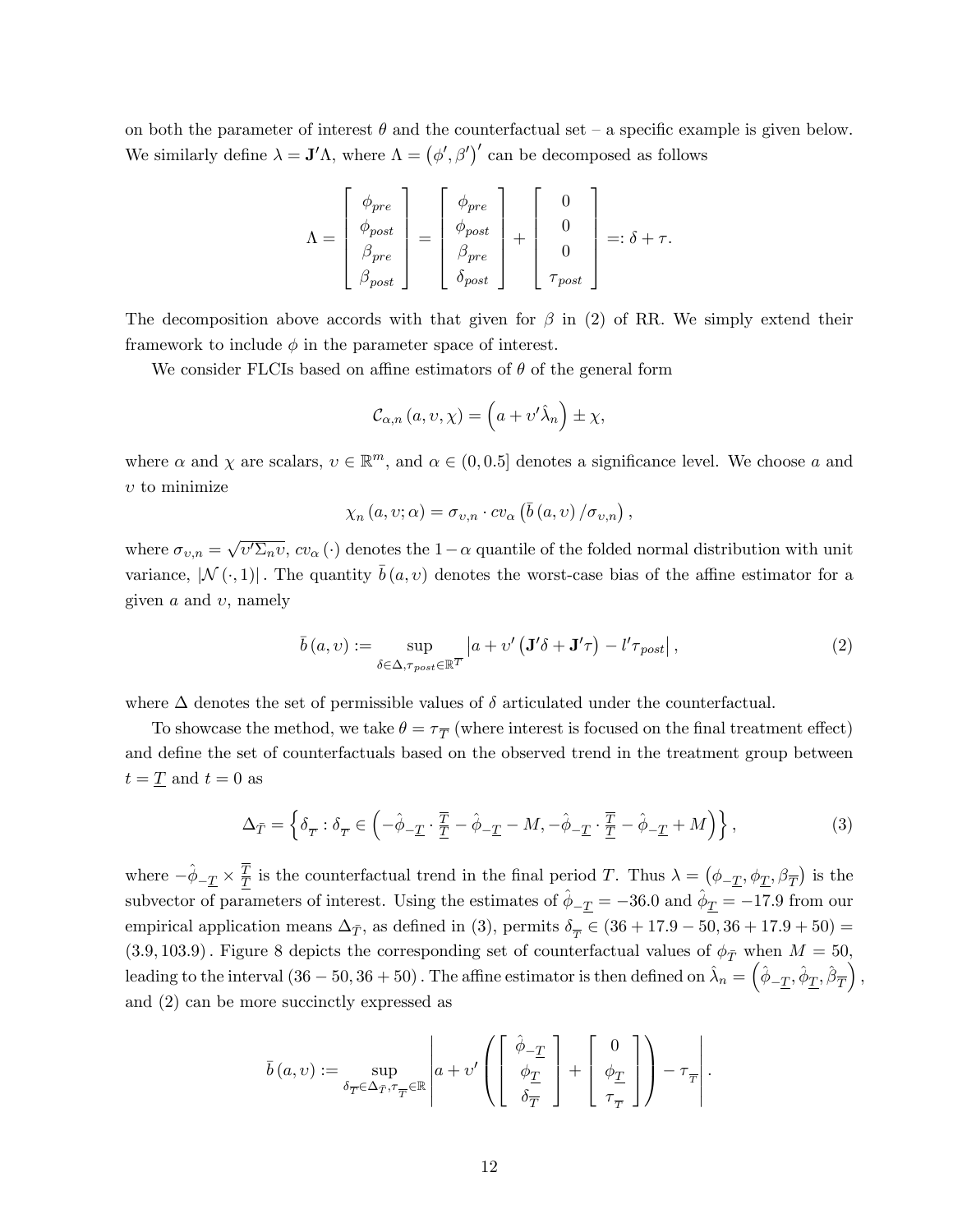Figure 9 superimposes the confidence region for the set in the final period for  $\alpha = 0.05$  and  $M = 50$ . Notably, the confidence interval sits above zero, meaning the we can reject the null of no treatment effect at the 95% level. It is also centred at a point below  $\hat{\beta}_{\overline{T}}$ , which is consistent with a negative spillover effect. The span of the confidence set is  $(130.2, 358.6)$ , indicating the identified set is significant at the  $95\%$  level.

#### [Insert Figure 9 here]

The figure also includes confidence sets for  $2016$ ,  $2017$ ,  $2018$  and  $2019$ , for which the counterfactual set is defined in Figure 8. Specifically, for each  $t = 1, \ldots, \bar{T}$  the set is given by

$$
\Delta_t = \left\{ \delta_t : \delta_t \in \left( -\hat{\phi}_{-\underline{T}} \cdot \frac{t}{\underline{T}} - \hat{\phi}_{\underline{T}} - M\frac{t}{\overline{T}}, -2\hat{\phi}_{-\underline{T}} \cdot \frac{t}{\underline{T}} - \hat{\phi}_{\underline{T}} + M\frac{t}{\overline{T}} \right) \right\},\,
$$

where again  $M = 50$ . The 95% confidence sets for 2018 and 2019 also lie above zero, indicating statistically significant treatment effects, allowing for a counterfactual set defined with  $M = 50$ .

#### 5.2 Set Identification

We now consider set identification under various counterfactual set lengths. Figure 10 exhibits the set-identified treatment effects for  $M = 50,100$  and 150. In all cases, the identified set lies above zero for 2019 and 2020. The largest counterfactual set,  $M = 150$ , spans  $5,952$  ( $= 32 \times (36 + 150)$ to  $-3,648$  ( $= 32 \times (36-150)$ ). The upper bound of this set is more than five times greater than the extrapolated linear trend (since  $5,952/1,152 > 5$  and  $1152 = 32 \times 36$ ). This serves to pin down the magnitude of the increase in consents that would be necessary under a counterfactual scenario to render the treatment effects statistically insignificant. Specifically, we must allow for counterfactual scenarios that imply a more than five-fold increase in consents over the pre-treatment trend in order for the estimated treatment effects to become statistically insignificant. Such a scenario appears highly improbable. There is no concurrent policy change in the narrative record that could plausibly generate such a substantive increase in construction.

To help illustrate the substantive growth in consents that would be required under the counterfactual to render all of the treatment effects insignificant, Figure 15 in the Appendix presents the counterfactual set when  $M = 150$ . The counterfactual set can even accommodate limited forms of exponential growth in consents over the five year post-treatment period, including a year-on-year growth rate of  $24\%$ <sup>6</sup>

#### [Insert Figure 10 here]

<sup>&</sup>lt;sup>6</sup>In 2015 there were 1987 consents in non-upzoned areas. The upper bound permits up to 5951 consents in 2020, corresponding to an annual growth rate of 24.5%.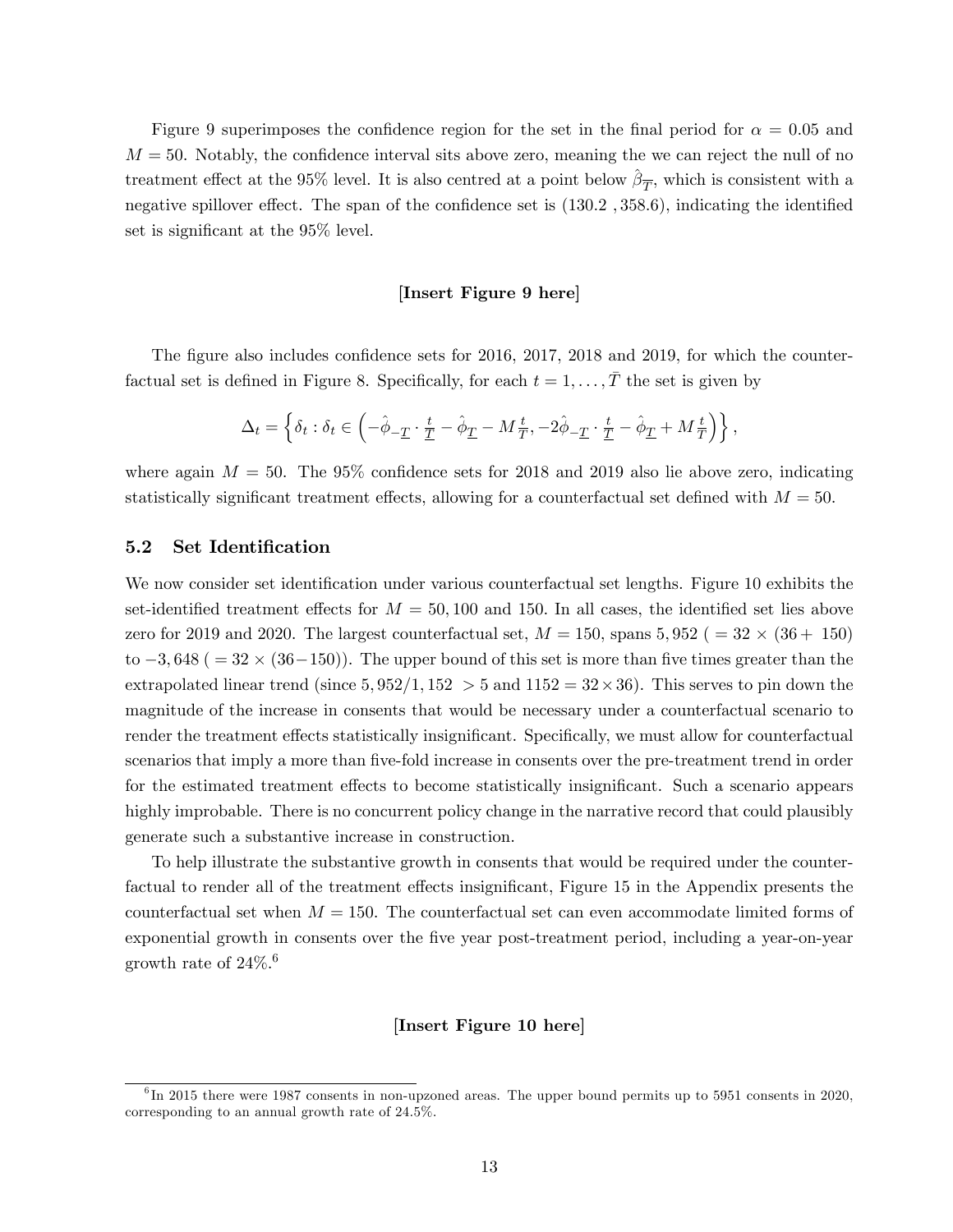#### 5.3 Treatments Effects for Attached and Detached Housing

This section applies the set identification approach to the subsamples of attached and detached housing.

#### 5.3.1 Attached Housing

The empirical model is first fitted to dwelling consents for attached housing. Figure 16 in the Appendix exhibits the estimated period effects and extrapolated linear trend between the first period and the treatment period. Evidently, there is only a slight upward trend in attached dwelling consents prior to treatment, with the extrapolated trend yielding only an additional 4.6 dwellings in 2020 compared to 2015. This implies an additional  $146$  (=  $4.6 \times 32$ ) dwellings in total across the 32 local areas under the extrapolated counterfactual scenario.

Figure 11 exhibits the estimated treatment effects and set-identified confidence intervals under various counterfactual sets  $(M = 80, 100, 120)$ . The 95% confidence interval for the identified set for the  $M = 120$  case sits above zero for 2020. Thus, treatment effects are statistically significant at the 95% level even when the counterfactual set spans an additional 3,987 (=  $(120 + 4.6)$   $\times$ 32) dwellings under the counterfactual scenario. This is more than twenty-seven times the 146 additional consents in the control area implied by the extrapolated linear trend. The conclusion seems unequivocal that upzoning has had a substantive impact on the construction of attached dwellings.

[Insert Figure 11 here]

#### 5.3.2 Detached Housing

There is a marked increase in detached dwelling consents prior to treatment. The extrapolated trend then yields 31.4 additional dwellings in 2020 compared to 2015. This would entail an additional  $1005 (= 31.4 \times 32)$  dwellings in total under the extrapolated counterfactual scenario. See Figure 17 in the Appendix.

Figure 12 exhibits the estimated treatment effects and set-identified confidence intervals under various counterfactual sets  $(M = 10, 30, 50)$ . For  $M = 30$ , the 95% confidence set sits above zero for every year except 2016. In contrast, the confidence set for the  $M = 50$  case sits above zero only for 2018. The counterfactual extrapolated trend is 18.84 in 2018, while the counterfactual set spans  $(18.8 - 50 \times (3/5), 18.8 + 50 \times (3/5)) = (-11.2, 48.8)$ . Thus, the treatment effect is statistically significant at the 95% level even when the counterfactual set spans approximately two and a half times the additional consents in the control area implied by the extrapolated linear trend (since 2.5  $\simeq 48.8/18.8$ ). We conclude that upzoning had a substantive impact on the construction of detached dwellings.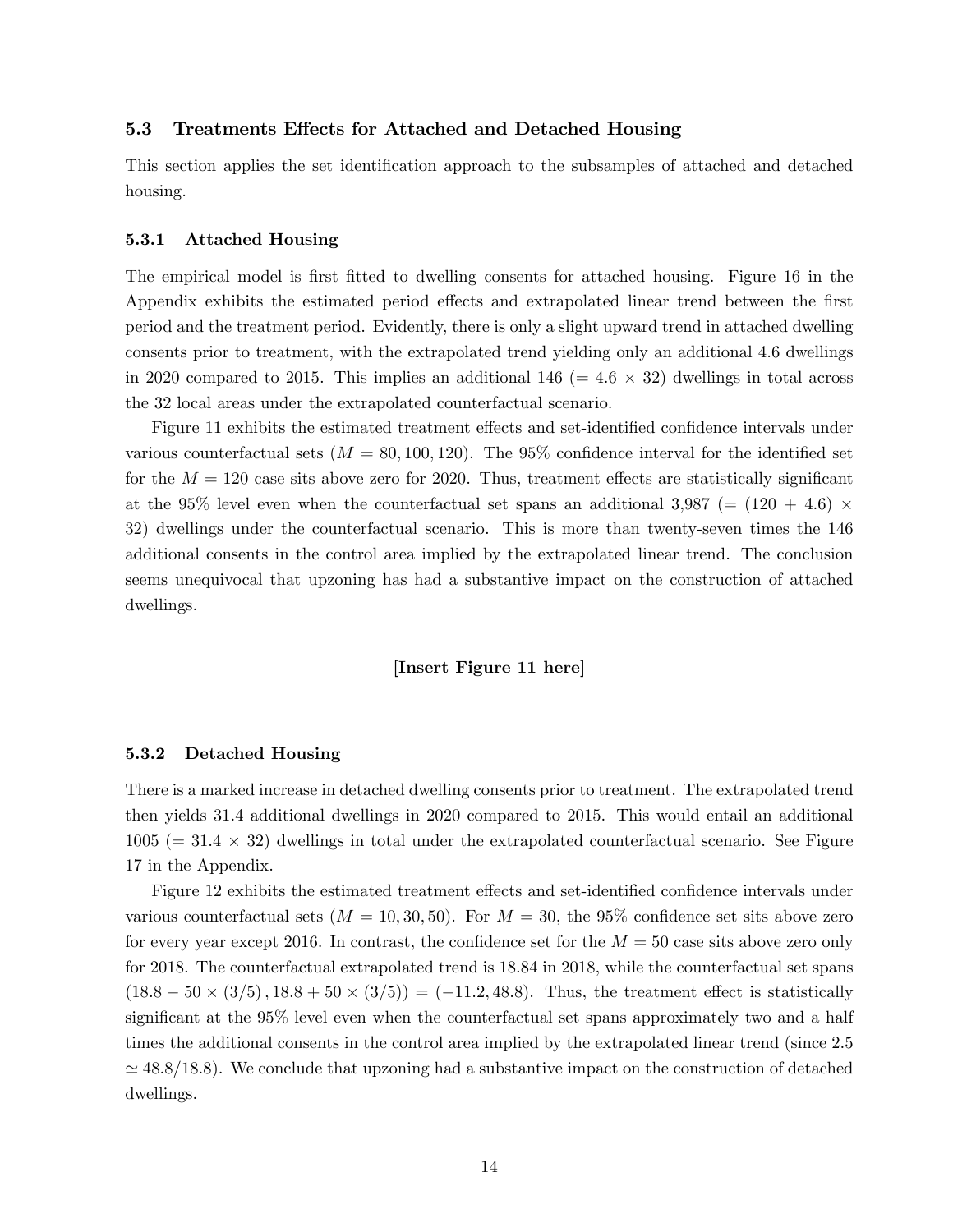#### [Insert Figure 12 here]

#### 5.4 Treatment Effects by Zone

We now analyze the impact of upzoning in each of the three treatment zones separately. Figure 18 in the Appendix exhibits the treatment effects for THA, MHU and MHS. Treatment effects in all three zones are generally positive and statistically significant in the post-treatment period. The estimated treatment effects for 2020 are 73.2, 134 and 127 for the THA, MHU and MHS zones, respectively. There is some evidence of a downward pre-treatment trend for THA. The treatment effects in this zone may therefore be under-estimated.

We also consider set identification of confidence intervals. Under the set identification approach there is no obvious method to allocate spillovers from the control group to the treatment groups. For example, all of the spillover could be allocated to a single zone, such as MHS. This would be consistent with all of the construction in the control zone spilling over into the MHS zone and none into the MHU and THA zones.

The method employed was to allocate the spillover to each of the three zones according to baseline levels of construction in each zone prior to upzoning. Over 2010-2014, 14.22% of construction activity in these three zones was in THA, 29.55% was in MHU, and 55.24% in MHS. Let  $w_i$  denote the weights in zone j. For each  $t = 1, \ldots, \overline{T}$  the set of counterfactuals is given by

$$
\Delta_t = \left\{ \delta_t : \delta_t \in w_j \left( -\hat{\phi}_{-\underline{T}} \cdot \frac{t}{\underline{T}} - \hat{\phi}_{\underline{T}} - M \frac{t}{\overline{T}}, -2\hat{\phi}_{-\underline{T}} \cdot \frac{t}{\underline{T}} - \hat{\phi}_{\underline{T}} + M \frac{t}{\overline{T}} \right) \right\}.
$$

Figure 18 exhibits the results with  $M = 150$ , which is the largest set considered earlier. For THA and MHU the treatment effects are statistically significant for 2018, 2019 and 2020. The estimated effects for MHU are not significant. This is due to the fact that the treatment effects are small relative to the proportion of construction activity occurring in this zone prior to the policy. For example, the treatment effect for MHU was 134, which is comparable to the 127 treatment effect in MHS. But MHS is allocated 55% of the spillover whereas MHU receives only  $30\%$  of it.

#### 5.5 Robustness Checks

This section reports robustness checks of our baseline results. The first check is to include a set of controls in the model. The second is to use a much finer resolution of geographic area as the unit of analysis, which affords the use of a larger set of control variables.

Our set of controls includes information on local household incomes and transportation accessibility. These controls can account for changes in macroeconomic conditions that might manifest as spatial variation in construction across different zones. Household income proxies differential access to credit that might manifest as spatial variation in housing demand within Auckland. Distances to the CBD and transport network nodes can account for how changes in congestion affect spatial variation for housing demand in the city.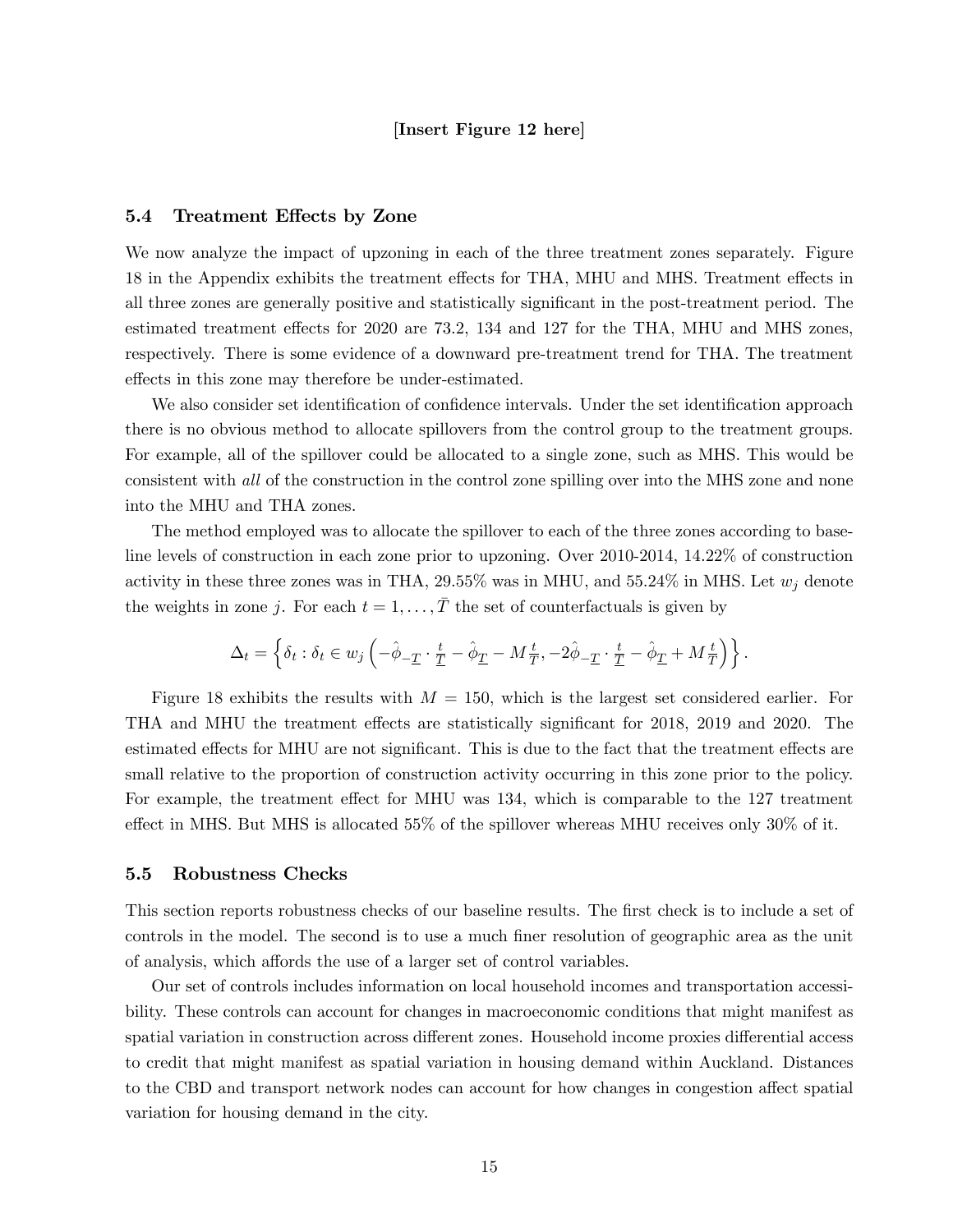#### 5.5.1 Including Control Variables

In all model specifications there is little evidence to suggest that the parallel trends assumption does not hold. This means that the significant treatment effects are highly unlikely to be driven by a confounding variable that generates the observed long-run differences in upzoned and nonupzoned areas after the treatment. However, parallel trends do not rule out the possibility of other concurrent events or policy changes being responsible for generating the observed increase in consents in upzoned areas when compared to non-upzoned areas.

To explore this possibility, we augment the empirical regression with a set of local controls in order to examine the extent to which the treatment effects could be driven by a confounding policy or variable. To preview the Öndings, our results show that including demographic and geographic variables in the regression has next to no impact on the estimated treatment effects or the period fixed effects.

In the presence of controls, the empirical model becomes

$$
c_{i,j,t} = \alpha_{i,j} + \sum_{s=-\underline{T}, s \neq 0}^{\overline{T}} \phi_s \mathbf{1}_{s=t} + \sum_{s=-\underline{T}, s \neq 0}^{\overline{T}} \beta_s \mathbf{1}_{s=t, j=1} + \sum_{s=-\underline{T}, s \neq 0}^{\overline{T}} \mathbf{1}_{s=t, \chi'_s} X_i + \sum_{s=-\underline{T}, s \neq 0}^{\overline{T}} \mathbf{1}_{s=t, j=1} \xi'_s X_i + \varepsilon_{i,j,t},
$$

where  $X_i$  is a vector of observable characteristics for location i. The set of controls includes: average household income, haversine distance to downtown, and dwelling density. All variables are logged. Additional details on the data can be found in the Appendix.<sup>7</sup>

Figure 13 presents results for all dwellings, attached dwellings and detached dwellings. For each case, we also include the set identified treatment effects under the largest set of control group counterfactual trends that resulted in a statistically significant set-identified treatment effect. We note that the point estimates and confidence sets are little changed from those depicted in Figures 10, 11 and 12.

#### [Insert Figure 13 here]

#### 5.5.2 Using Smaller Geographic Units

Our baseline model is based on thirty-two Local Areas. For an additional robustness check we consider the impact of using higher resolution geographic units as the basis of analysis. In particular, we use Area Units (AUs) rather that Local Areas as geographic units. AUs are significantly smaller than Local Areas<sup>8</sup>: there are 366 Area Units (instead of 32 Local Areas) in our sample.

Area Units open up a richer range of potential control variables. In addition to census data on dwelling density and median household income of the area unit, we can compute Manhattan

<sup>&</sup>lt;sup>7</sup>Other potential controls, such as (log) population density, were omitted due to collinearity concerns. For example, population density is highly correlated with dwelling density.

<sup>&</sup>lt;sup>8</sup>AUs are non-administrative geographic areas defined by Statistics New Zealand. Within residential urban areas, AUs are typically a collection of city blocks or suburbs and contain  $3000-5000$  persons.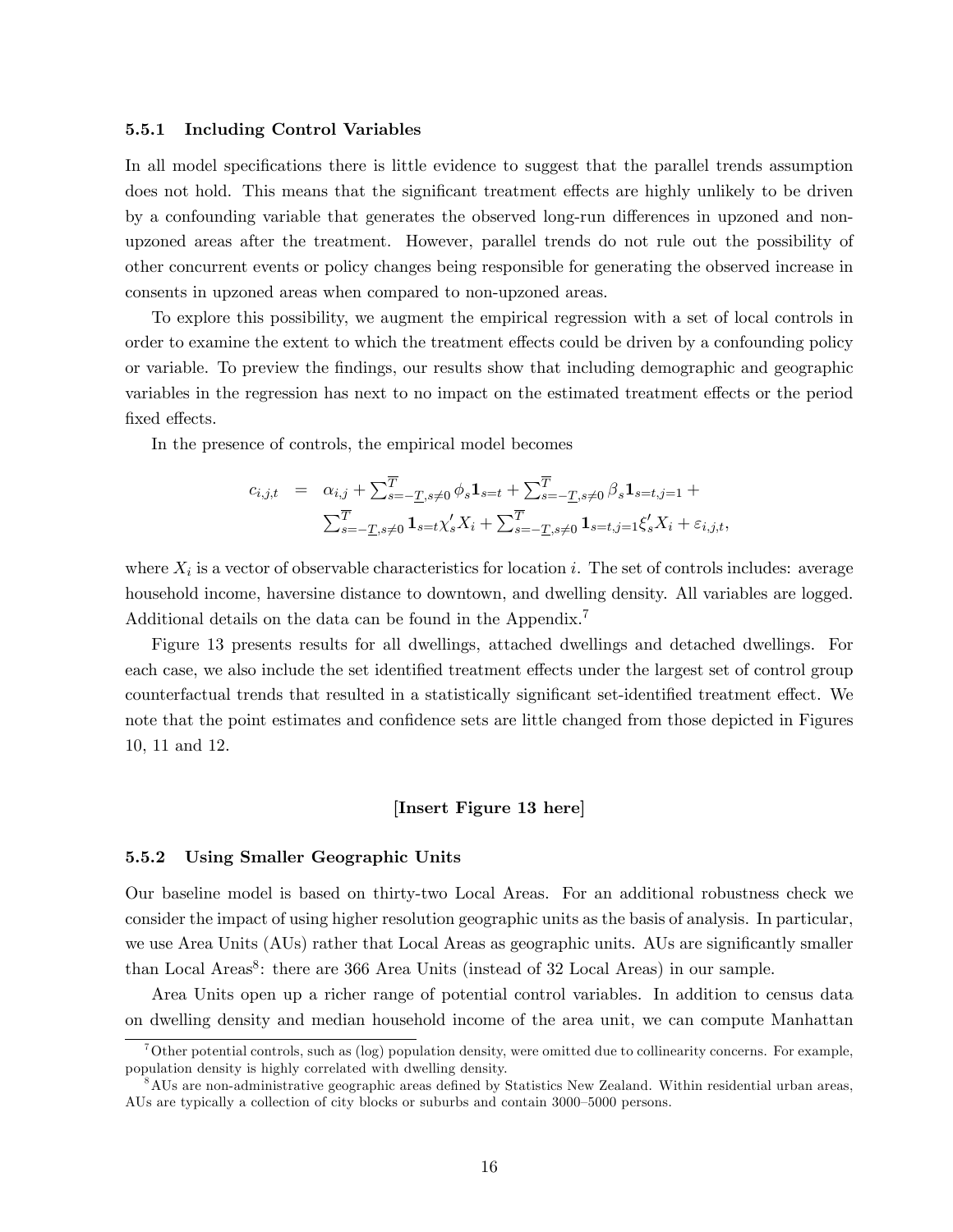distances to the CBD using GIS information on roads and highways and the centroid of the Area Unit. We also compute Manhattan distances to the nearest rapid transit stop (rail, separated-grade busway, or ferry) and the nearest motorway onramp,. We can therefore account for the possibility that changes in congestion, or public transport or other costs of commuting act as confounding variables. All control variables are logged and standardized. Because the geographic units are more closely spaced, we use Kim and Sun (2013) standard errors to account for spatiotemporal dependence in the regression errors.<sup>9</sup>

Figure 20 in the Appendix exhibits the results. The y-axis spans a smaller range than previously due to fewer consents per AU. The patterns in the estimated treatment effects are otherwise strikingly similar to those documented above. These findings lead us to conclude that using a higher resolution geographic unit as the basis of measurement, and a broader set of control variables, has little impact on our findings and conclusions.

#### 5.6 How Much Construction has Upzoning Enabled?

To estimate the impact of upzoning on the total housing stock, confidence sets were constructed with the counterfactual set restricted to the counterfactual trend, i.e.  $M = 0$ . This implies that the treatment effect is estimated by subtracting  $-\hat{\phi}_{-\underline{T}} \cdot \frac{t}{\underline{T}} - \hat{\phi}_t$  from  $\hat{\beta}_t$  for each  $t = 1, ..., \overline{T}$ . In other words, the difference between the extrapolated linear trend and observed consents in the control group is subtracted from the estimated treatment effect. This difference represents the additional consents that would have occurred in the control group had the policy not been implemented. Figure 14 depicts the spillover-robust treatment effects.

The spillover-robust treatment effects for each year between 2016 and 2020 are  $-24.4$ , 54.3, 142.0, 200.0, and 244.4, respectively, yielding a cumulative total of 616.4. This implies 19,725 ( $=$  $616.4 \times 32$ ) additional dwellings have been consented as a result of the upzoning policy. This figure implies that consents issued per year have approximately doubled as a result of the policy, which averaged at 4,213 dwellings between 2010 and 2015. The additional 19,725 consents correponds to an increase of 3.74% in the cityís extant housing stock. Statistics New Zealand estimates that there were 530,300 dwellings in Auckland by the end of  $2016$ .<sup>10</sup> Because completions of consented dwellings range between 95% and 99% (outside of recessionary periods), the cumulative completed construction enabled by the policy implies is between  $3.53\%$  (=  $19,725/530,300 \times 0.95$ ) and  $3.68\%$  $(= 19,725/530,300 \times 0.99)$  of the dwelling stock of Auckland. Consents in upzoned areas continue to trend upwards. So the full impact of the policy will likely not be known for several more years.

#### [Insert Figure 14 here]

The analysis was repeated for estimated treatment effects by residential zone. We used the same

 $9 \text{Kim-Sun standard errors use Bartlett terms in spatial distance and time. We set the spatial bandwidth to 5km.}$ and the temporal bandwidth to 2 time periods.

<sup>10</sup>Source: https://www.stats.govt.nz/experimental/experimental-dwelling-estimates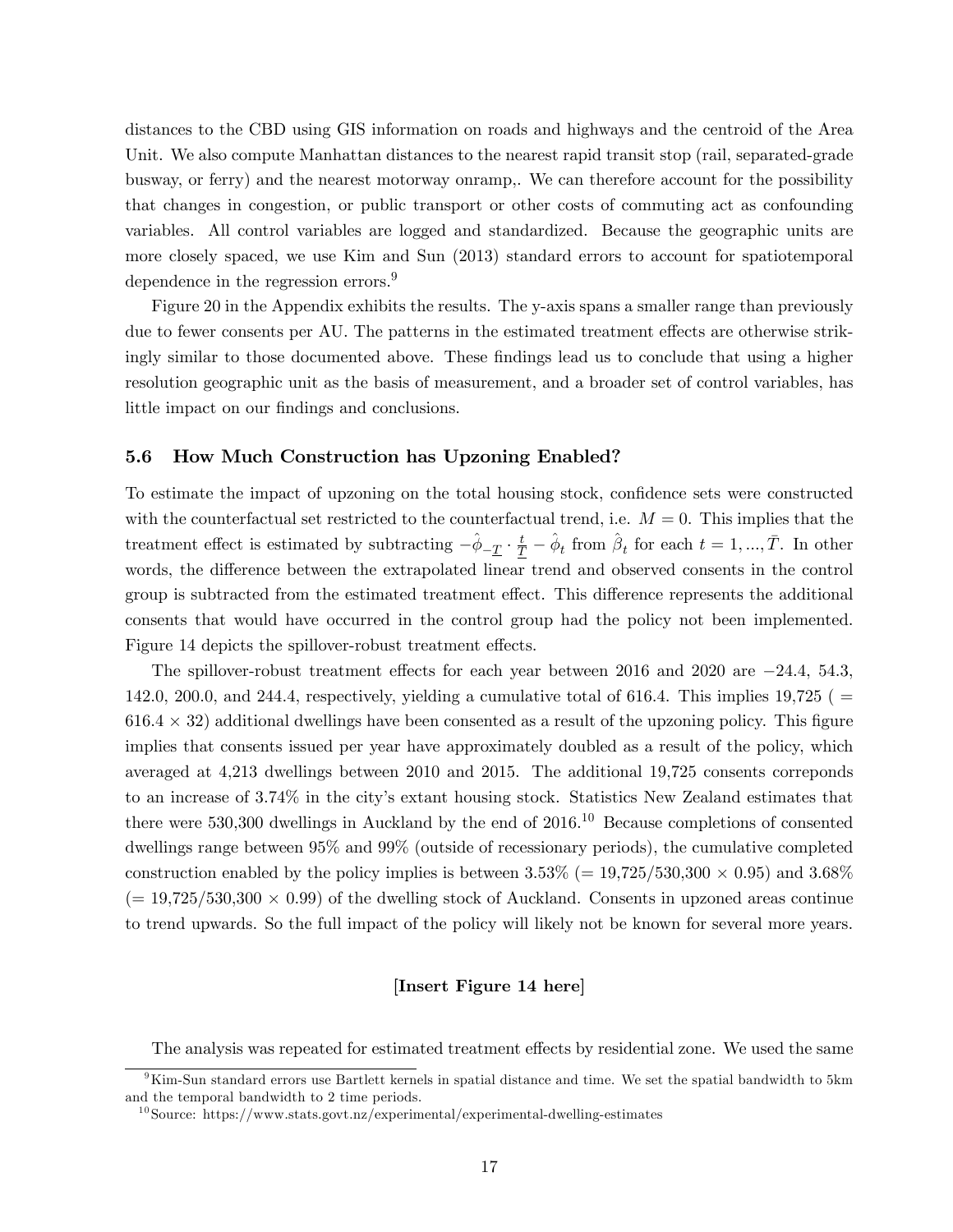weights as above to allocate the spillovers in each of the three zones. Figure 19 in the Appendix shows the results.

For THA, the spillover-robust treatment effects for each year between 2016 and 2020 are 4.9, 7.0, 50.7, 66.5 and 65.4, respectively, yielding a cumulative total of 194.6 consents per local area, or  $6,227$  (= 194.6  $\times$  32) additional dwellings in total. For MHU, the corresponding estimates are 0.7, 34.2, 63.2, 106.0 and 118.1, yielding a cumulative total of 322.3 consents per local area, or 10,315  $(= 322.3 \times 32)$  across all local areas. Finally, for MHS the corresponding estimates are  $-8.2$ , 31:8, 71:3, 76:8 and 96:6, yielding a cumulative total of 268:3 consents per local area, or 8; 585  $(= 268.3 \times 32)$  in total. These figures imply that 25% of the overall increase in consents occurred in THA, 41% in MHU, and 34% in MHS if we allocate the counterfactual change in consents equally to each of the three zones.<sup>11</sup>

Applying the same approach to the sample based on Area Unit geographies with control variables (see Section 5.5.2 above) implies an additional 25,631 consents. This is substantially more than the estimate of approximately 19,725 in the sample without controls. The difference is due to the inclusion of controls, since the Area Unit and Local Area sample yield the exact same accumulated totals by construction (i.e. if we omit controls from the Area Unit sample regression, the estimated model implies 19,725 additional consents).

## 6 Discussion

The empirical findings show strong evidence to support the conclusion that upzoning raised dwelling construction in the city of Auckland. Our fitted model for the treatment effect of the upzoning policy shows Auckland's housing stock rose by 3.78% over the first four years of the policy, making full allowance for existing trends in construction. In real terms 20,023 additional dwellings have been consented as a result of the upzoning policy. The data reveal that much of this increase is in the form of the more capital intensive attached (or multifamily) structures in the suburban core of the city.

These findings are a positive sign for proponents of upzoning as a solution to housing affordability. Increased supply of housing is a necessary (albeit not sufficient) first step towards achieving housing affordability through a market led supply response. In future work we will examine the impact of the policy on house prices.

We conclude by noting that the impact of upzoning on housing construction and housing markets will continue to be felt over coming years. Consents for attached dwellings are still trending upwards and consents for detached dwellings remain significantly above their pre-upzoning average. The

 $11$ The sum of the treatment effects across the three zones is not equal to the treatment effect when the treatment effect is obtained when the three zones are aggregated. Let  $\beta_s^k$ ,  $k \in \{ALL,THA,MHU,MHS\}$  denote the parameter when  $k$  is the treatment group ( $\Delta$ LL $\prime$  denotes the case where all three zones are in the treatment group). Then  $\sum_{k \in \{\text{THA,MHU,MHS}\}} \left(\hat{\beta}_s^k + \hat{\phi}_s\right) = \hat{\beta}_s^{\text{ALL}} + \hat{\phi}_s$  for each year s, where  $\hat{\phi}_s$  is the same as when (1) is run using each k as the  $k \in \{\texttt{THA}, \texttt{MHU}, \texttt{MHS}\}$ treatment group. To allocate  $\hat{\beta}^{\text{ALL}}$  to each of the three zones, we use  $\hat{\beta}^k_s + \frac{2}{3}\hat{\phi}_s$  since  $\hat{\beta}^{\text{ALL}}_s = \sum_{k \in \{\text{TRA, MHU, MHS}\}}$  $\left(\hat{\beta}^k_s + \frac{2}{3}\hat{\phi}_s\right)$ . This is equivalent to assuming that the counterfactual change in consents in each zone is equivalent to one-third of the counterfactual implied by  $\hat{\phi}_s$ .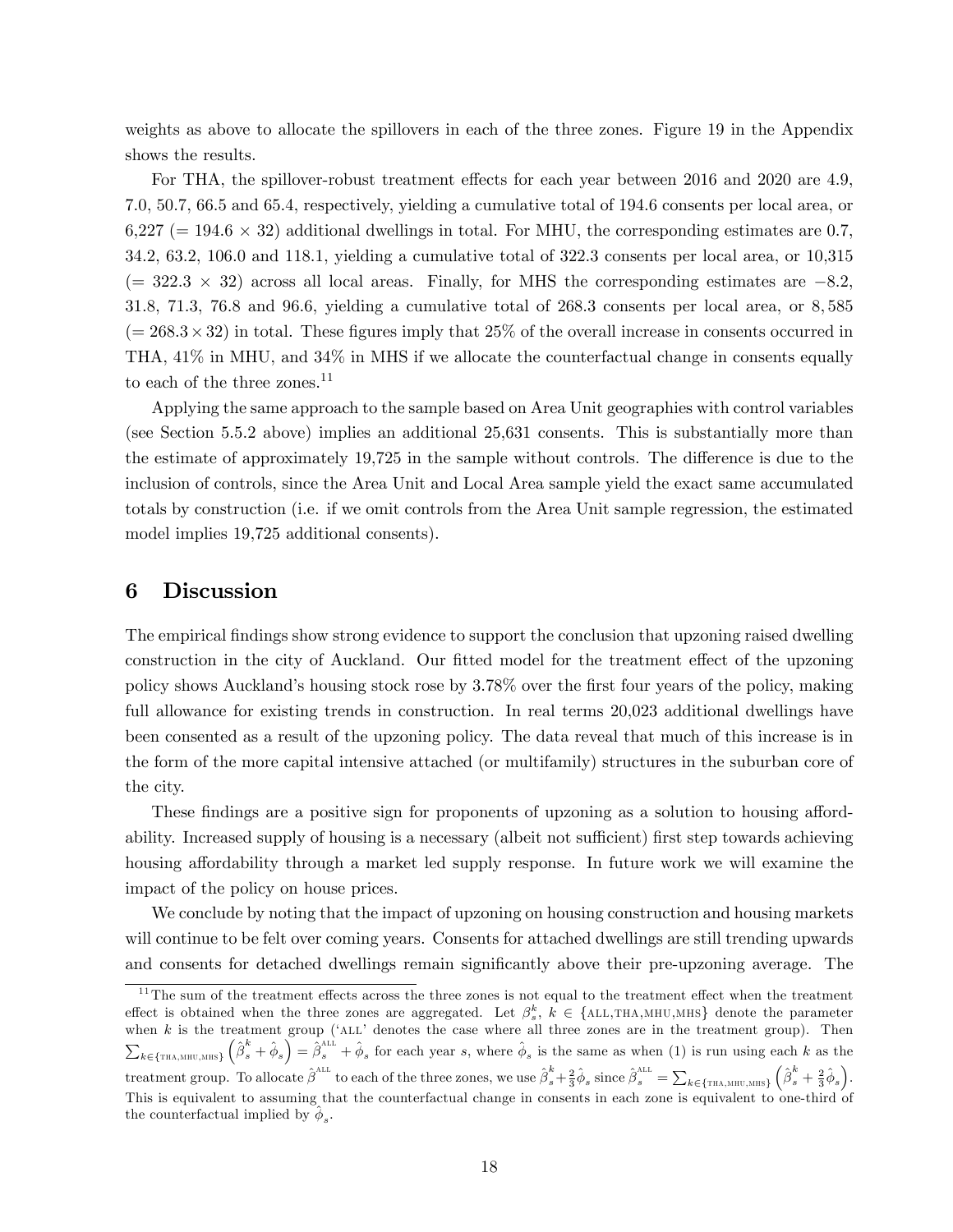findings in this paper are therefore an interim report on the impact of upzoning on the dwelling stock of Auckland based on the first few years of the new policy. In future work the present estimates will be updated as new data become available and new research will seek to determine the particular characteristics of parcels that predict the uptake of redevelopment. Such findings should be useful in assisting the design and refinement of future upzoning policies.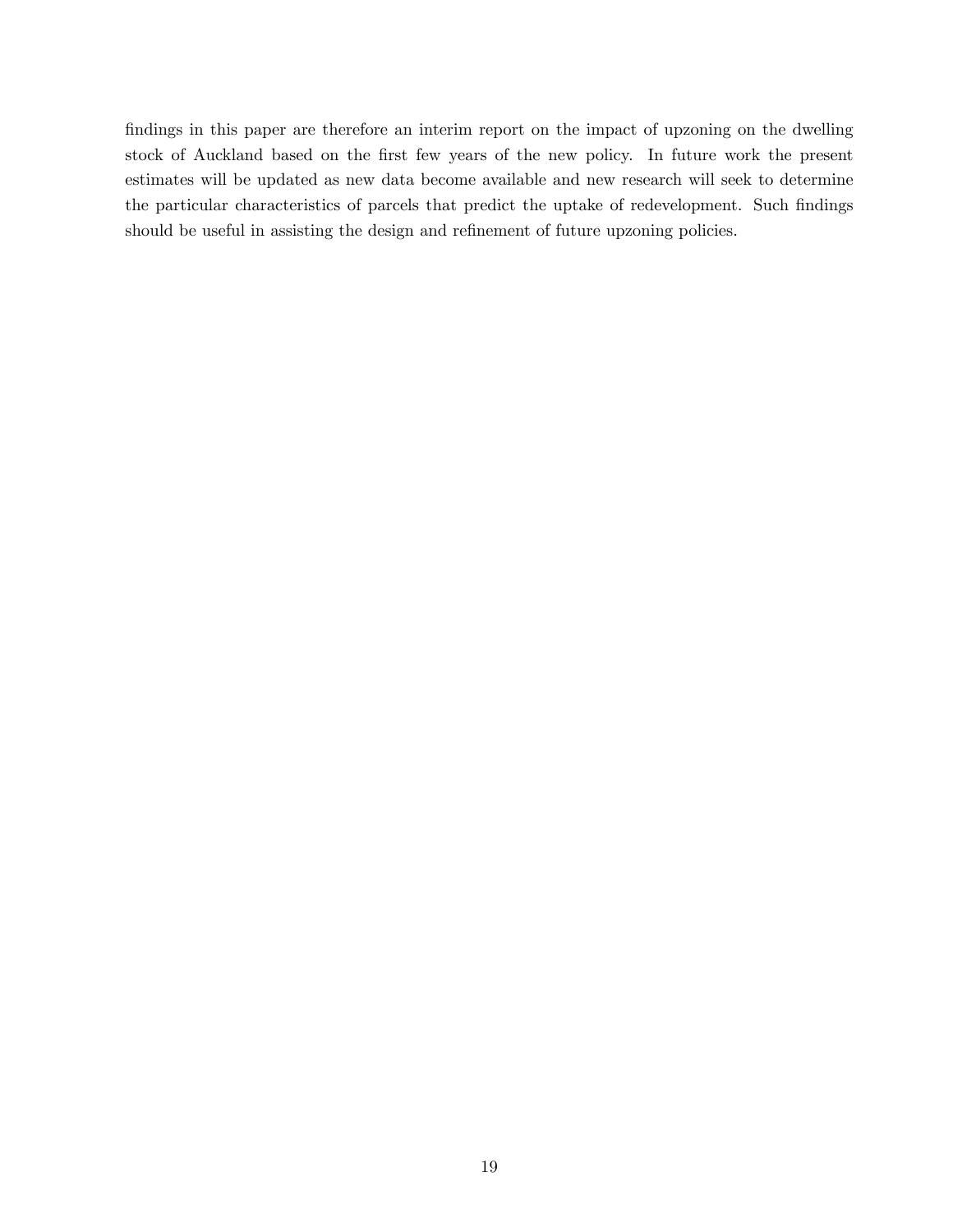7 Figures and Tables to appear in Main Text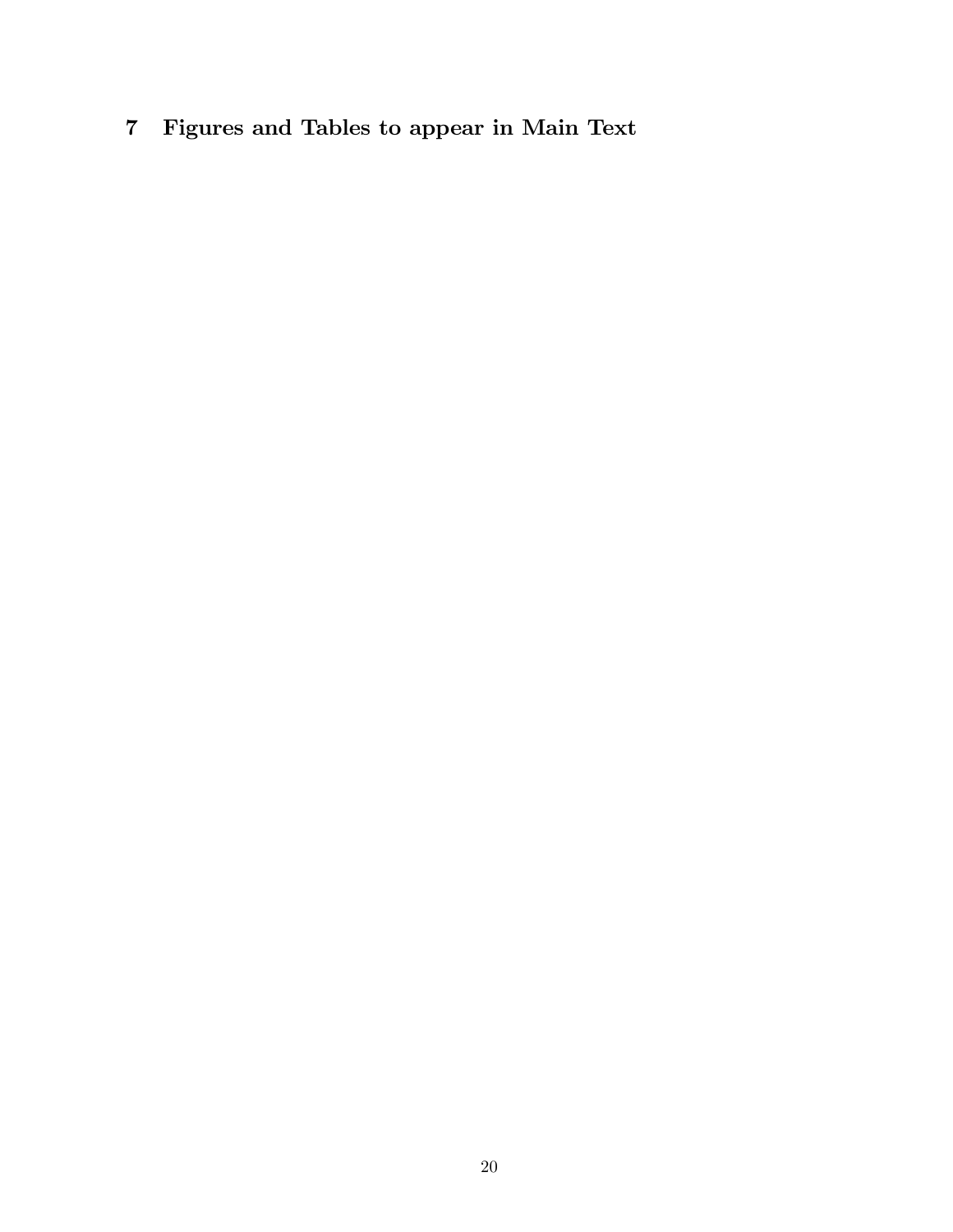| Regulation              | Terraced Housing & | Mixed Use         | Mixed Use            | Single              |
|-------------------------|--------------------|-------------------|----------------------|---------------------|
|                         | Apartments Zone    | Urban Zone        | Suburban Zone        | House Zone          |
| Max. height             | 16 <sub>m</sub>    | 11 to $12m$       | $11 \text{ to } 12m$ | 11 to $12m$         |
|                         | (five storeys)     | (three storeys)   | (two storeys)        | (two storeys)       |
| Height in relation to   | $3m + 45^{\circ}$  | $3m + 45^{\circ}$ | $2.5m + 45^{\circ}$  | $2.5m + 45^{\circ}$ |
| boundary (side & rear)  | recession plane    | recession plane   | recession plane      | recession plane     |
| Setback (side $&$ rear) | 0 <sub>m</sub>     | 1 <sub>m</sub>    | 1 <sub>m</sub>       | 1 <sub>m</sub>      |
| Site Coverage           | $50\%$             | 45%               | $40\%$               | $35\%$              |
| Impervious Area         | 70%                | 60%               | 60%                  | 60%                 |
| Min. dwelling           | $45m^2$            | 45m <sup>2</sup>  | 45m <sup>2</sup>     | n/a                 |
| size $(1$ bedroom)      |                    |                   |                      |                     |
| Max. dwellings          | does not apply     | 3                 | 3                    | 1                   |
| per site                |                    |                   |                      |                     |
| Min. Lot Size           | $1200m^2$          | $300m^2$          | $400m^2$             | $600m^2$            |
| (Vacant land)           |                    |                   |                      |                     |

Table 1: Summary of Land Use Regulation by Residential Zone under the Unitary Plan

Notes: Tabulated restrictions are 'as of right' and can be exceeded through resource consent notification. Less restrictive height in relation to boundary rules than those tabulated apply to side and rear boundaries within 20m of site frontage. Maximum dwellings per site are the number permitted as of right in the Unitary Plan. Minimum lot sizes do not apply to extant residential parcels.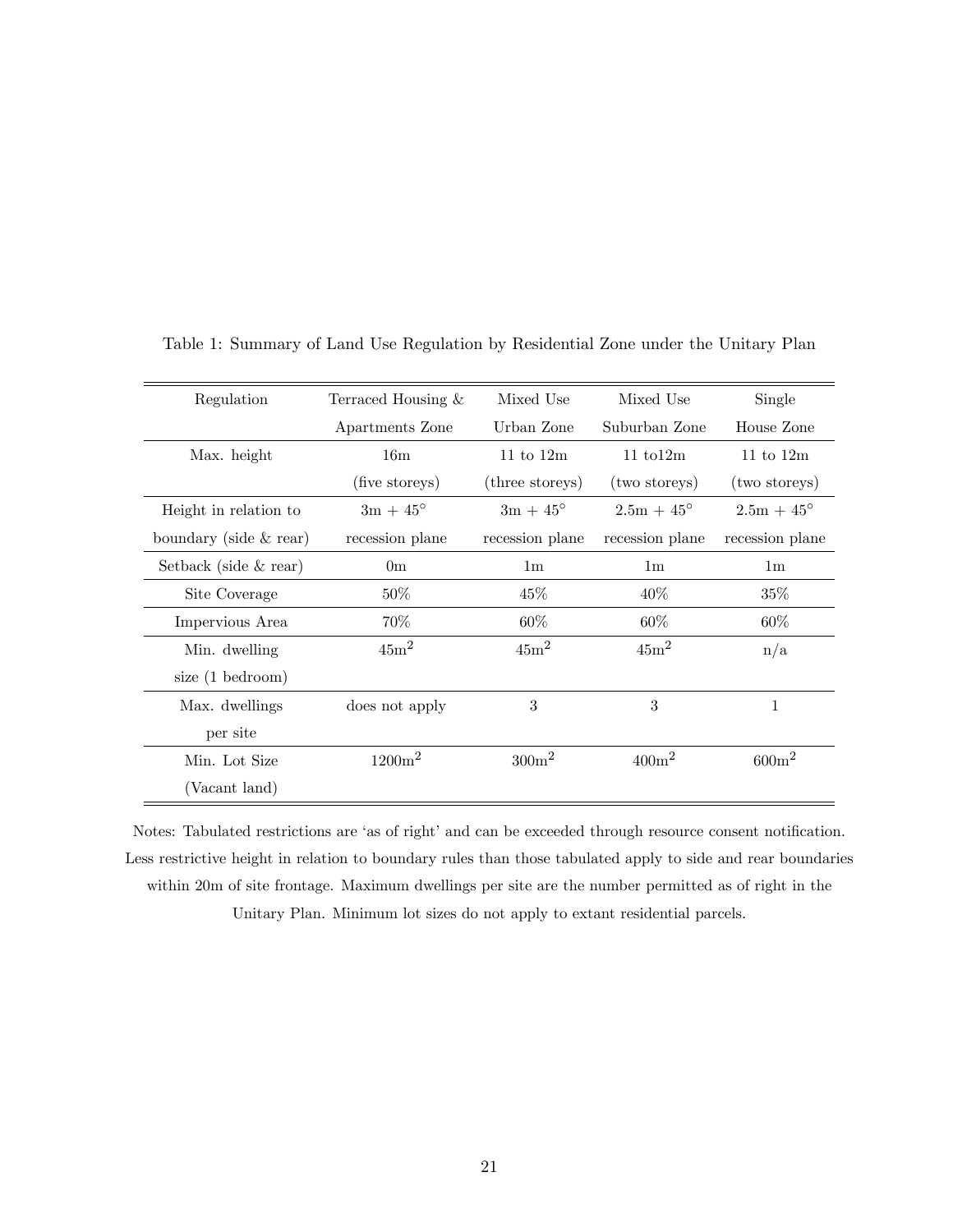

Figure 1: Auckland Region and Local Areas

Notes: Local Areas of Auckland (shaded regions). Core urban area in yellow.

Figure 2: Upzoned areas in Auckland



Notes: Excerpted from Greenaway-McGrevy, Pacheco and Sorensen (2021).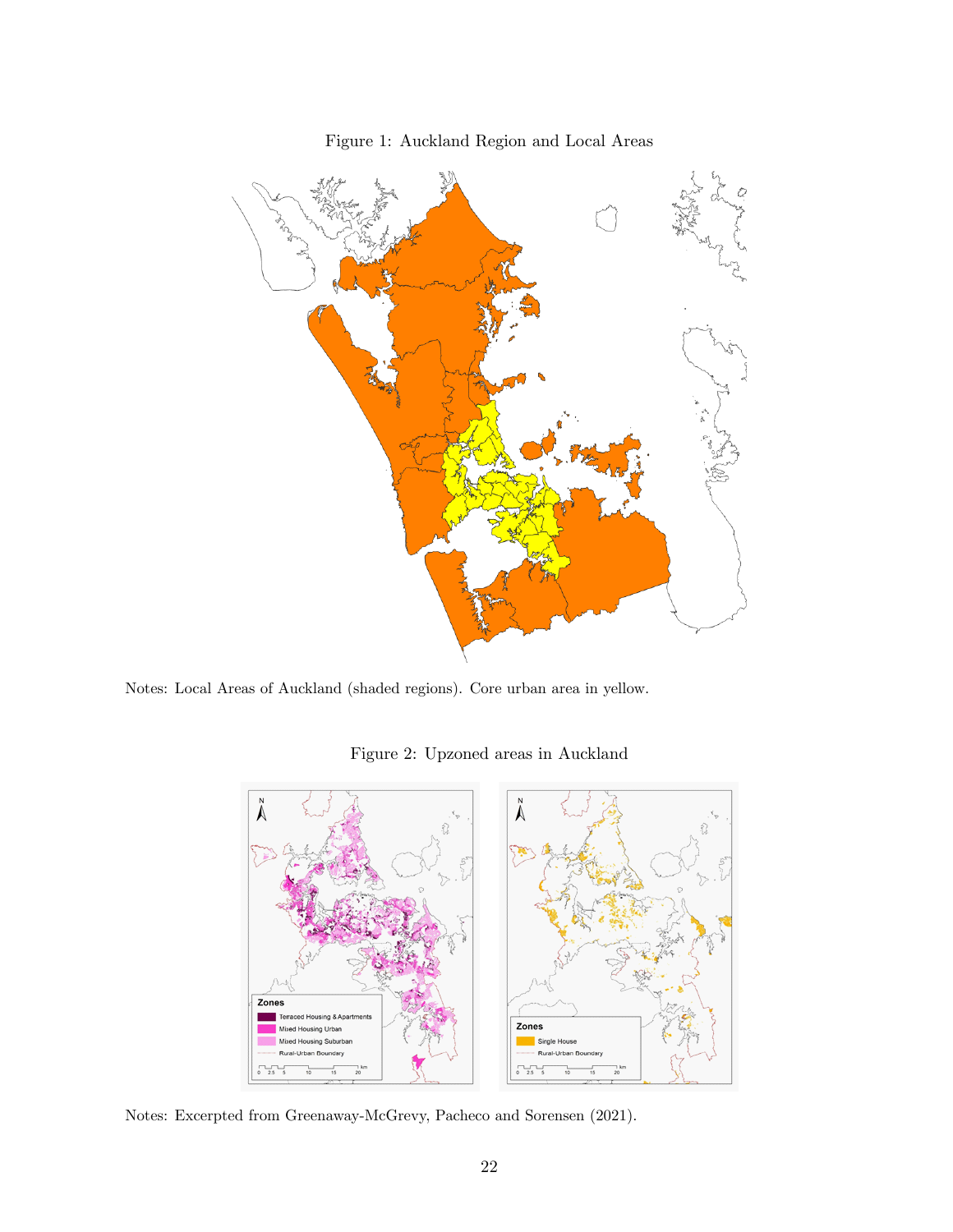



Note: Dwelling consents issued in upzoned and non-upzoned areas.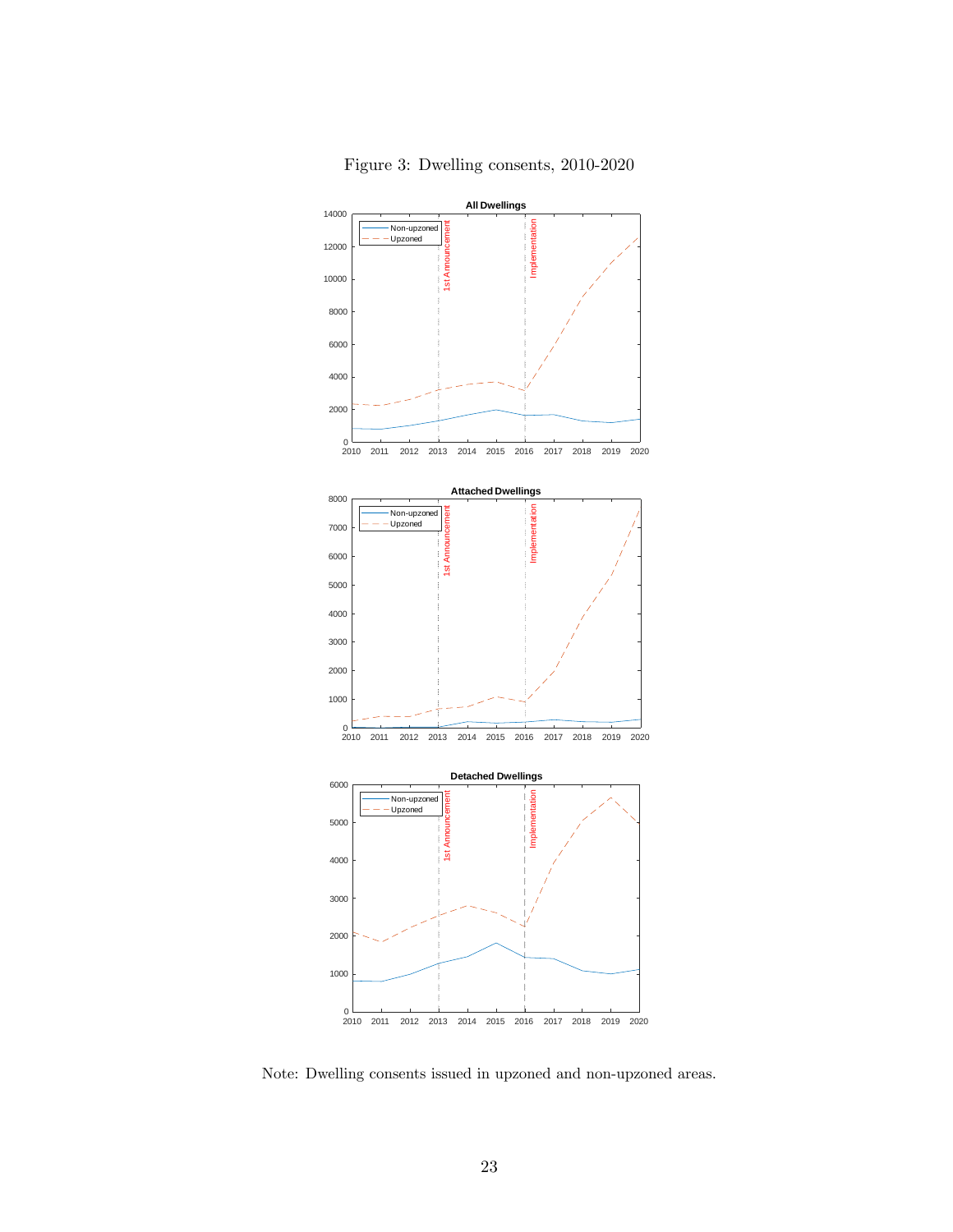

Note: Dwelling consents issued inside and outside urban core by upzoned (left) and non-upzoned areas

(right).



Figure 5: Dwelling consents by residential zone, 2010-2020

Note: Dwelling consents issued in the four AUP residential zones considered.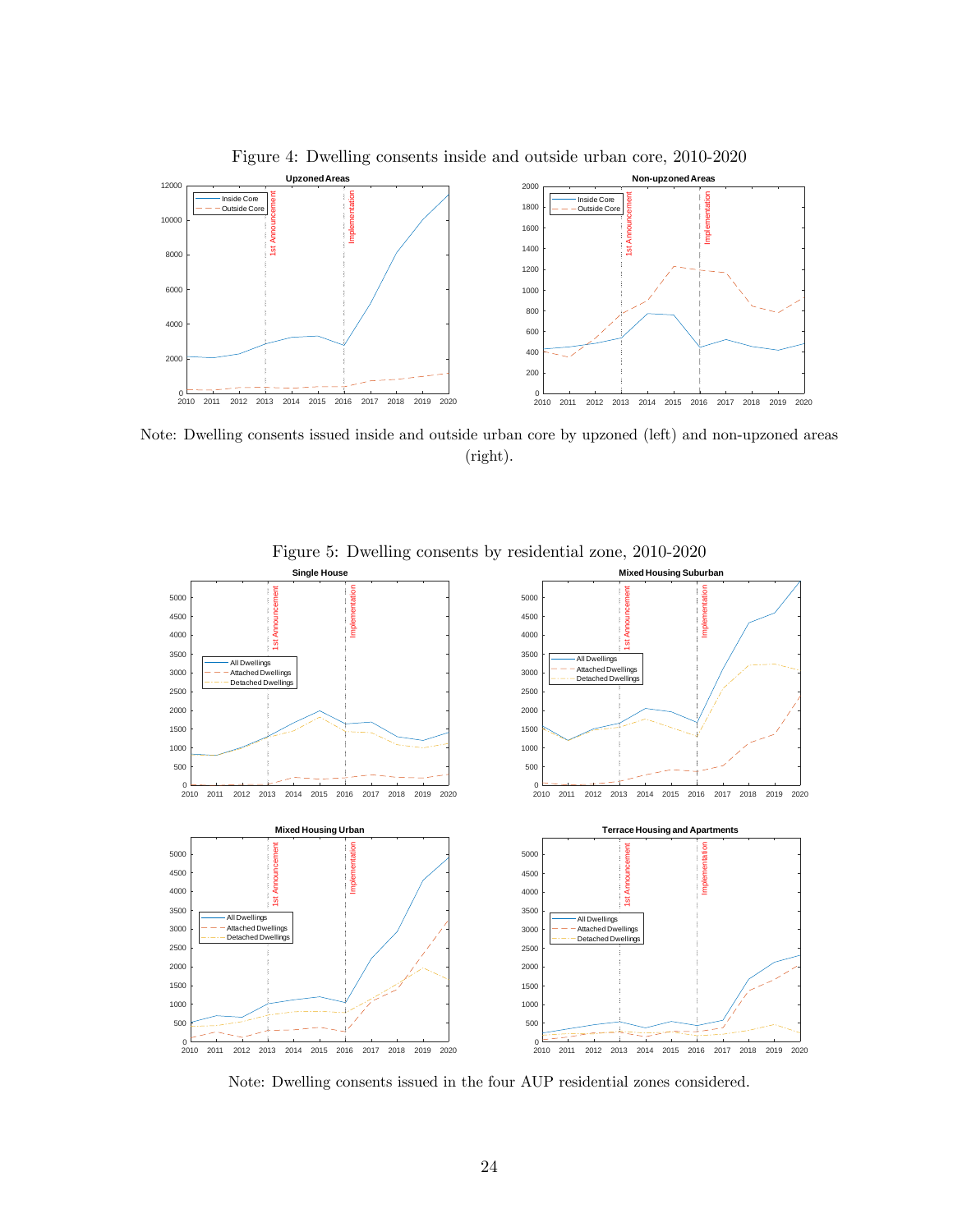



Notes: Estimated multi-period treatment effects for all dwellings (top), attached (middle) and detached dwellings (bottom). OLS estimates of  $\{\beta_s\}$  (circles) and 95% confidence intervals (lines).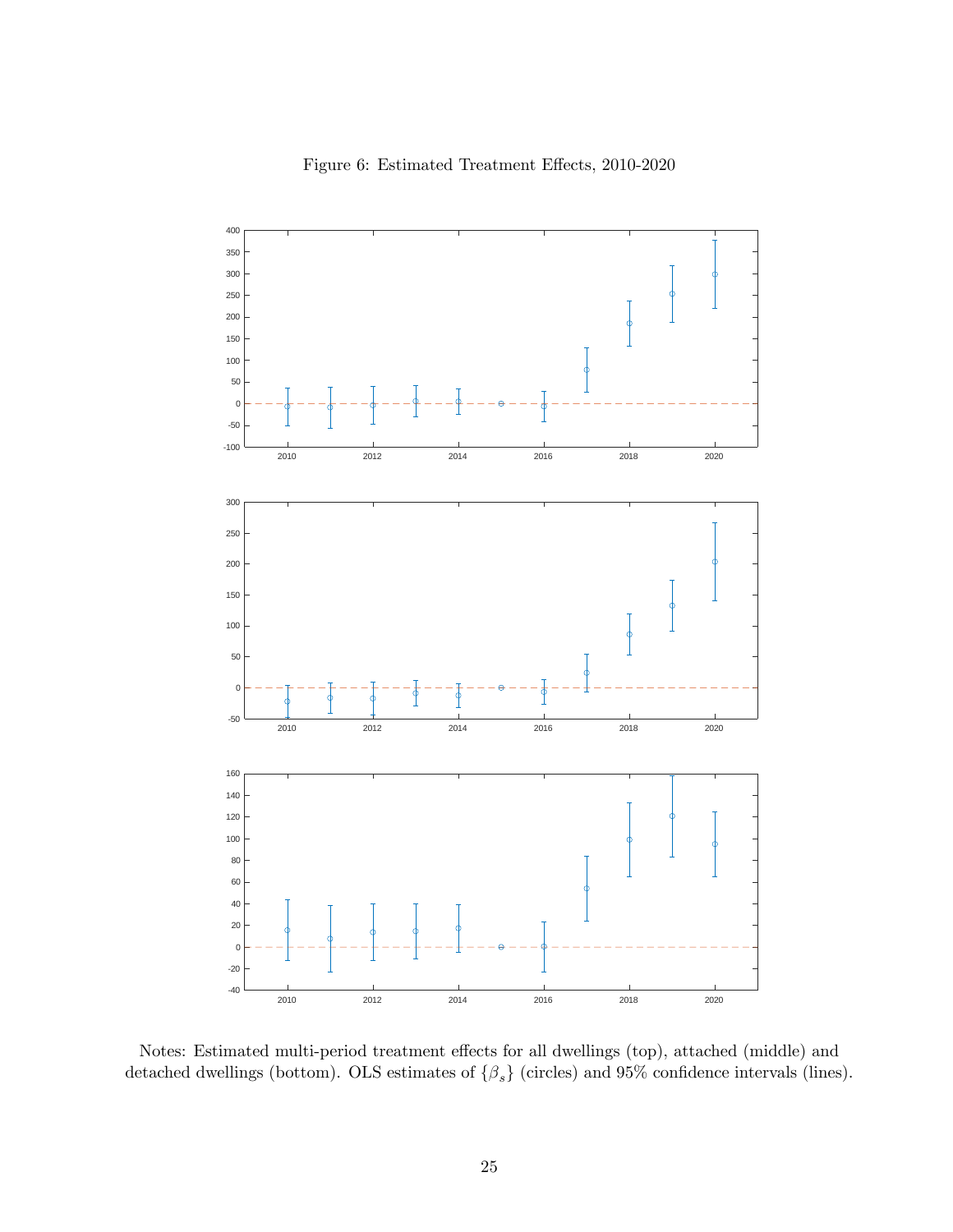

Figure 7: Estimated Period Effects, 2010-2020

Notes: Estimated period effects for all dwellings (top), attached (middle) and detached dwellings (bottom). The estimated period effects are the average dwelling consents (across local areas) in non-upzoned areas relative to the treatment year 2016. OLS estimates of  $\{\phi_s\}$  (circles) and 95% confidence intervals (lines).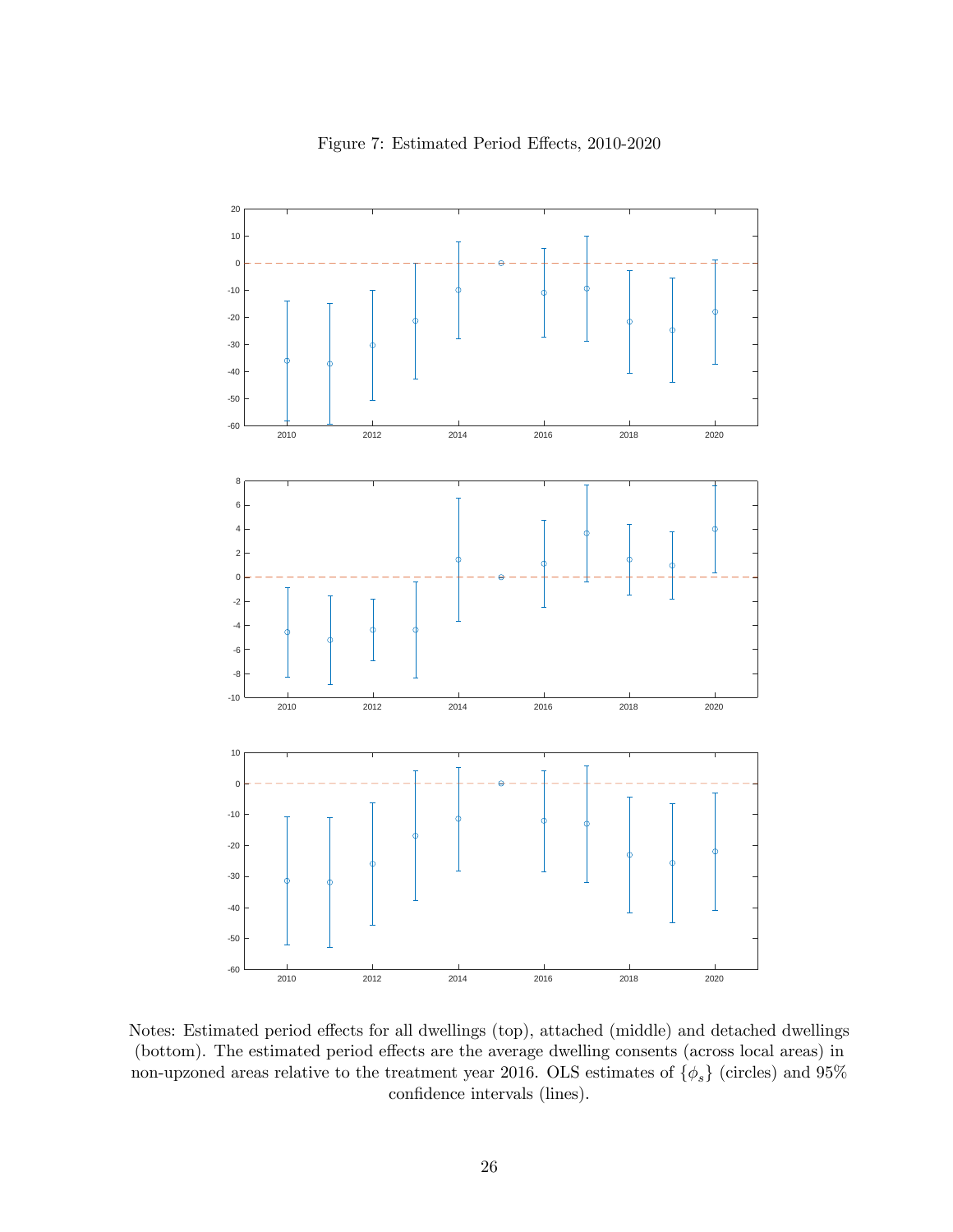



Notes: Outcomes in control group. OLS estimates of  $\{\phi_s\}$  (blue circles) alongside 95% confidence intervals (blue lines). Extrapolated pre-treatment trend given by the (black) dashed line. Set of counterfactual outcomes for 2016 to 2020 given by the space between the (pink) dot-dash lines. The counterfactual set is specified as  $\pm 50$  dwellings in the final period (equivalent to  $\pm 1600$  dwellings over the 32 local areas).



Figure 9: Estimated Treatment Effects and Confidence Sets, 2010-2020

Notes: Multi-period treatment effects and 95% confidence intervals (blue circles and thin lines), and confidence sets for post-treatment interventions, 2016 to 2020 (thick black lines). The counterfactual set is specified as  $M = 50$  dwellings in the final period.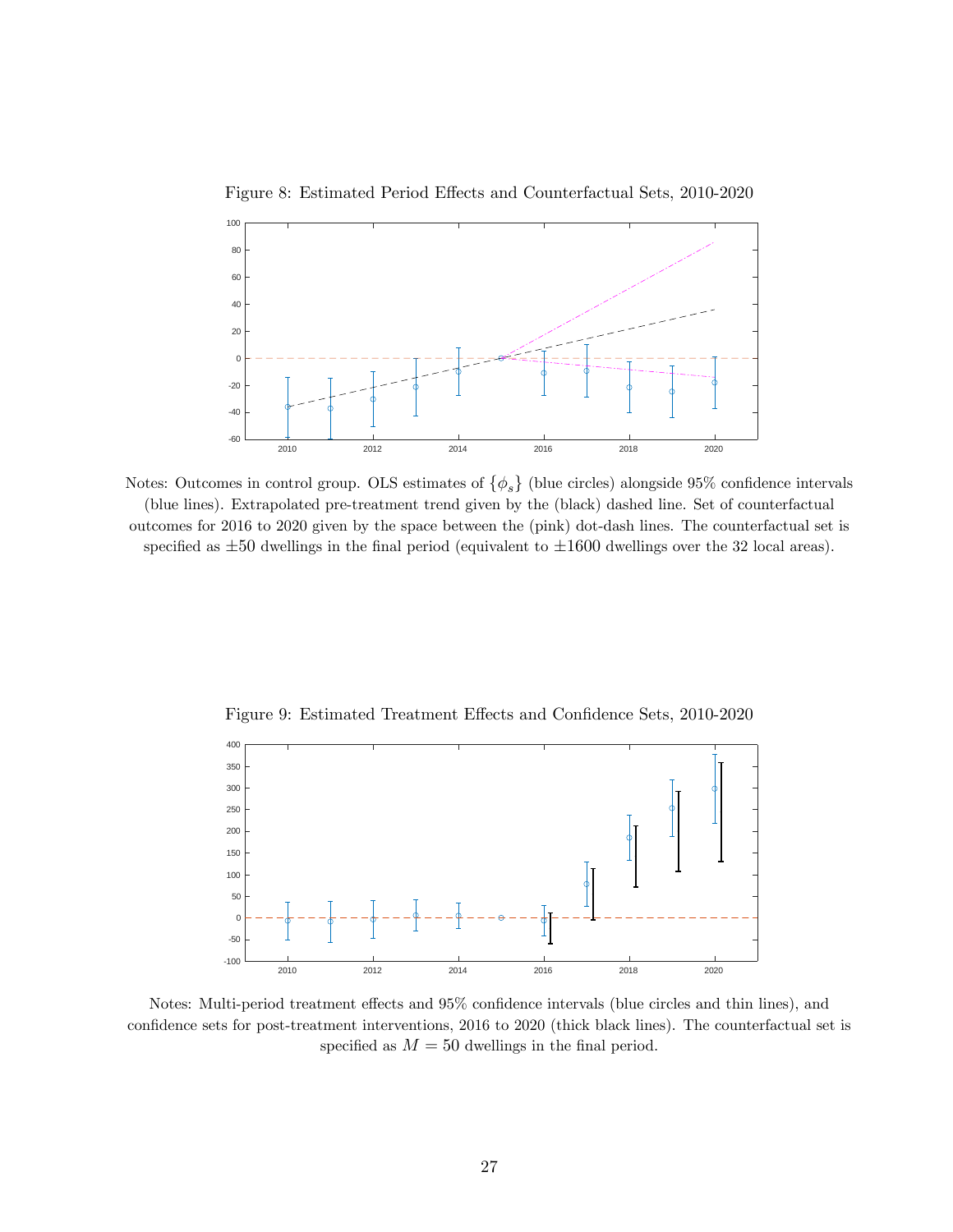

Figure 10: Estimated Treatment Effects and Confidence Sets, 2010-2020.

Notes: Multi-period treatment effects and  $95\%$  confidence intervals (blue circles and thin lines), and confidence sets for post-treatment interventions, 2016 to 2020 (thick black lines). Treatment occurs in 2015. Top panel  $M = 50$ ; middle panel  $M = 100$ ; bottom panel  $M = 150$ .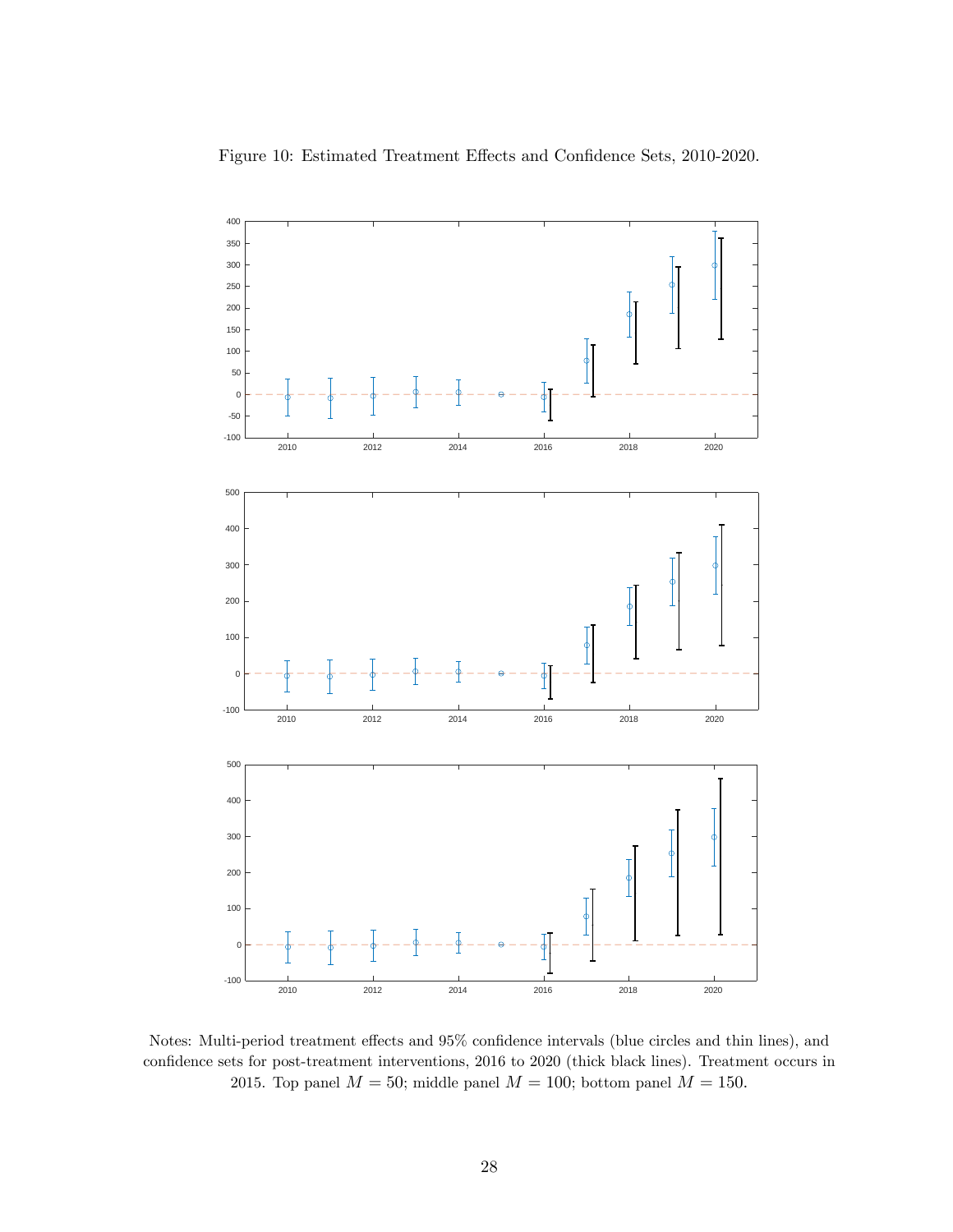

Notes: Multi-period treatment effects and  $95\%$  confidence intervals (blue circles and thin lines), and confidence sets for post-treatment interventions, 2016 to 2020 (thick black lines). Treatment occurs in 2015. Top panel  $M = 80$ ; middle panel  $M = 100$ ; bottom panel  $M = 120$ .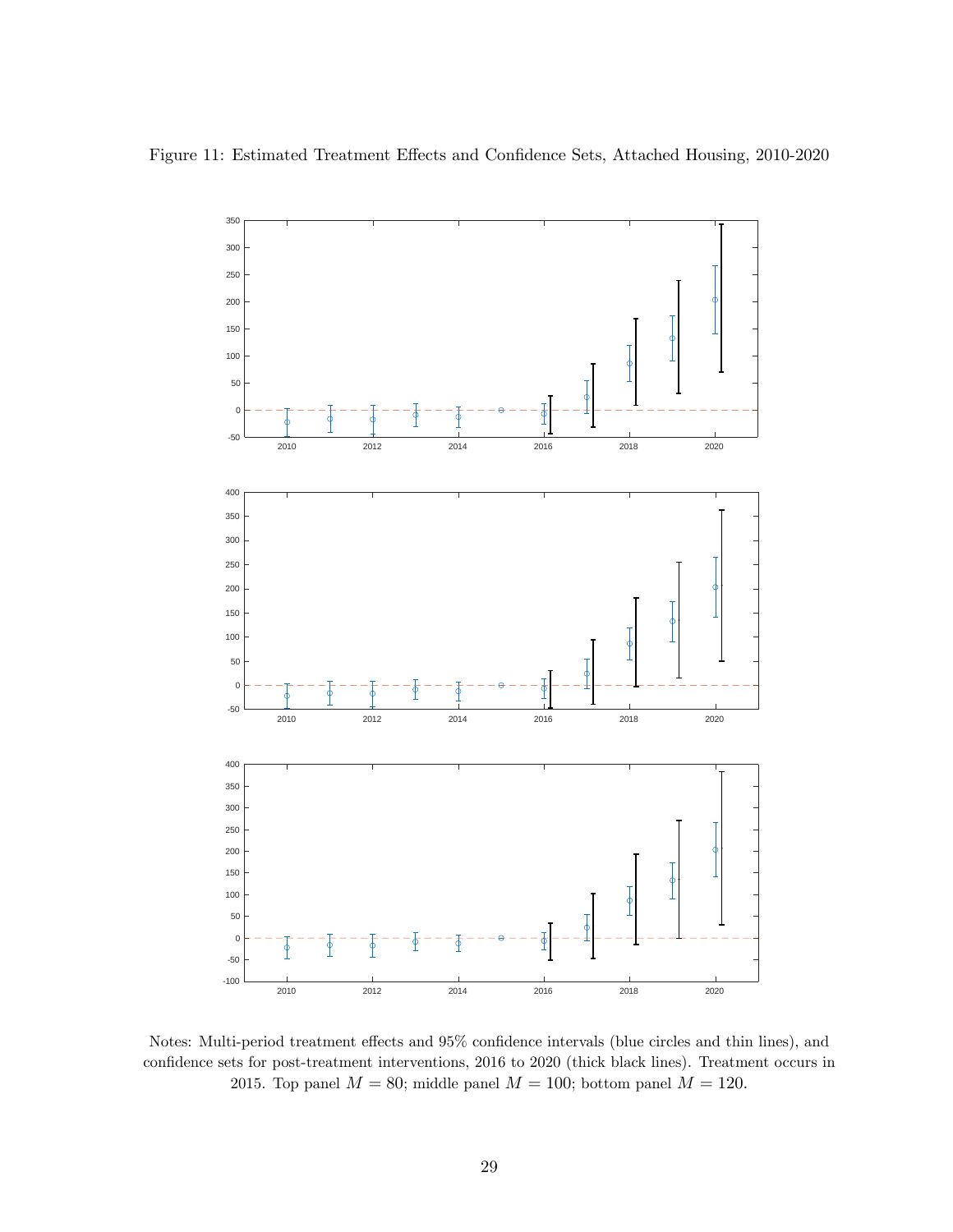

Notes: Multi-period treatment effects and  $95\%$  confidence intervals (blue circles and thin lines), and confidence sets for post-treatment interventions, 2016 to 2020 (thick black lines). Treatment occurs in 2015. Top panel  $M = 10$ ; middle panel  $M = 30$ ; bottom panel  $M = 50$ .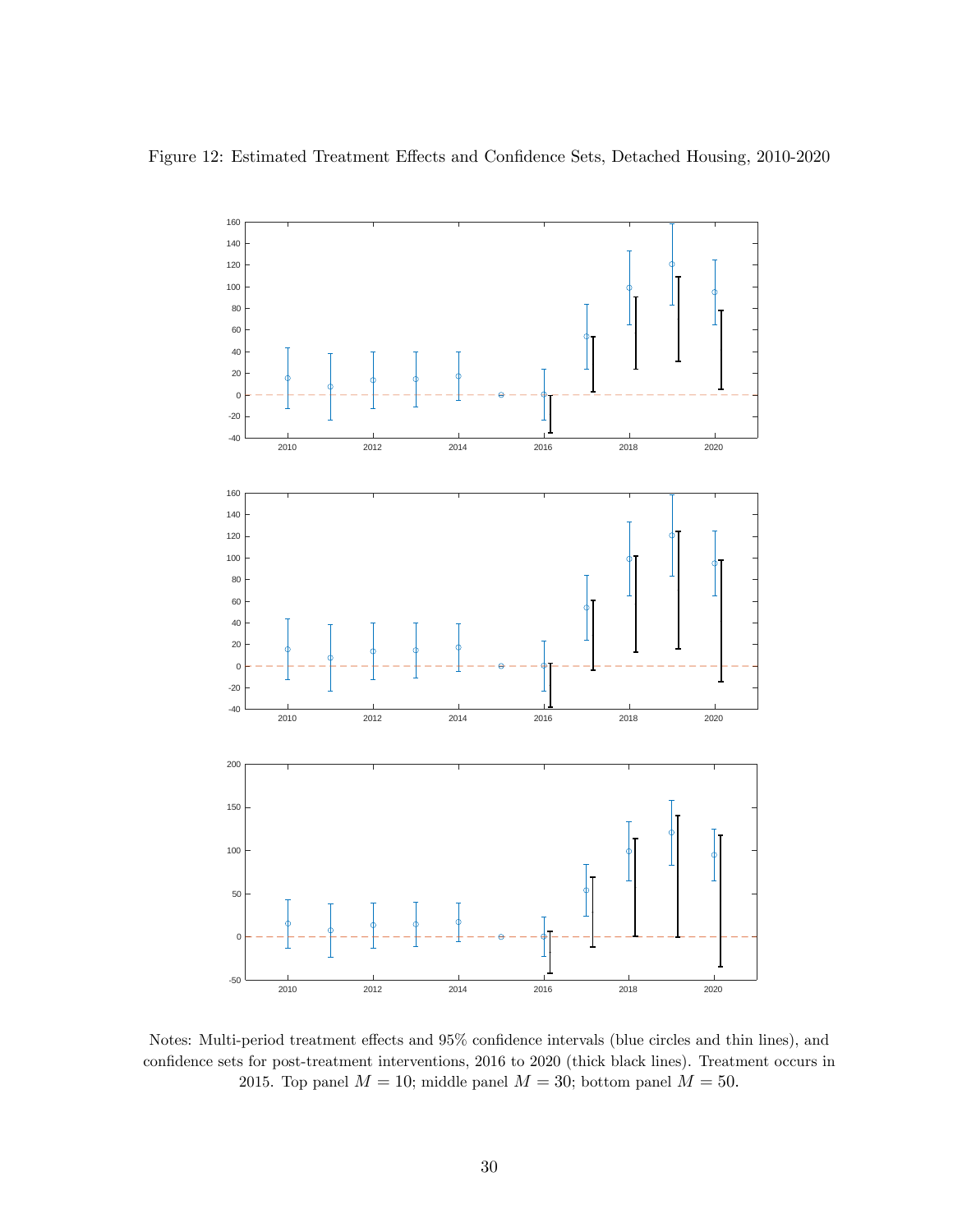

Figure 13: Estimated Treatment Effects and Confidence Sets, 2010-2020. Regression includes Control Variables

Notes: Multi-period treatment effects and  $95\%$  confidence intervals (blue circles and thin lines), and confidence sets for post-treatment interventions, 2016 to 2020 (thick black lines). Treatment occurs in 2015. Top panel is all dwellings with  $M = 150$ ; middle panel is attached dwellings with  $M = 120$ ; bottom panel is detached dwellings with  $M = 50$ .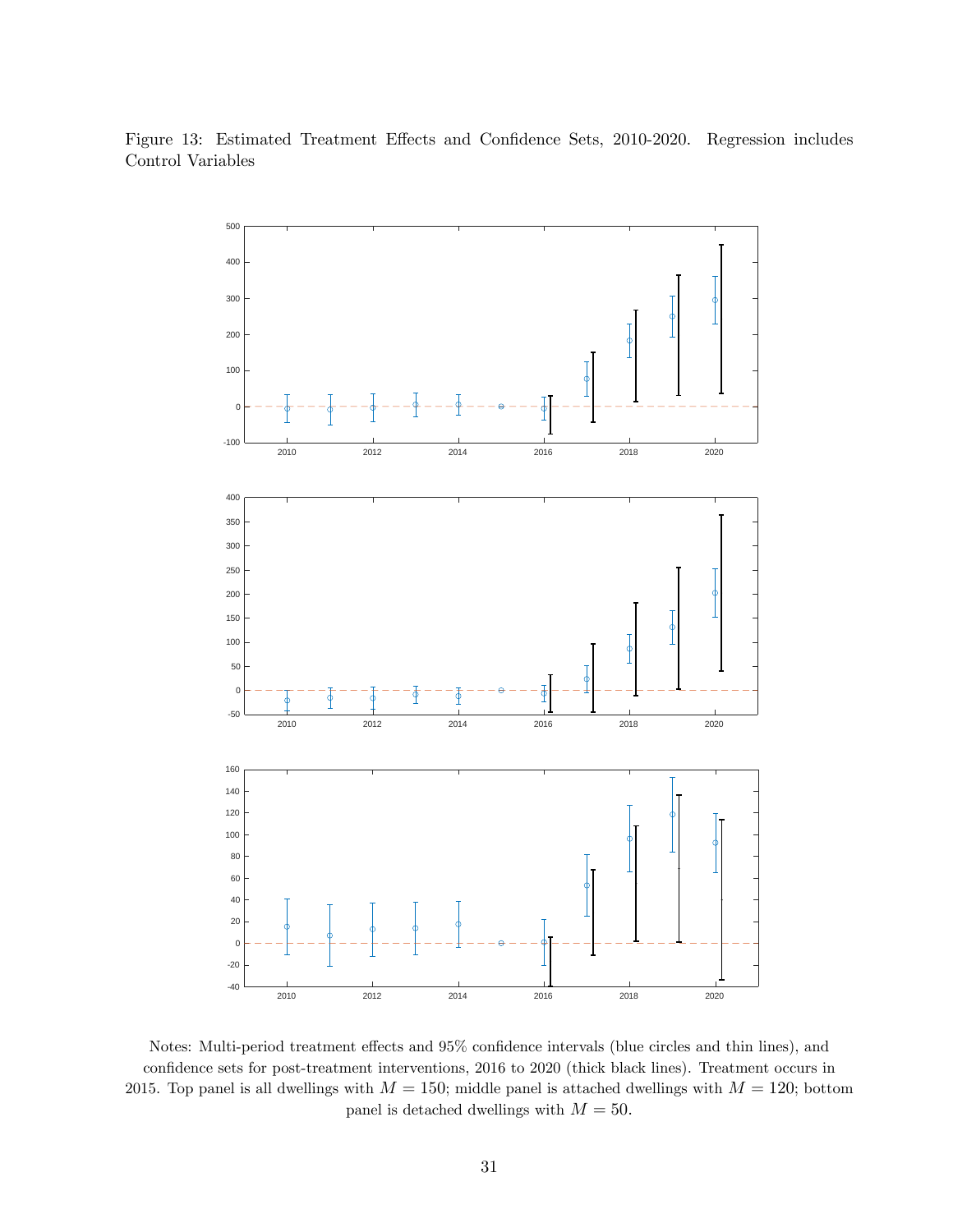Figure 14: Estimated Treatment Effects under Counterfactual Trend for All Dwellings, 2010-2020



Notes: Multi-period treatment effects and  $95\%$  confidence intervals (blue circles and thin lines) and treatment effects under counterfactual trend in the control group, 2016–2020 (thick black circles and lines). All dwellings. Estimates under the counterfactual trend are given by restricting the span of the counterfactual set to zero, i.e.  $M = 0$ . Thick black circles denote spillover-robust point estimates of treatment effects.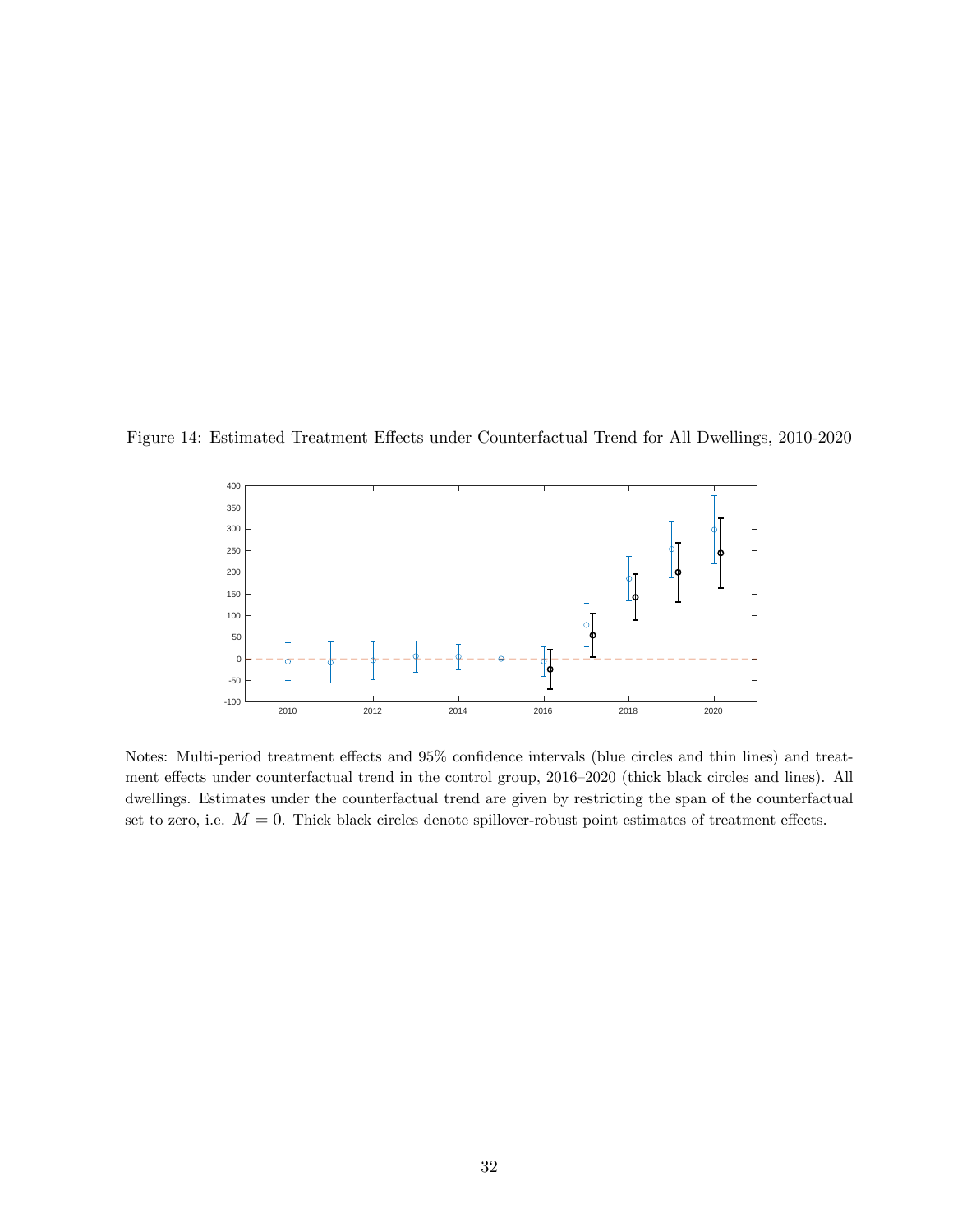## 8 Appendix

#### 8.1 Background and Detailed Timeline of the Auckland Unitary Plan

Prior to 2010, the greater Auckland metropolitan region comprised one regional council and seven city and district councils. The seven district councils used different land use zones and regulations. On 1 November 2010, Auckland Council (AC) was formed when the eight previous governing bodies in the region were amalgamated. Special legislation was also passed by the central government requiring AC to develop a consistent set of planning rules for the whole region under the Local Government Act 2010. This set of planning rules is embodied in the Auckland Unitary Plan (AUP).

Key dates in the development and implementation of the AUP are as follows:

 15 March 2013: AC releases the draft AUP. The next 11 weeks comprised a period of public consultation, during which AC held 249 public meetings and received 21,000 items of written feedback.

 $\bullet$  30 September 2013: AC released the Proposed AUP (PAUP) and notified the public that the PAUP was open for submissions. More than 13,000 submissions (from the public, government, and community groups) were made, with over 1.4 million separate points of submission.

 April 2014 to May 2016: an Independent Hearings Panel (IHP) was appointed by the central government, which subsequently held 249 days of hearings across 60 topics and received more than 10,000 items of evidence.

 22 July 2016: the IHP set out recommended changes to the PAUP. One of the primary recommendations was the abolition of minimum lot sizes for existing parcels. The AC considered and voted on the IHP recommendations over the next 20 working days. On 27 July the public could access and view the IHP's recommendations.

19 August 2016: AC released the 'decisions version' of the AUP, including the new zoning maps. Several of the IHP's recommendations were voted down, including a IHP recommendation to abolish minimum áoor sizes on apartments. However, the abolition of minimum lot sizes for existing parcels was maintained. This was followed by a 20-day period for the public to lodge appeals on the 'decisions version' in the Environment Court. Appeals to the High Court were only permitted if based on points of law.

 8 November 2016: A public notice was placed in the media notifying that the AUP would become operational on 15 November 2016.

 15 November 2016: AUP becomes operational. There were two elements of the AUP that were not fully operational at this time: (i) any parts that remain subject to the Environment Court and High Court under the Local Government Act 2010; and (ii) the regional coastal plan of the PAUP that required Minister of Conservation approval.

All versions of the AUP ('draft', 'proposed', 'decisions' and 'final') could be viewed online.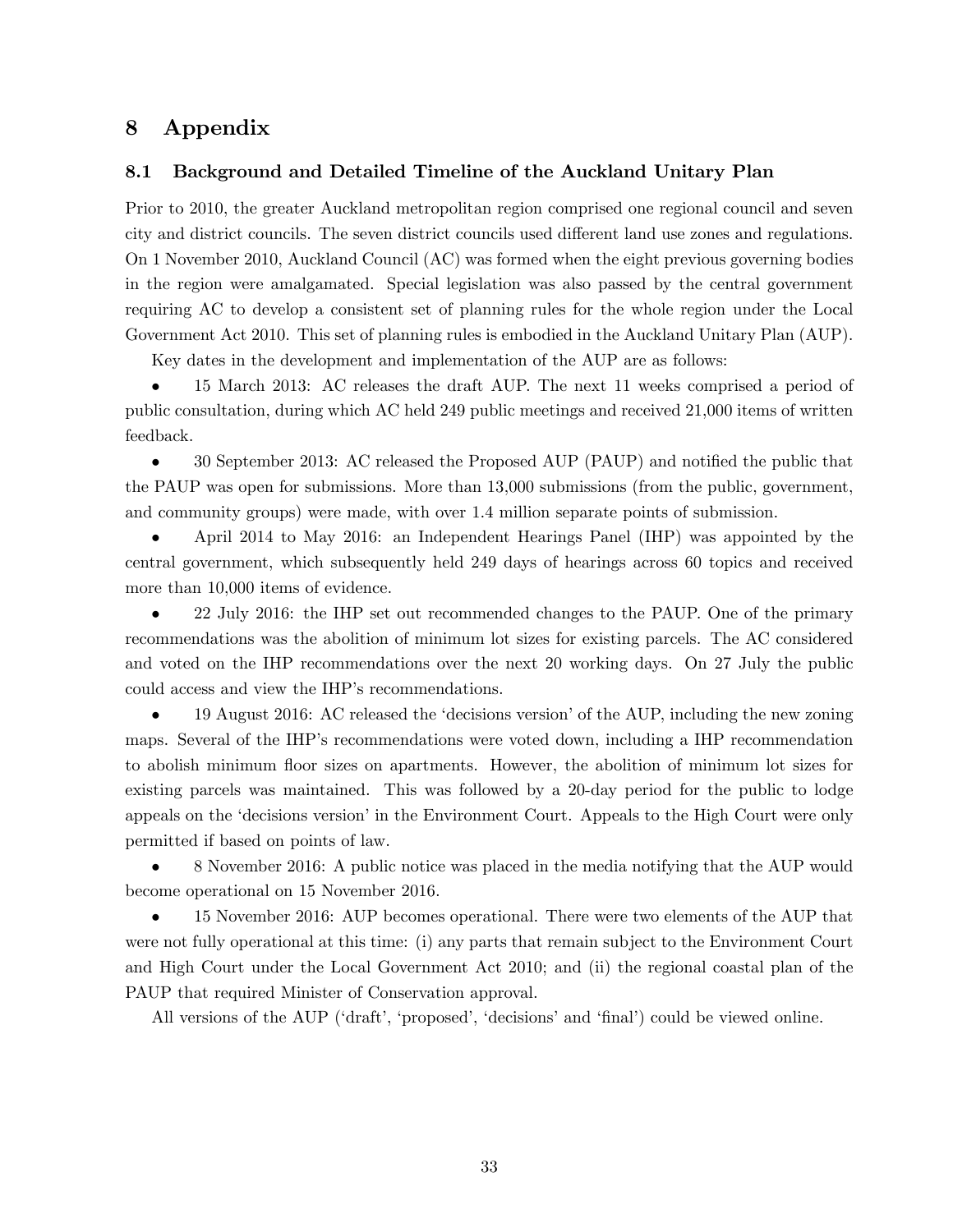#### 8.2 Structural Break in Trend in Consents

For  $j = 0$  (i.e., control group), we estimate

$$
c_{i,j,t} = \alpha_{i,j} + \beta_j 1_{t \ge 1} + \delta_j t + \gamma_j 1_{t \ge 1} t + \varepsilon_{i,j,t}
$$

where recall that  $c_{i,j,t}$  is the number of consents in zone j in local area i in year t,  $1_{t\geq 1}$  denotes an indicator set to one for time periods after the treatment date (2015). OLS estimates are  $\hat{\beta}_0 = 59.0$ (t-statistic = 2.54),  $\delta_0 = 7.73$  (t-stat = 3.67) and  $\hat{\gamma}_0 = -10.7$  (t-stat = -3.20), indicating a statistically significant reduction in the upwards linear trend after 2015. t-statistics are based on panel data Newey-West standard errors with the temporal bandwidth set to two periods.

#### 8.3 Control Variables

We use two different sets of controls. Socioeconomic and demographic information is based on 2013 Census data. Local Areas are comprised of 2013 Area Units (AUs), which is one of the geographic resolutions at which 2013 census information is reported. We use the 2013 Census as it is the final census before the AUP is implemented in 2016.

In the local area dataset, average household income is based on average household income by 2013 AU. The AU averages are aggregated up to Local Area averages using the reported observation counts for each AU. Population density is the ratio of 2013 Census population to total land area of the local area. Dwelling density is the ratio of 2013 Census dwelling count to total land area of the local area.

Geographic information is based on GIS information for each Local Area. In the Local Area dataset, distance to downtown is the Haversine distance from the centroid of the Local Area to the skytower in downtown Auckland. In the Area Unit datasets, Manhattan distances are minimum distances using on GIS maps of roads and highways.

Each variable is standardized prior to being included in the regression.

#### 8.4 Additional Figures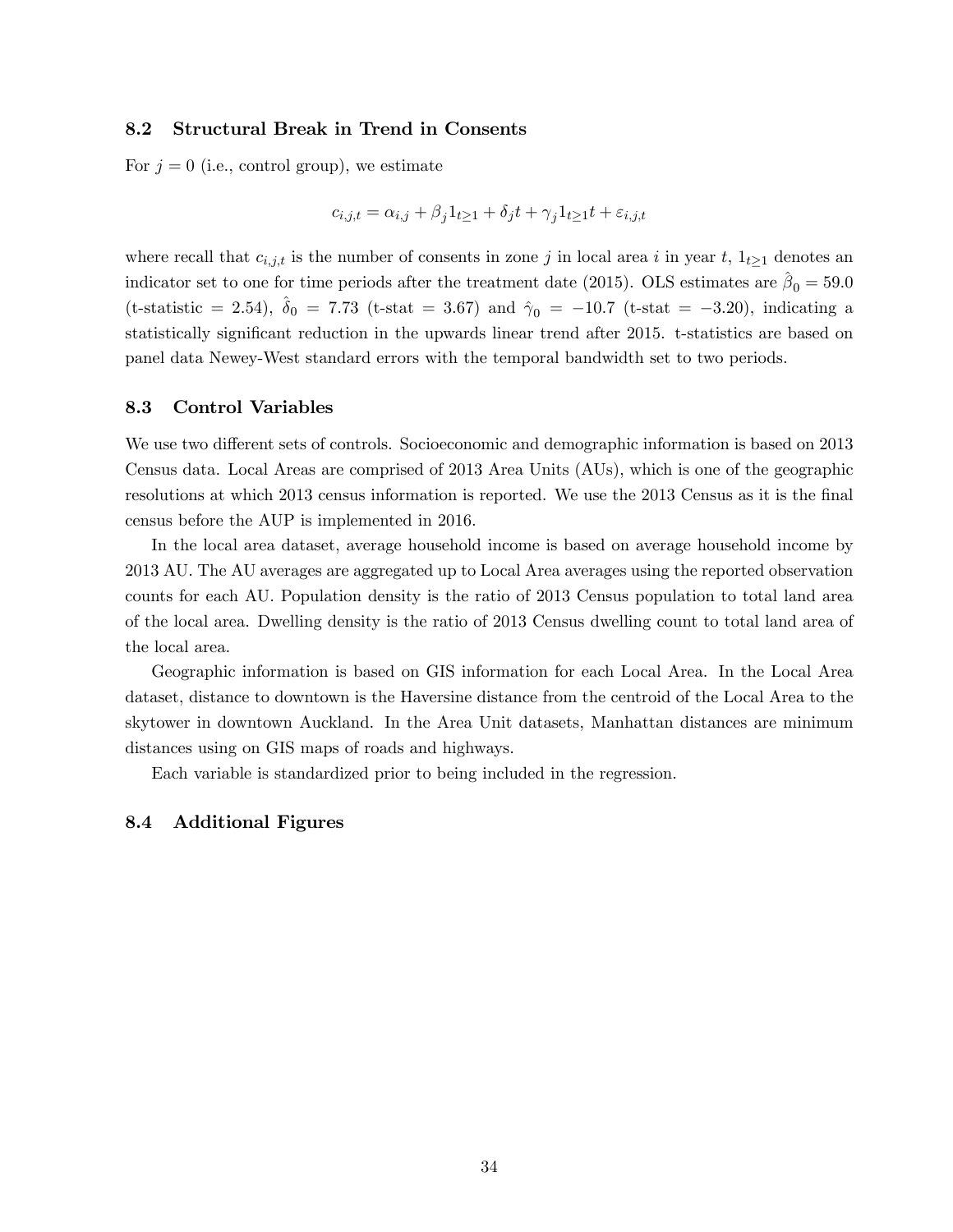

Figure 15: Estimated Periods Effects and Post-Treatment Counterfactual Sets, 2010-2020.

Notes: Outcomes in control group. OLS estimates of  $\{\phi_s\}$  (blue circles) alongside 95% confidence intervals (blue lines). Extrapolated pre-treatment trend over 2016 to 2020 given by the (black) dashed line. Set of counterfactual outcomes for 2016 to 2020 given by the space between the (pink) dot-dash lines. The counterfactual set is specified as  $\pm 150$  dwellings in the final period.

Figure 16: Estimated Period Effects and Post-Treatment Counterfactual Sets, Attached Housing, 2010-2020



Notes: Outcomes in control group. OLS estimates of  $\{\phi_s\}$  (blue circles) alongside 95% confidence intervals (blue lines). Extrapolated pre-treatment trend given by the (black) dashed line. Set of counterfactual outcomes for 2016 to 2020 given by the space between the (pink) dot-dash lines. The counterfactual set is specified as  $\pm 50$  dwellings in the final period.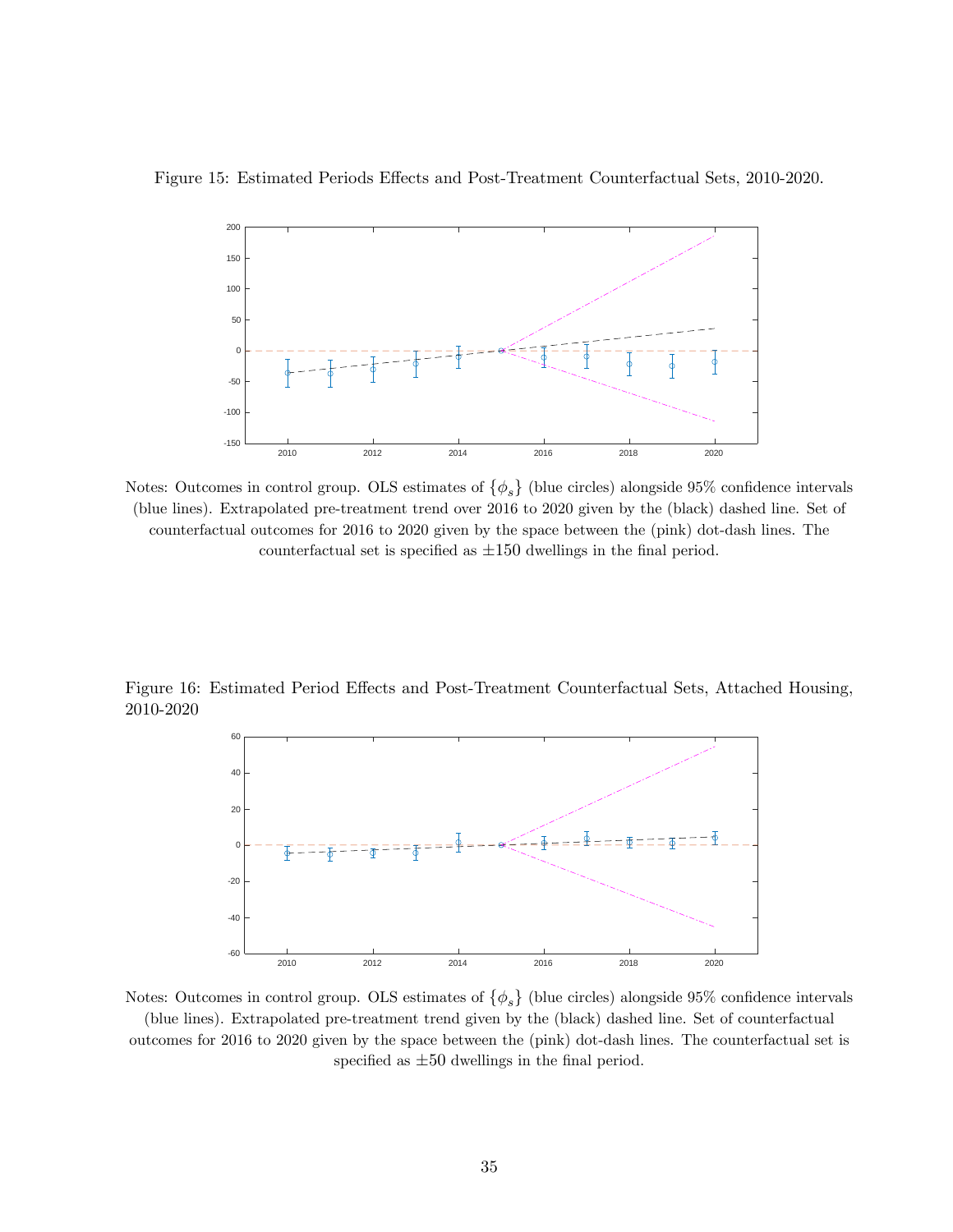Figure 17: Estimated Period Effects and Post-Treatment Counterfactual Sets, Detached Housing, 2010-2020



Notes: Outcomes in control group. OLS estimates of  $\{\phi_s\}$  (blue circles) alongside 95% confidence intervals (blue lines). Extrapolated pre-treatment trend given by the (black) dashed line. Set of counterfactual outcomes for 2016 to 2020 given by the space between the (pink) dot-dash lines. The counterfactual set is specified as  $\pm 50$  dwellings in the final period.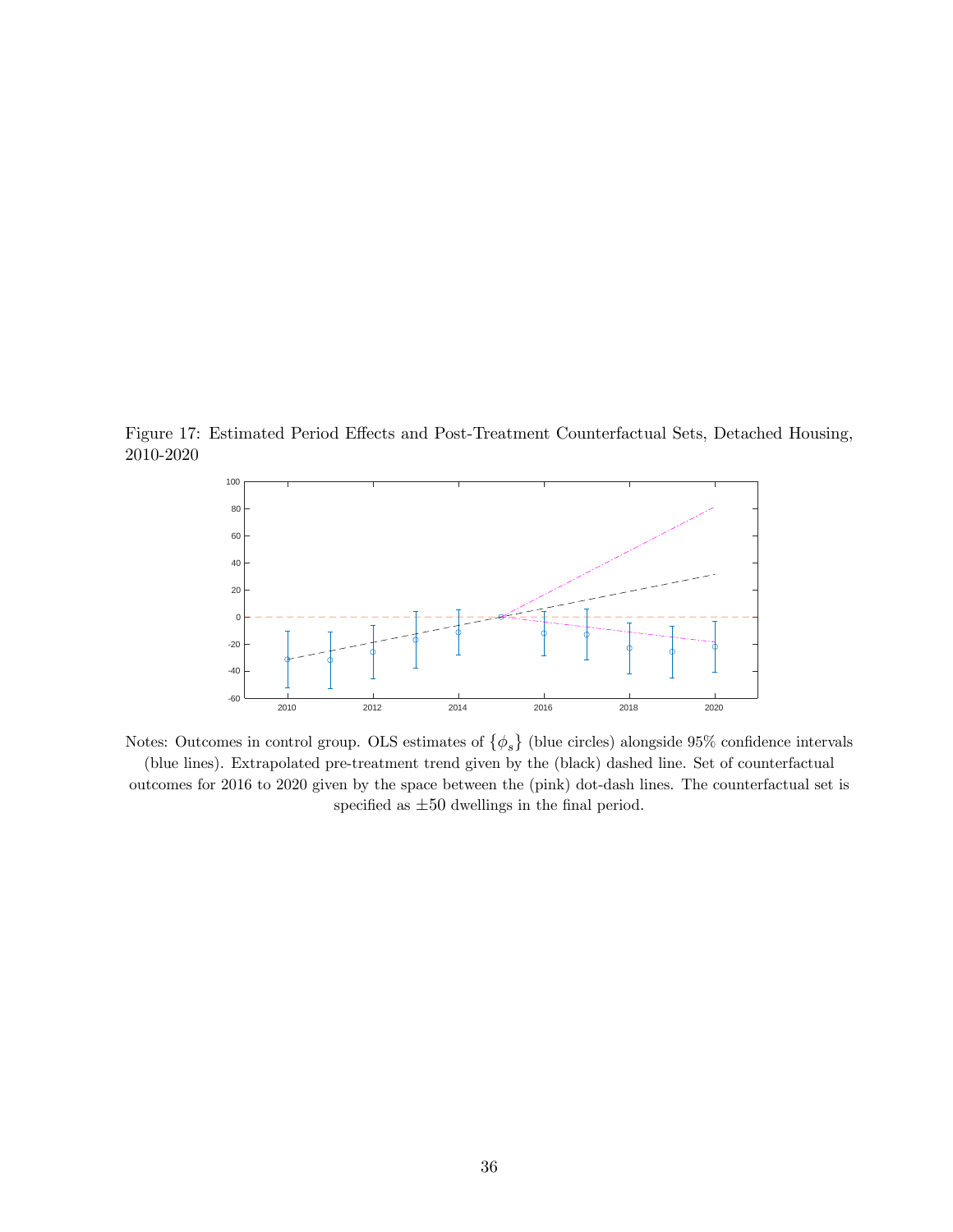



Notes: Multi-period treatment effects (blue) and set-identified confidence intervals for post-treatment interventions (black). THA (top), MHU (middle) and MHS (bottom).  $M = 150$ .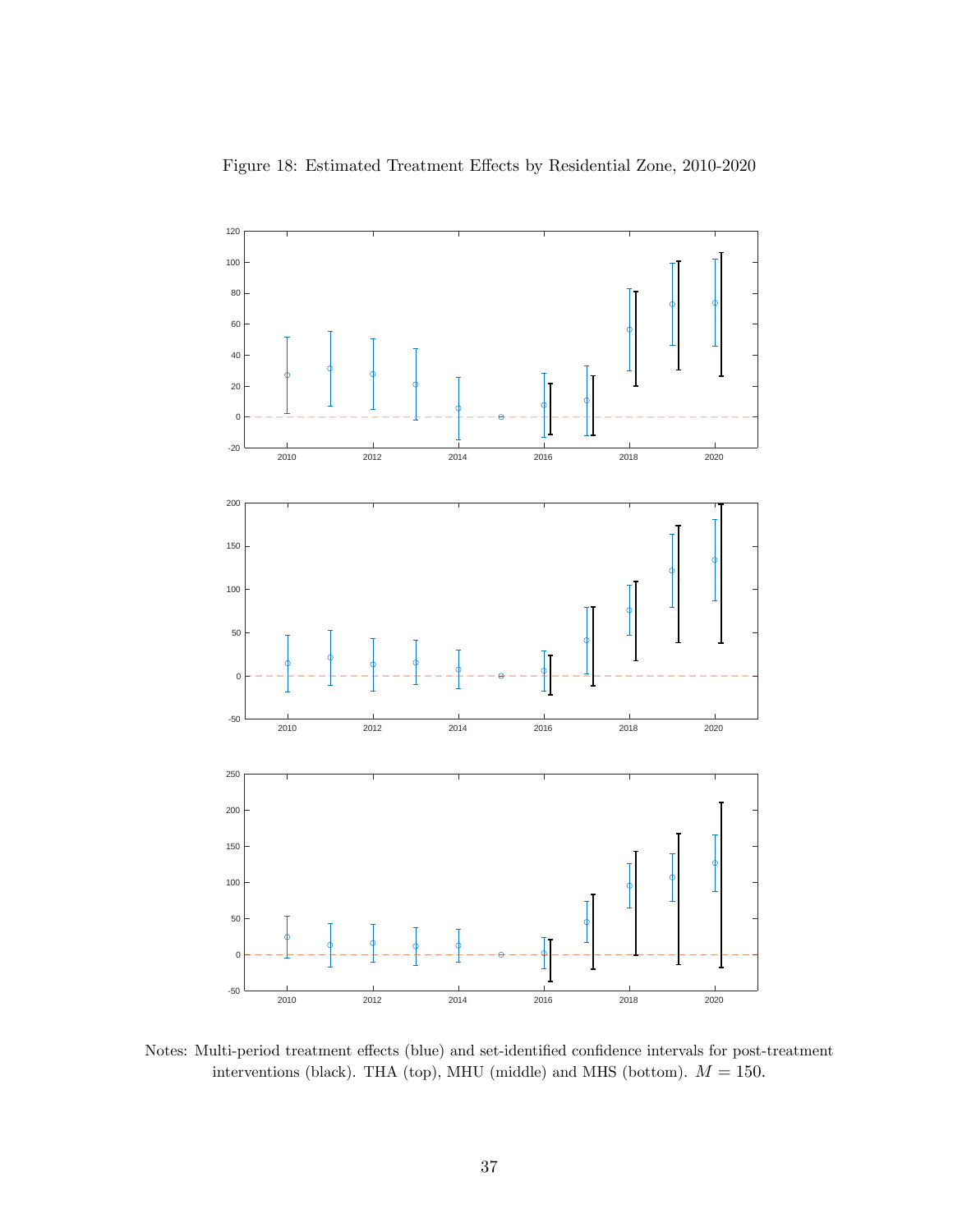Figure 19: Estimated Treatment Effects under Counterfactual Trend by Residential Zone, 2010-



Notes: Multi-period treatment effects and  $95\%$  confidence intervals (blue circles and thin lines) and treatment effects under counterfactual trend in the control group, 2016–2020 (thick black circles and lines). THA (top), MHU (middle) and MHS (bottom). Estimates under the counterfactual trend are given by restricting the span of the counterfactual set to zero, i.e.  $M = 0$ . Thick black circles denote spillover-robust point estimates of treatment effects.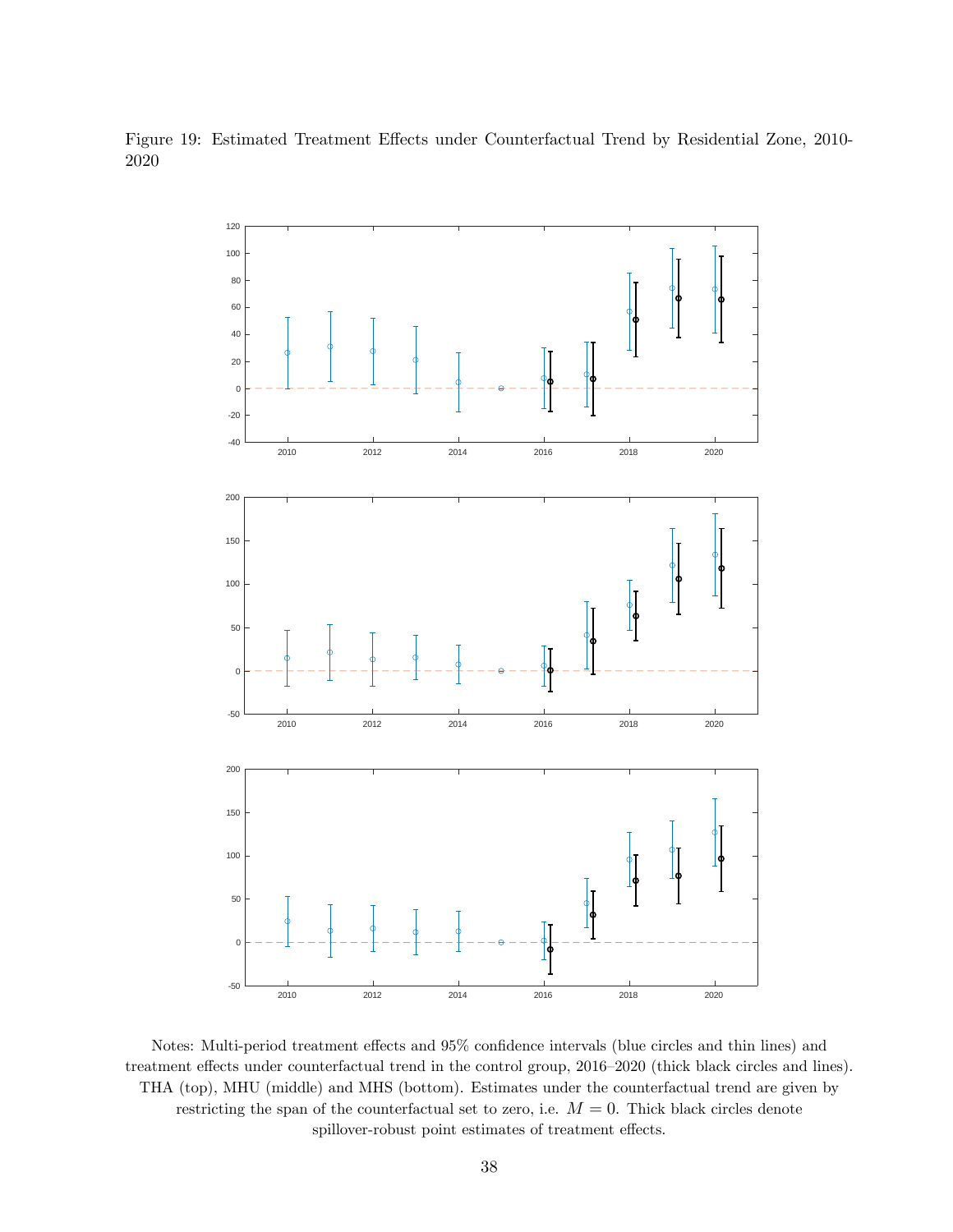Figure 20: Estimated Treatment Effects based on Area Units, 2010-2020. Regression includes Control Variables



Notes: Multi-period treatment effects and 95% confidence intervals (blue circles and thin lines). Top panel is all dwellings, middle is attached dwellings and bottom is detached dwellings: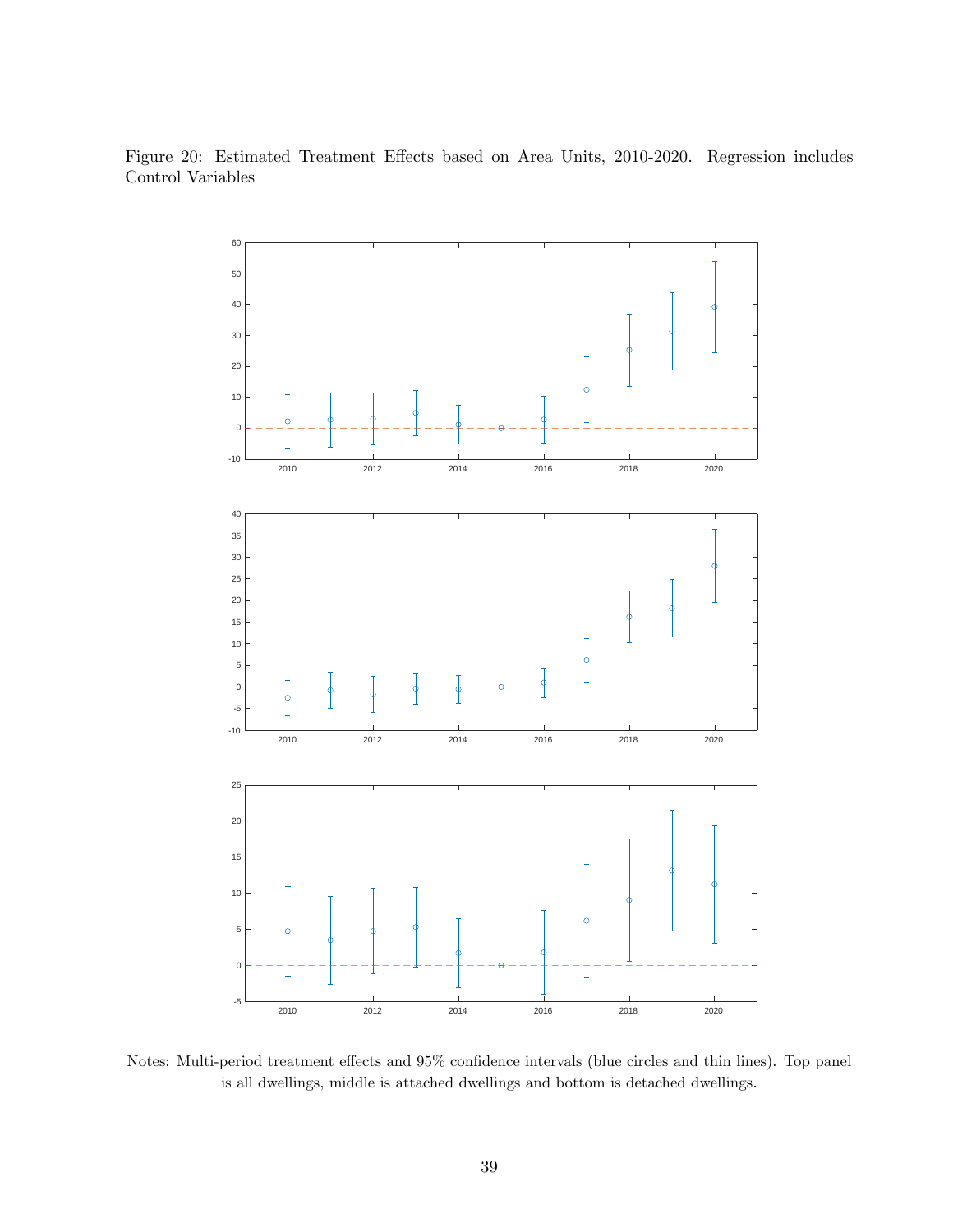## References

- [1] Atkinson-Palombo, C. (2010). Comparing the Capitalisation Benefits of Light-Rail Transit and Overlay Zoning for Single-Family Houses and Condos by Neighborhood Type in Metropolitan Phoenix, Arizona. Urban Studies 47 (11): 2409-26.
- [2] Auckland Unitary Plan Independent Hearings Panel (2016). Report to Auckland Council Overview of recommendations on the proposed Auckland Unitary Plan. Available from: https://www.aucklandcouncil.govt.nz/plans-projects-policies-reportsbylaws/our-plans-strategies/unitary-plan/history-unitary-plan/ihp-designations-reportsrecommendations/Documents/ihpoverviewofrecommendations.pdf [15 January 2020]
- [3] Bertaud, A and J. K. Brueckner (2005). Analyzing building-height restrictions: predicted impacts and welfare costs. Regional Science and Urban Economics 35(2): 109-125.
- [4] Bilinski, A and L.A. Hatfield (2020). Nothing to see here? Non-inferiority approaches to parallel trends and other model assumptions https://arxiv.org/pdf/1805.03273.pdf
- [5] Chakraborty, A., Knaap, G-J, Nguyen, D. and J.H. Shin (2010). The Effects of High-Density Zoning on Multifamily Housing Construction in the Suburbs of Six US Metropolitan Areas. Urban Studies 47 (2): 437-51
- [6] Cunningham, C. R. (2007). House price uncertainty, timing of development, and vacant land prices: Evidence for real options in Seattle. Journal of Urban Economics 59(1): 1-31
- [7] Dalton, M., and J. Zabel (2011). The impact of minimum lot size regulations on house prices in Eastern Massachusetts. Regional Science and Urban Economics, 41(6): 571-583
- [8] Favilukis, J, Mabille, P., and S Van Nieuwerburgh (2019). Affordable Housing and City Welfare. NBER Working Paper 25906.
- [9] Freeman, L., and J. Schuetz (2017). Producing Affordable Housing in Rising Markets: What Works? Cityscape: A Journal of Policy Development and Research 19(1): 217-36
- [10] Freemark, Y. (2019). Upzoning Chicago: impacts of a zoning reform on property values and housing construction. Urban Affairs Review. https://doi.org/10.1177\%2F1078087418824672
- [11] Glaeser, E.L., and J. Gyourko (2003). The Impact of Building Restrictions on Housing Affordability. Economic Policy Review 9(2): 21-39.
- [12] Greenaway-McGrevy, R., Pacheco, G. and K. Sorensen (2021). "The effects of upzoning on house prices and redevelopment premiums: Evidence from Auckland, New Zealand. Urban Studies, forthcoming.
- [13] Gyourko, J., and R. Molloy (2015). Regulation and housing supply. In Duranton, G., Henderson, J. V., and Strange, W. C., editors, Handbook of Regional and Urban Economics, volume 5, pages 1289–1337. Elsevier.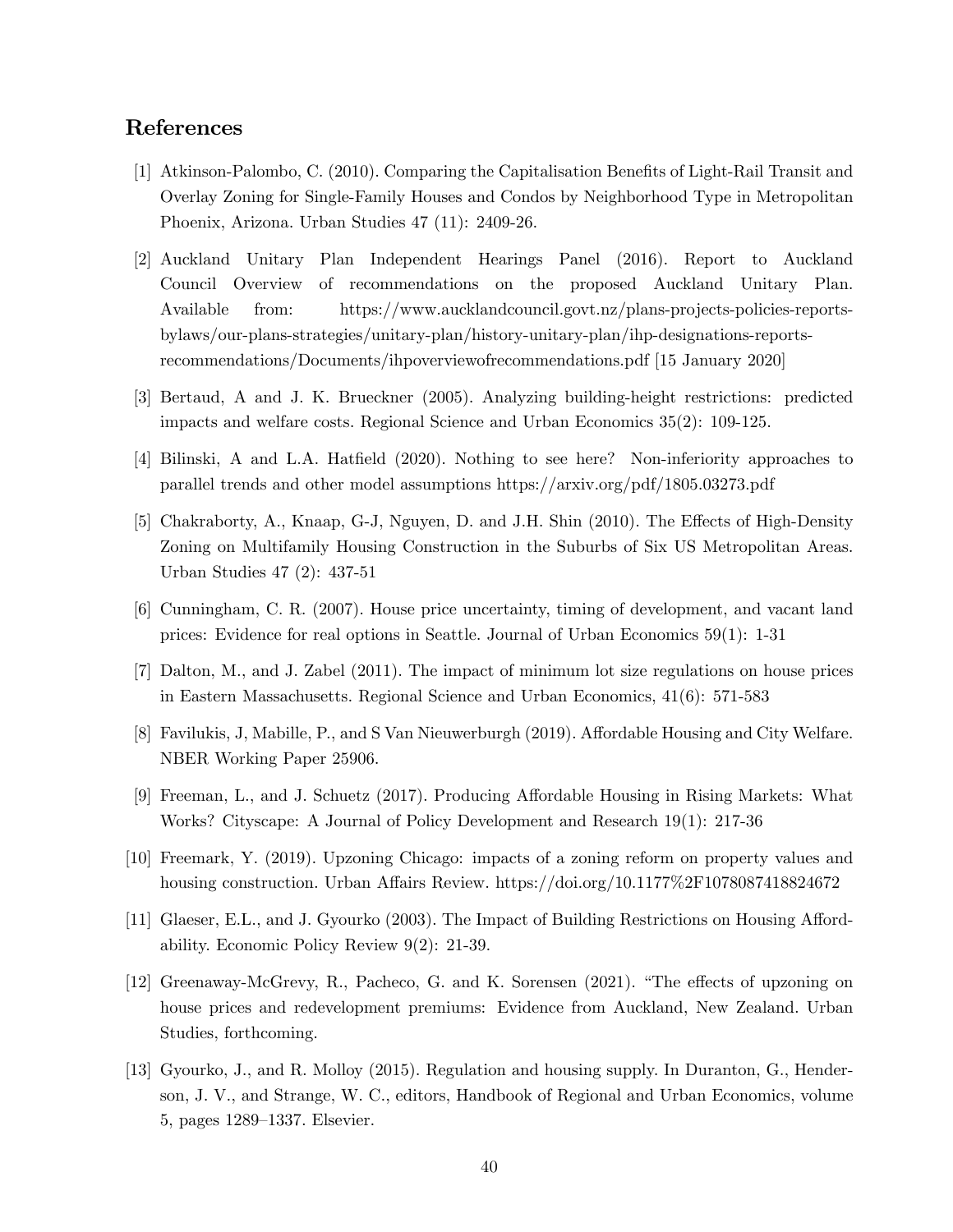- [14] Ihlanfeldt, K. (2007). The effect of land use regulation on housing and land prices. Journal of Urban Economics, 61: 420-435.
- [15] Jackson, K. (2016). Do land use regulations stiáe residential development? Evidence form California cities. Journal of Urban Economics 91: 45-56.
- [16] Kahn-Lang, A. & Lang, K. (2020) The Promise and Pitfalls of Differences-in-Differences: Reflections on 16 and Pregnant and Other Applications, Journal of Business & Economic Statistics, 38:3, 613-620, DOI: 10.1080/07350015.2018.1546591
- [17] Kahn, M. E., Vaughn, R., and J. Zasloff (2010). The Housing Market Effects of Discrete Land Use Regulations: Evidence from the California Coastal Boundary Zone, Journal of Housing Economics 19(4): 269-279.
- [18] Kim, M. S. & Sun, Y. (2013). Heteroskedasticity and Spatiotemporal Dependence Robust Inference for Linear Panel Models with Fixed Effects. Journal of Econometrics 177(1), 85-108.
- [19] Lees, K. (2019) Quantifying the costs of land use regulation: evidence from New Zealand, New Zealand Economic Papers, 53:3, 245-269, DOI: 10.1080/00779954.2018.1473470
- [20] Limb, M. and Murray, C. (2021). We zoned for density and got higher house prices: Supply and price effects of upzoning over 20 years. OSF Preprints.
- [21] Manville, M., Monkkonen. P. and M. Lens (2020). Itís Time to End Single-Family Zoning. Journal of the American Planning Association, 86(1), 106-112.
- [22] Mayer, C. and T. Somerville (2000). Land use regulation and new construction, Regional Science and Urban Economics  $30(6)$ : 639-662.
- [23] National Public Radio (2019). How U.S. cities are tackling the housing affordability crisis https://www.npr.org/2019/08/28/755113175/1a-across-america-how-u-s-cities-aretackling-the-affordable-housing-crisis [accessed 10 February 2020]
- [24] Nunns, P. (2021) The causes and economic consequences of rising regional housing prices in New Zealand, New Zealand Economic Papers, 55:1, 66-104, DOI: 10.1080/00779954.2020.1791939
- [25] Quigley, J.M., and S. Raphael (2005). Regulation and the high cost of housing in California. American Economic Review 95(2): 323-329.
- [26] Rambachan, A. and Roth, J. (2020). An honest approach to parallel trends https://scholar.harvard.edu/jroth/publications/Roth\_JMP\_Honest\_Parallel\_Trends
- [27] Rodríguez-Pose, A., and M. Storper (2020). Housing, urban growth and inequalities: The limits to deregulation and upzoning in reducing economic and spatial inequality, Urban Studies, 57(2): 223-248.